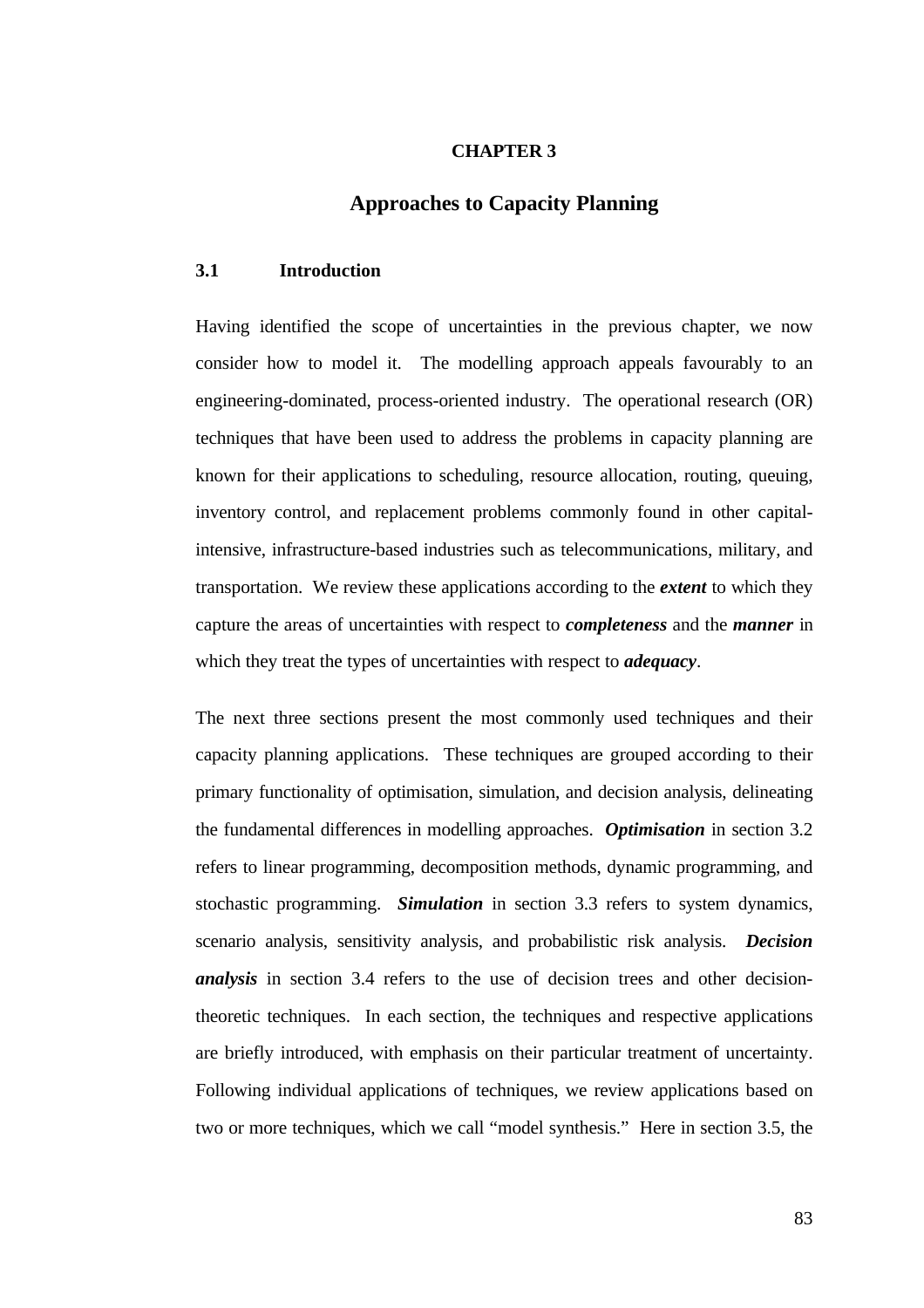same critique of areas and types of uncertainties is given. Modelling requirements, relating to technique functionality and limitations, are developed in the concluding section (3.6). Several proposals are made on the basis of this review.

# **3.2 Optimisation**

Optimisation refers to the objective of minimising or maximising a function subject to given constraints. "Optimisation" is usually understood in the deterministic sense, whence linear programming, decomposition methods, and dynamic programming readily apply. The next sub-sections present the optimisation techniques in this order, with a final note on stochastic programming, which is a form of non-deterministic optimisation.

As early as the 1950's, capacity planning was perceived as that of meeting least cost objectives within a highly constrained operational environment, and was first modelled with linear programming (Massé and Gibrat, 1957). If the problem becomes too large to handle, decomposition methods (Vlahos, 1990) could be used to breakdown the complexity and to speed up the computation. If viewed as a multi-staged problem in which decisions follow in sequence, dynamic programming (Borison, 1982) can be readily used as an alternative optimisation algorithm. More recently, stochastic programming has been used to model the deterministic and non-deterministic effects.

# **3.2.1 Linear Programming**

Traditionally, capacity expansion has been formulated as a least cost investment problem, utilising the algorithmic strengths of linear programming to minimise total cost subject to fuel availability, demand, capacity, and other constraints.

The objective cost function typically includes capital, fuel, and generation costs, over the entire planning period. The constraints typically include forecast demand,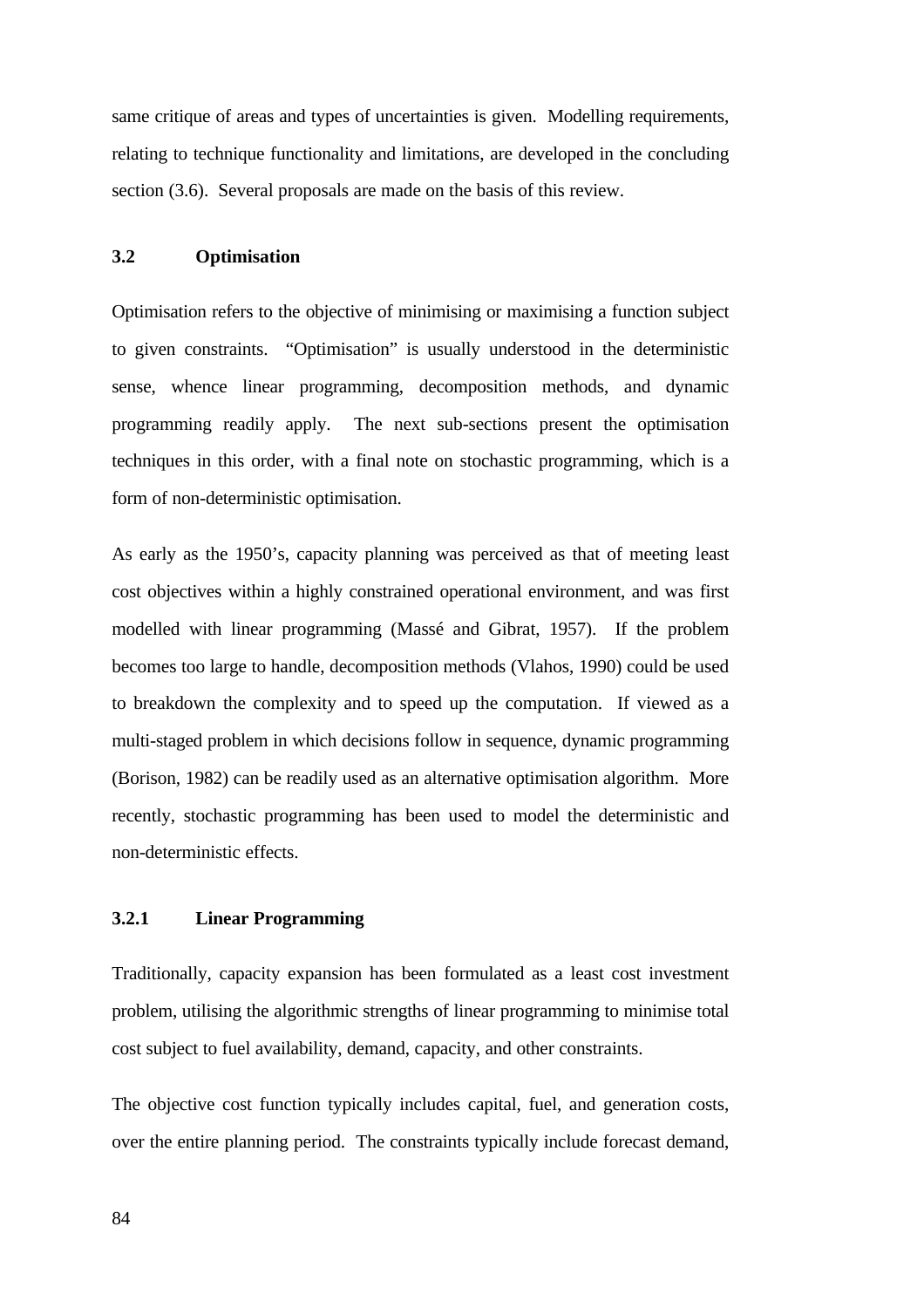plant availability, and other technical performance parameters. The planning period is usually split into sub-periods for modelling detail variations. The result is an investment schedule of different types of plants with varying sizes to come on stream and retire at different dates.

A demand constraint is usually represented by a linear approximation to the load duration curve (LDC). However, use of the LDC implies that costs and availability of supply depend only upon the magnitude of the load and not on the time at which the load occurs. This assumption is approximate for hydro systems and accurate for thermal systems only if seasonal availabilities are taken into account. Because power demand is highly variable throughout the day and year, the resulting LDC used in the constraint is an average approximation.

In their first trial in 1954, Electricité de France (EdF) developed a schematic linear programming model with only 4 constraints and 5 variables (Levy, 1989). Described in a classic paper by Massé and Gibrat (1957), this is the earliest application of LP to electricity planning. Dantzig (1955) modelled the same problem with 70 constraints and 90 variables.

Some early LP models are discussed and classified in Anderson (1972) into socalled marginal analysis, simulation, and global models. In all cases, cost minimisation is the main objective. The quantities demanded are assumed to be exogenous, and all formulations are deterministic. The results must also satisfy engineering criteria, such as system stability, short-circuit performance, and reliability of supply. Allowances for uncertainty are given in the form of simple spare capacity, which have to be expressed as a mean expected quantity because of the deterministic formulation.

A standard linear programming formulation in McNamara (1976) subjects the objective of minimising the present value of a future stream of operating and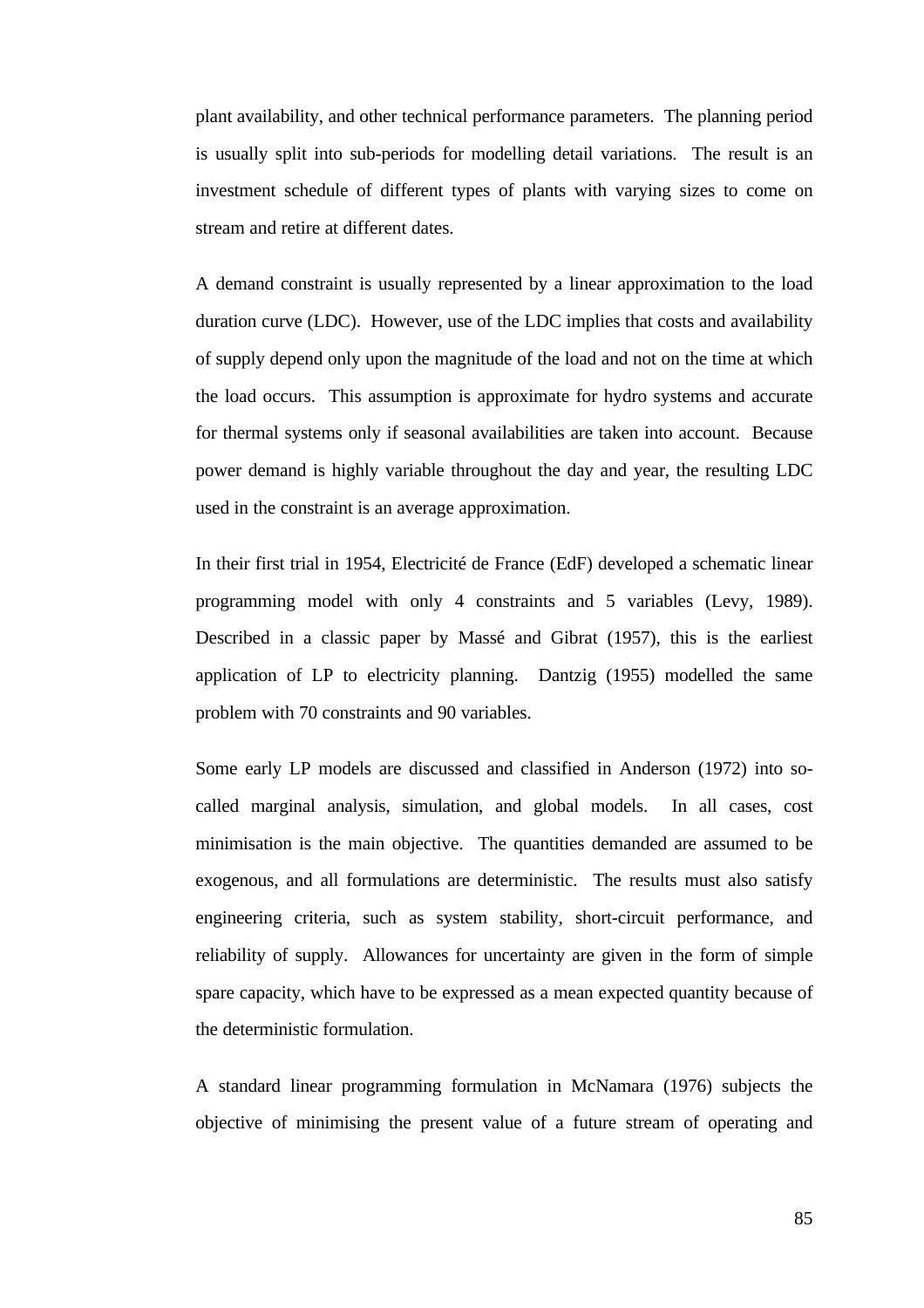investment costs to meeting projected future demand. Projections of future revenues, costs, and capital requirements are made using a corporate financial planning model. The LP model quickly determines the logical implications of known information and the impacts of variations in assumed trends.The results are tested in the sensitivity analysis that typically follows an optimisation run. This post-optimal sensitivity analysis is not a substitute for uncertainty analysis as it does not sufficiently address the uncertainties of the problem.

Greater accuracy and detail, such as to capture the non-linear effects of economies of scale and merit ordering (load duration curves), impede upon the computational speed of linear programming. Nowadays, formulations with tens of thousands of constraints and variables, are common, e.g. Vlahos (1990), but they require other methods of improving the speed. Non-linear programming is one way to overcome this. However, when uncertainty is incorporated in these quadratic functions, the model becomes computationally intractable (Maddala, 1980). The complex, nonseparable, but convex objective function of a non-linear programme cannot take advantage of what standard LP computer software can offer, namely, computational speed, standardisation of problem formulation, input and output processors, and integer programming facilities. Furthermore, non-linear programming cannot be readily rewritten to address other issues, in the way that LP can cope with allocation, scheduling, etc. In other words, a non-linear programming formulation is very problem-specific. One way to fit the result to a non-linear framework with uncertain parameters is through sensitivity analysis of the dual and slack variables. But this only gauges the sensitivity of the output result to the input variables. Model validation is not the same as uncertainty analysis.

Schaeffer and Cherene's (1989) mixed-integer linear programme follows the pioneering work of Massé and Gibrat. The first part addresses the short-term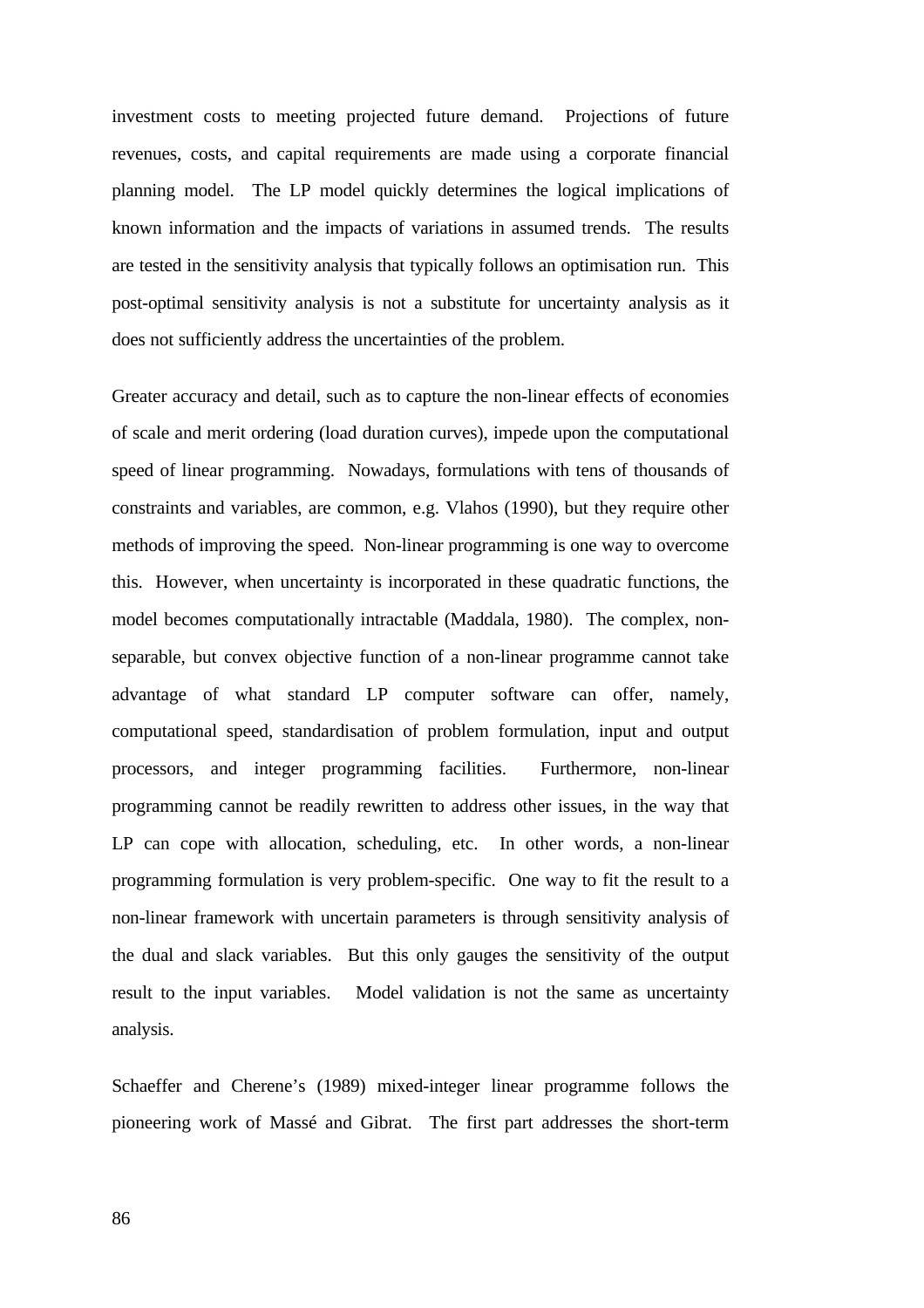dispatching problem, which seeks the optimal utilisation of an existing array of generation plants to meet short-term demand at minimal cost. The second part addresses the long-term objective of optimising the expansion of electricity generation capacity over a planning horizon of several years. As the short run operating cost of the dispatching problem depends on the investment decision of capacity expansion, it is necessary to evaluate both problems. They make use of "cyclical programming" to minimise the cost per cycle over an infinite number of identical cycles of demand constraints, thus allowing the dynamics of demand to be modelled while keeping the number of variables to a minimum. Through this method, uncertainties are incorporated to address the following: level and distribution of future demand, equipment reliability, length of lead times for new equipment, and possible changes in regulation which may affect plant efficiency. To keep the model computationally tractable, reserve margins are used to deal with uncertainty. By using a different technique for short-term details, the model overcomes the need to use a sophisticated probabilistic technique which may increase the complexity of the model.

The advantages for choosing linear programming are nevertheless abundant. Great computational power is built on its mathematical foundations. Fundamental technical and cost relationships can be approximated accurately by linear or piecewise linear functions. Dual variables are useful in post LP analysis though not adequate for the analysis of uncertainty.

As the earliest and most popular of all optimisation techniques, linear programming has been nevertheless superseded by other optimisation methods that overcome some of the following problems when applied to power plant scheduling.

1) Incorporating the probabilistic nature of forced outage into LP is difficult because all dependent variables have to be expressed or approximated by linear functions.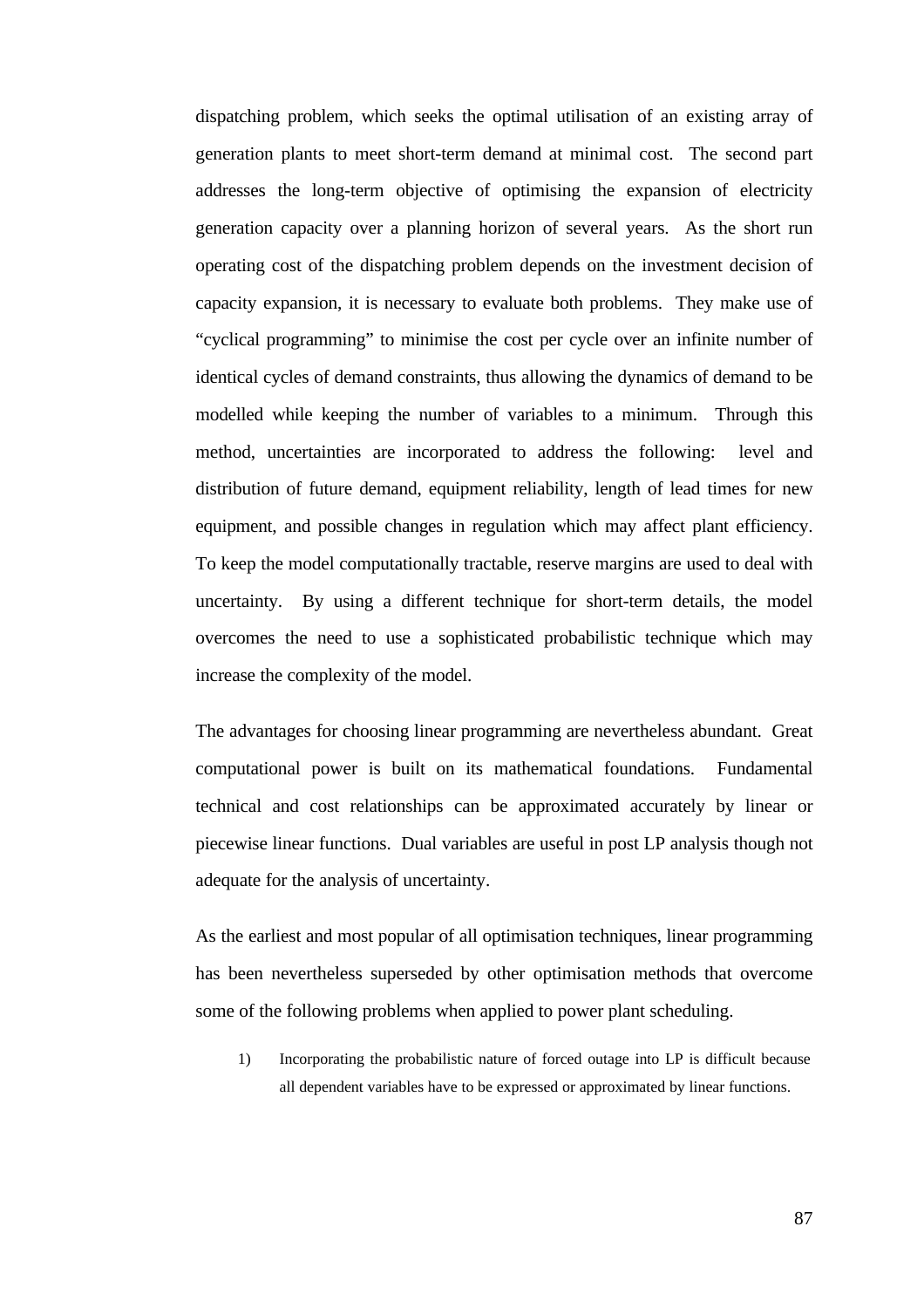- 2) The optimal capacity size of a generating unit determined by LP is a continuous function, and therefore must be rounded to the nearest multiple of a candidate unit. This rounding may result in a sub-optimal solution.
- 3) The discrete nature of generating units can be treated by mixed-integer linear programming, but as the number of integer variable increases, there exists a severe penalty on computational cost. These linear approximations make the outcome less accurate and less optimal.
- 4) None of the examples above have dealt with objectives other than cost minimisation.
- 5) Linear programming is incapable of addressing business risk in an acceptable fashion.
- 6) Neither can it handle the multi-staged nature of capacity planning as there is no resolution of uncertainty.
- 7) The strict linearity conditions imply that non-linear effects such as economies of scale and reliability cannot be modelled accurately.
- 8) Linear programming requires considerable computer resources to satisfy the large number of constraints in capacity planning. The complexity and size of formulation quickly reach the limit in efficiency.
- 9) It is a technique specific to capacity planning but not uncertainty. It is unable to deal with uncertainty without relying on numerous assumptions, approximations, and post-LP analysis.

## **3.2.2 Decomposition Methods**

Decomposition refers to the breaking down of a large complicated problem into many smaller solvable ones, thereby reducing computer processing time. For example, the linear approximation of the load duration curve can be divided into many periods, each to be solved by bounded variable LP or decomposition methods. The iterative nature of decomposition reaches the optimum by convergence in contrast to the simplex method of mathematical programming.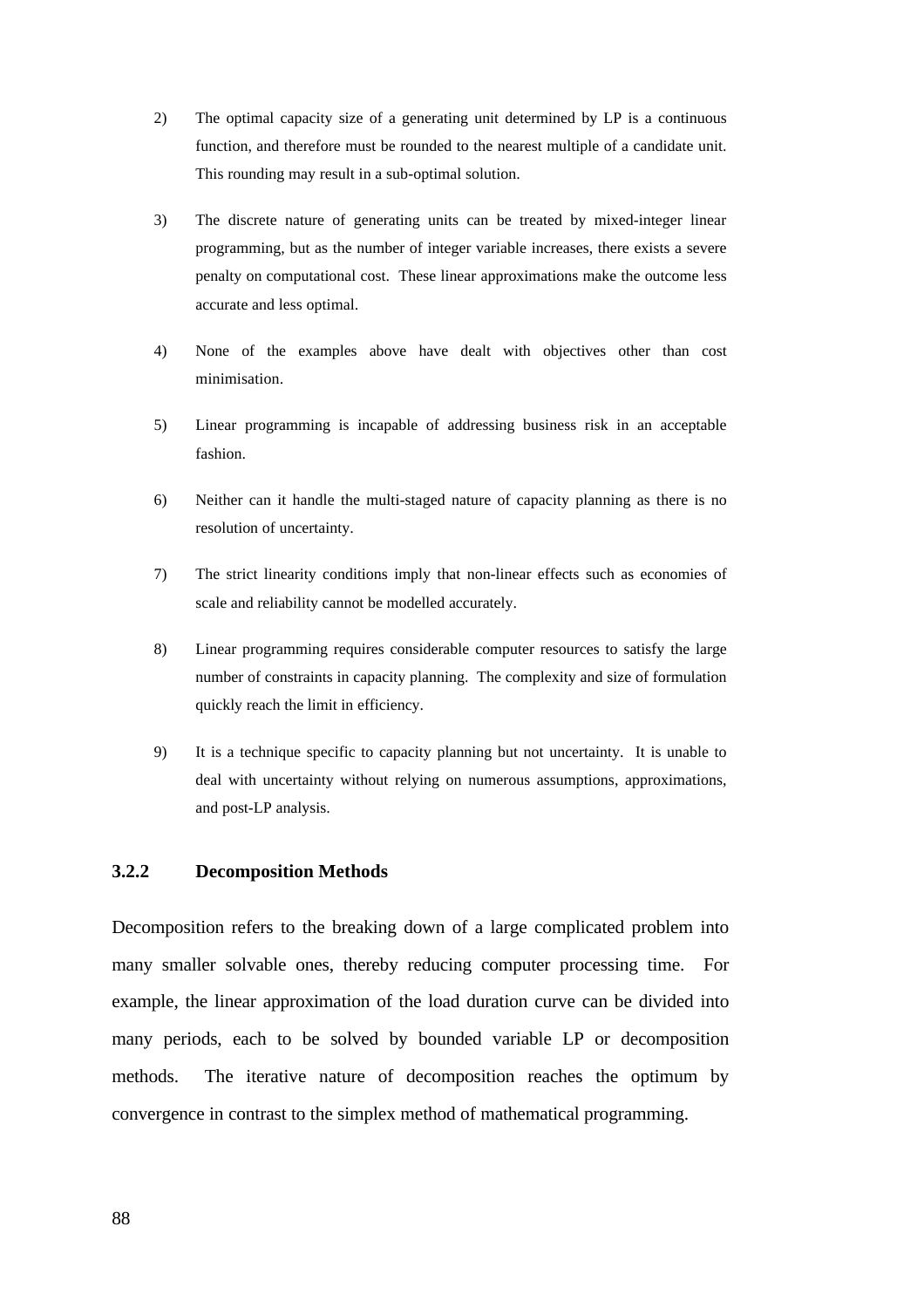In the context of linear programming, two types of decomposition are available, namely the *resource directive* and the *price directive*. They differ in the way the information is passed, as depicted in figure 3.1.



#### **Figure 3.1 Decomposition Methods**

A well known representative of the *resource directive decomposition* is Benders' decomposition, which is used to formulate the capacity expansion model in Vlahos (1990) and Vlahos and Bunn (1988a). Different expansion plans are examined iteratively, and the operating cost is calculated with marginal savings from extra capacity. This information is fed back to the master programme at each stage, and a new plan is proposed. Lower and upper bounds to the total cost are set at each iteration, to accelerate convergence.

The state-of-the-world decomposition of Borison et al (1984) uses the price directive decomposition technique, such that "prices" or Lagrange multipliers control the flow of the algorithm. Each state-of-the-world consists of a unique scenario in terms of the information used to characterise the generation technologies but at a fixed point in time with fixed resolution of specified uncertainties. A *primal dual method* solves the probabilistic problem using simple static deterministic solution techniques. The main problem is then decomposed into a set of linked static deterministic problems where linkages are enforced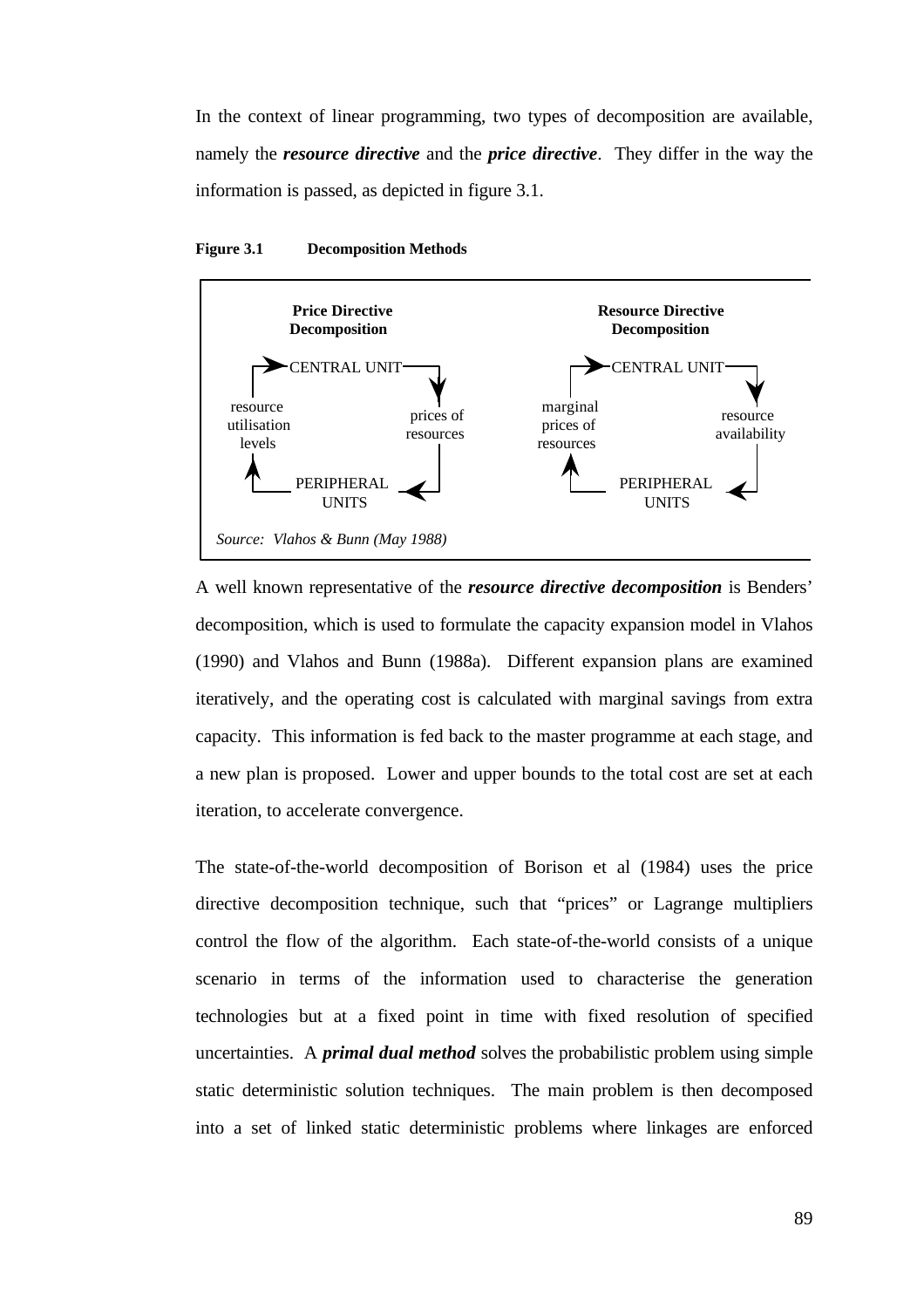through *Lagrange multipliers*. These problems are solved separately in a primal iteration while the multipliers are updated in a dual iteration.

Decomposition has several advantages over linear programming (Vlahos and Bunn 1988ab, Côté and Laughton 1979), as follows.

- 1) Non-linearities can be handled in decomposition but not in the LP formulation.
- 2) Integration of different levels of planning is possible.
- 3) The advantage of decomposition lies in its efficiency and ability to handle nonlinearities.

As a deterministic method, however, it is unable to handle uncertainties adequately.

# **3.2.3 Dynamic Programming**

Anderson (1972) notes that the multi-staged, sequential decision-making nature of capacity planning is analogous to the standard deterministic inventory problem which is often solved by the recursive methods of dynamic programming. Dynamic programming is a computational method which uses a recursive relation to solve the optimisation in stages. A complex problem is decomposed into a sequence of nested sub-problems, and the solution of one sub-problem is derived from the solution of the preceding sub-problem. In this sequentially dependent framework, each stage involves an optimisation over one variable only. Preceding decisions are independent. The problem must be reformulated to uphold Bellman's Principle of Optimality (Bellman, 1957):

> An optimal sequence of decisions has the property that whatever the initial circumstances and whatever the initial decision, the remaining decisions must be optimal with respect to the circumstances that arise as a result of the initial decision.

The least cost investment decision in Boyd and Thompson (1980) uses a conventional *backward-timing dynamic programming* algorithm to determine the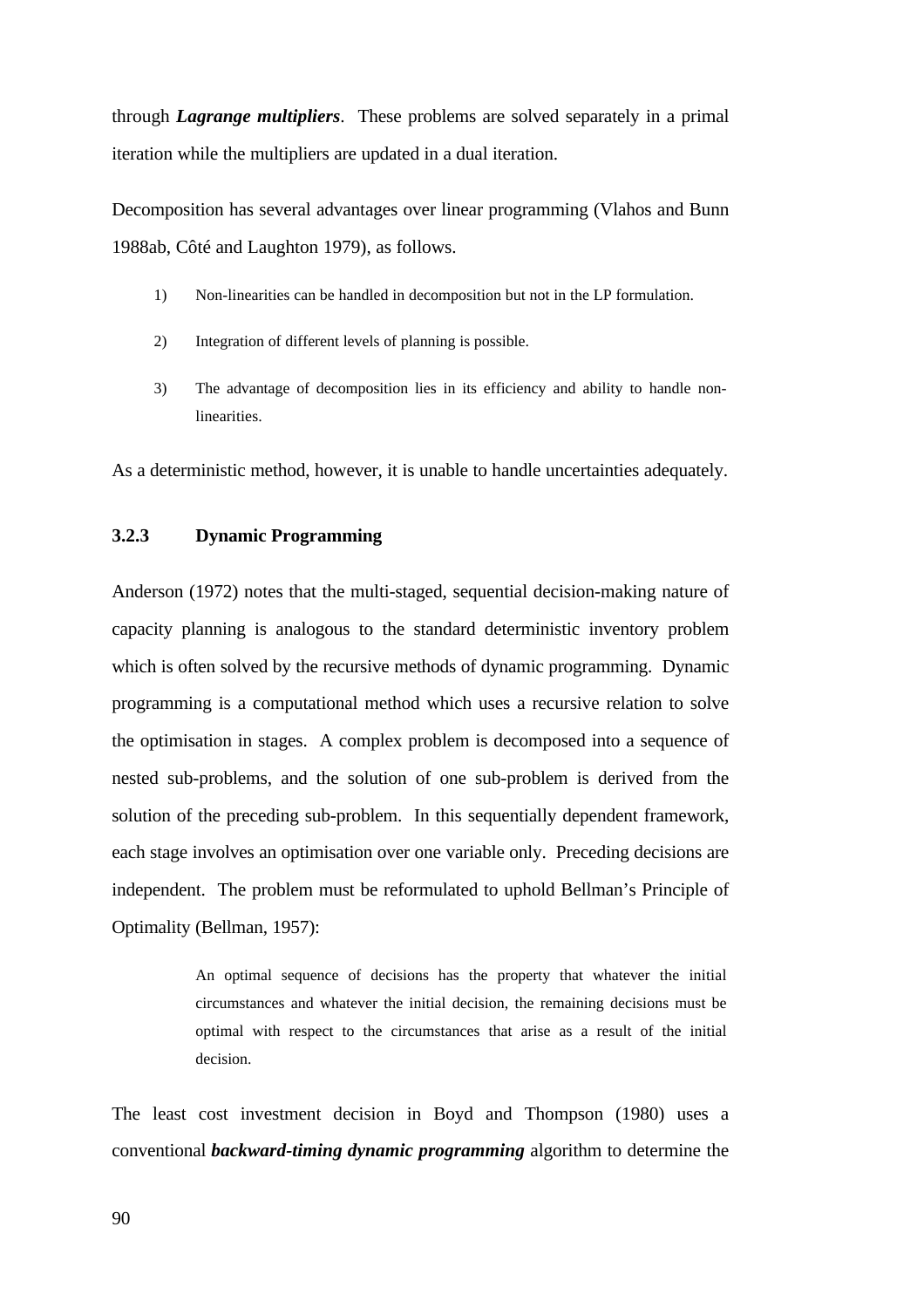effect of demand uncertainty on the relative economics of electrical generation technologies with varying lead times. The algorithm evaluates short versus long lead time generation technologies, under different cases. Many assumptions were made in the demand and supply models to reduce the stages, such as the assumption of a linear cost model, e.g. a lumped sum investment due when plant comes on line, rather than the usual progressive payments during the construction period. Several complications were found in practice. The optimal investment plan consists of lists of tables. To get the decision at any stage, one must read off the tables corresponding to the right level of demand that might occur in that period. It is an unrealistic model as tremendous simplifications were necessary to meet the computational requirements.

In a similar manner, Borison's (1982) probabilistic model of the problem focuses on strategic uncertainties of demand, technological, regulatory, and long-term generation expansion dynamics. The four part algorithm consists of a dynamic programming procedure, a primal dual procedure, a recursive technique, and a decomposition technique. While it sounds "comprehensive" on paper, many aspects of the implementation have not been discussed. For example, it is not clear whether this method has been completely computer-coded and tested against other models. Extensions to the model are required to increase the level of detail in financial, operating, and reliability aspects. Flexible decision making in response to the resolution of uncertainty was proposed, but flexibility was not defined or demonstrated.

A theoretical and idealistic approach is described in Richter's (1990) dynamic energy production model. This formulation is two stage with recourse, but contains too many assumptions to be useful for electricity generation. For one thing, the power station must be able to store the energy produced!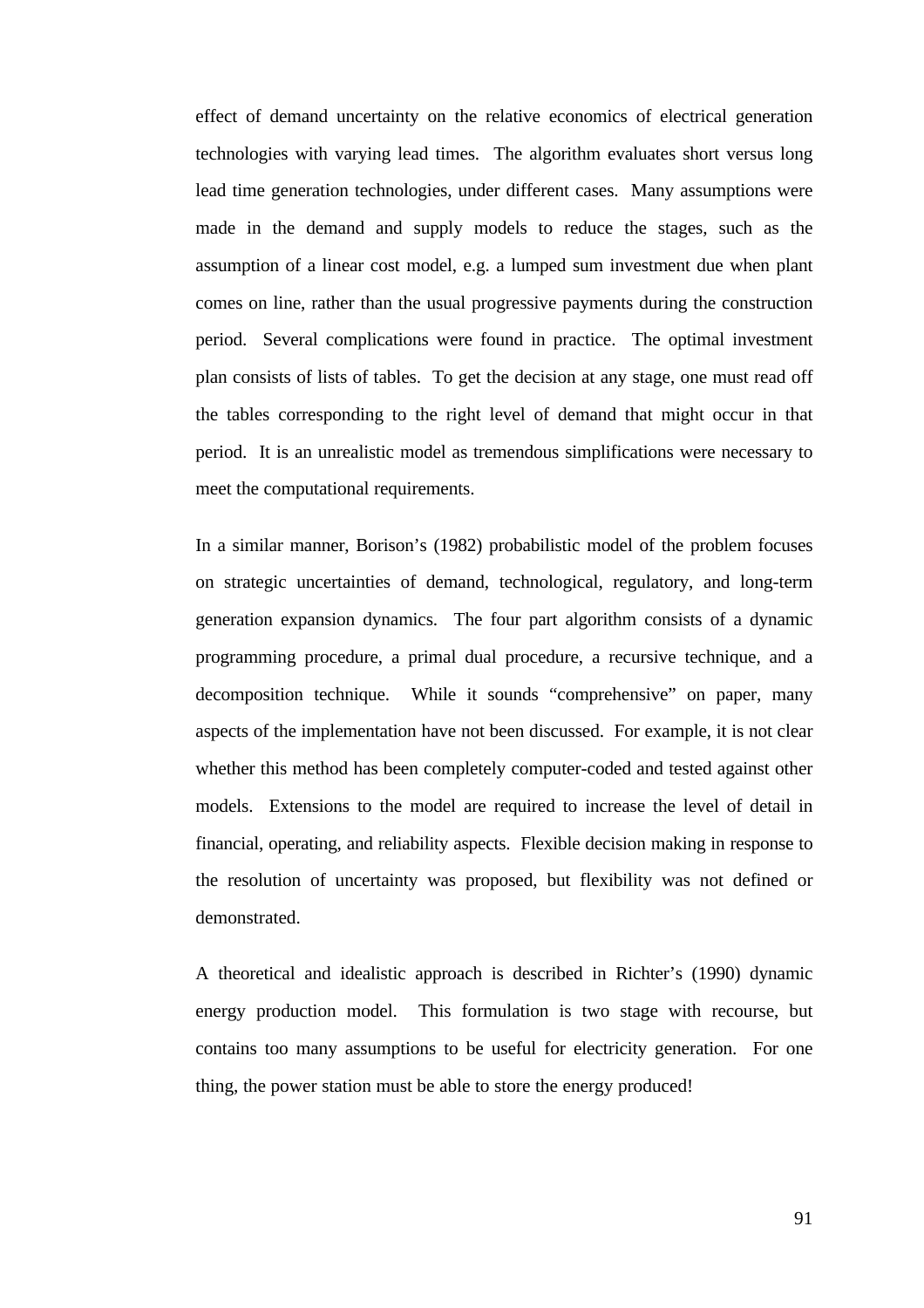The main modules of the commercially available software packages (all documented in IAEA, 1984) EGEAS, WASP, and CERES (Capacity Expansion and Reliability Evaluation System of Ohio State University) are based on dynamic programming. An iterative approach is used to find the unconstrained optimum solution. The number of possible capacity mixes increases rapidly as the planning period is lengthened, implying greater computational requirements. WASP (Wien Automatic System Planning) makes further use of constraints to limit the number of expansion alternatives.

Dynamic programming overcomes many of the restrictions in linear programming, as follows (Borison et al, 1981).

- 1) The capacity constraints on individual technologies actually make it easier, in contrast to most optimisation procedures where constraints increase computation times.
- 2) Load duration curves can be of any form, especially without the requirement of linear approximation.
- 3) There are fewer mathematical restrictions in dynamic programming, unlike the linearity and convexity requirements of linear programming.
- 4) This approach can also incorporate uncertainties in demand and in fixed and variable costs.

On the negative side, the "curse of dimensionality" predominates.

- 1) To limit computation time, however, the number of resolved uncertainties must be kept to a minimum. Therefore this technique is not practical for addressing most general closed loop decision making problems, which are to do with decision making as a result of knowing the outcome of uncertain events, i.e. adjustment in response to uncertain events.
- 2) Furthermore, dynamic programming is unable to treat uncertain capacity constraints, equivalent availability, and capacity factor, as the relationships between installed and operable capacity must be fixed.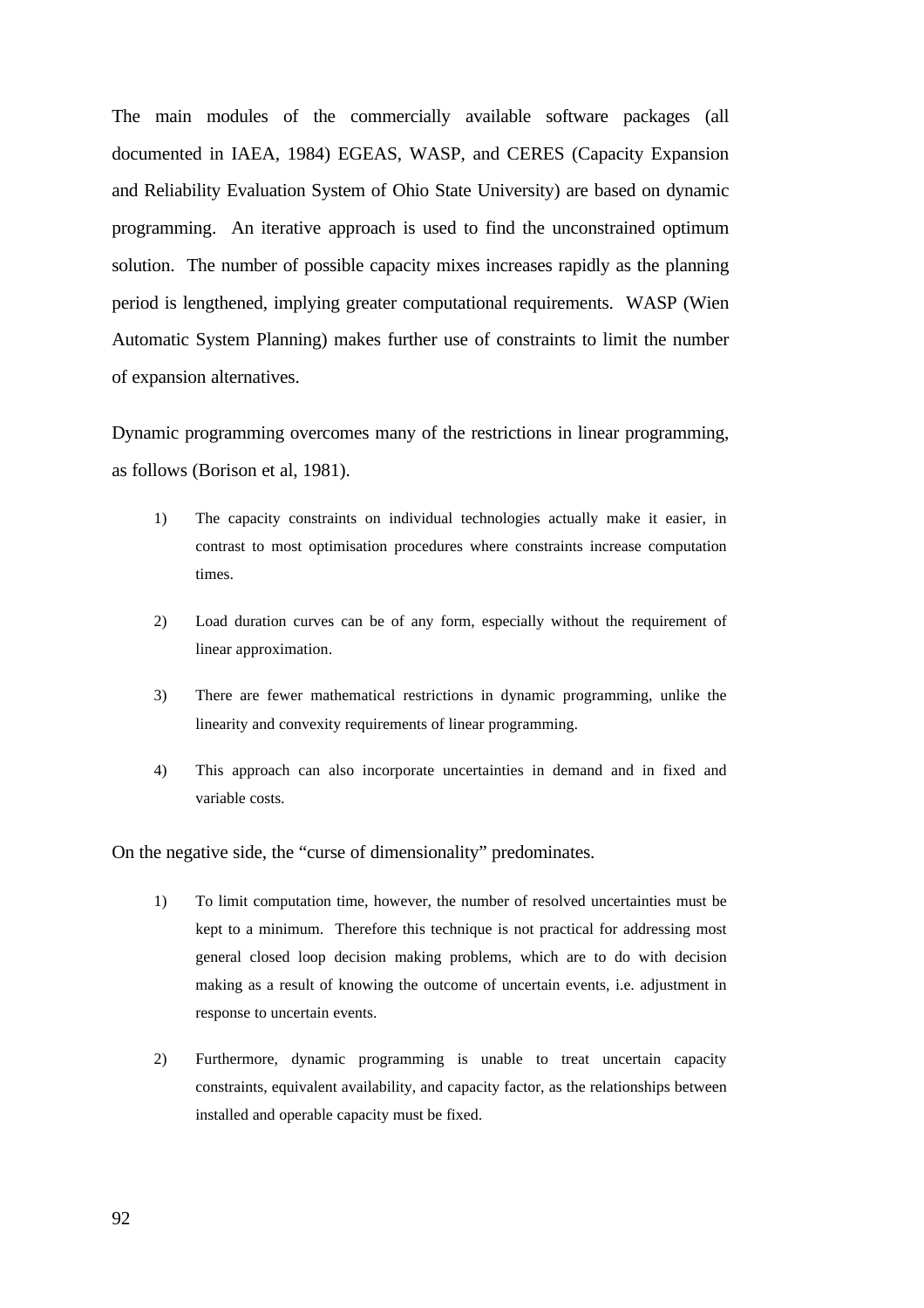- 3) The sequential manner in which the recursive algorithm searches for the optimum is not conducive to handling decisions in the multi-staged sense, that is, with the stepped resolution of uncertainty.
- 4) Dynamic programming is not only limited in addressing uncertainties but also burdened by the curse of dimensionality, which is due to the branching and recursion effects.
- 5) In spite of this "range of solutions", the data is not helpful in assessing the kinds of decisions under different conditions in time.

# **3.2.4 Stochastic Programming**

In a typical optimisation formulation:

## **Minimise**  $c'x$  **subject to**  $Ax \ge b$  **and**  $x \ge 0$ ,

uncertainty about the demand  $\boldsymbol{b}$ , uncertainty about the input prices  $\boldsymbol{c}$ , and uncertainty about the technical coefficients matrix *A* can be treated in stochastic programming. These three types of uncertainties are related to parameters in linear programming (Maddala, 1980), as follows. An ordinary LP problem becomes stochastic when the set  $\beta = (A, b, c)$  of parameters depends on random states of nature, i.e.  $\beta = \beta(s)$ , s  $\epsilon$  W, where W is the index set, i.e. the set of all possible states, in the following formulation:

**Maximise or minimise**  $Z = c^{\dagger}x$ ,

where 
$$
x \in R = \{x \mid Ax \leq b, x \geq 0\}
$$

Four different approaches to stochastic programming are considered in Soyster (1980) and Modiano (1987), and the first two described here: two stage programming with recourse, chance constrained programming, stochastic programming via distributional analysis, and expected value / variance criterion in quadratic programming.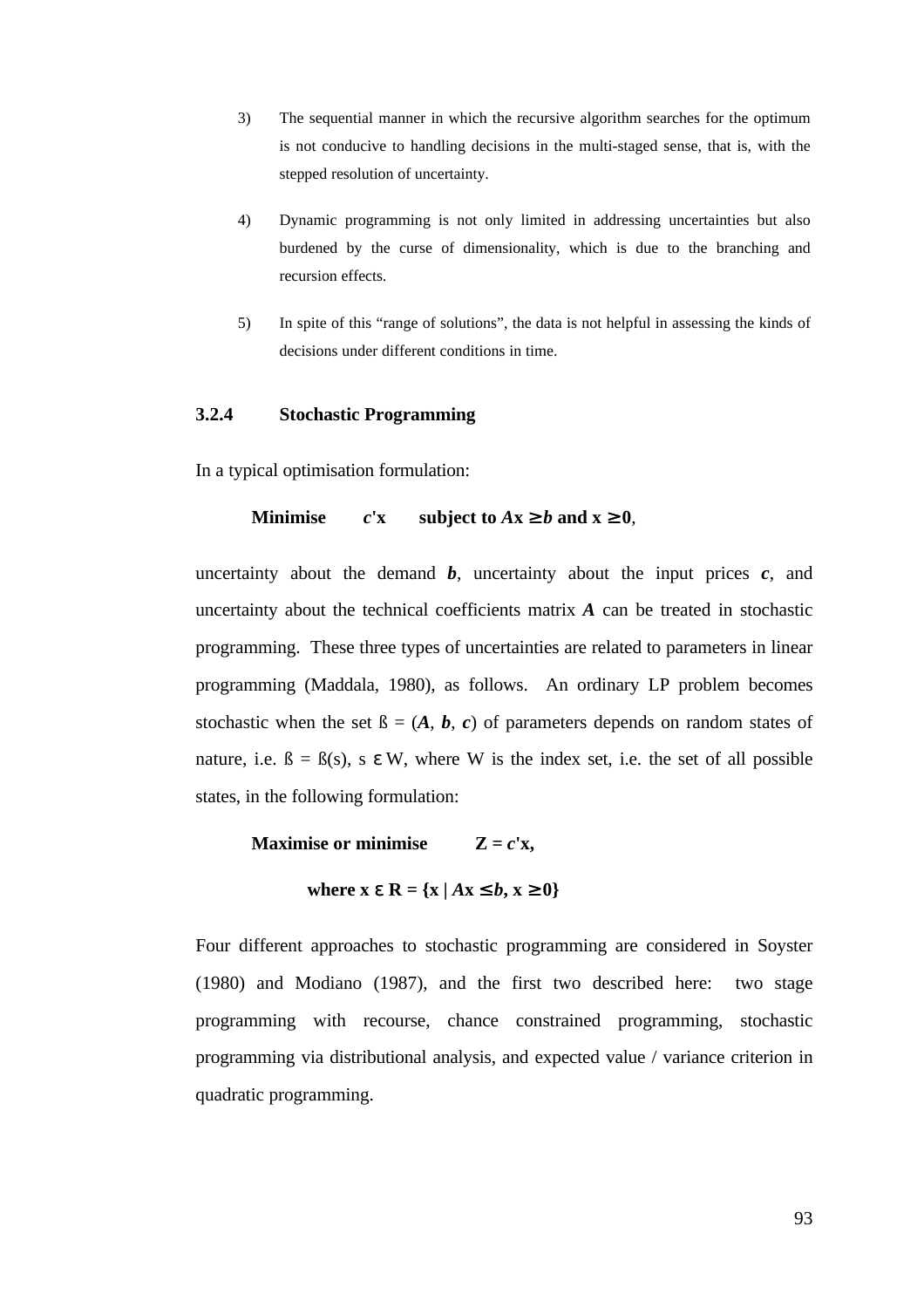Dantzig (1955) was probably the first to demonstrate a way of incorporating uncertainty into linear programming. The two-stage nature of such problems became known as *stochastic programming with recourse*. In the first stage, a decision vector  $x$  is chosen. A random event (or a random vector of events) occurs between the first and second periods. The algorithm solves the decision vector  $\bf{v}$  in the second stage after taking into account the values for *x* and the random events. The decision vector x represents the investment decision which must be made well before most uncertainties are resolved. Such investment decisions are classified as "*here-and-now*", i.e. taken before uncertainties are resolved. The second decision vector typically describes the operating decisions which are taken after the random events have occurred, hence the "*wait-and-see*" approach.

These two main approaches are also known as the passive and the active (Sengupta, 1991). The *passive approach* requires the decision maker to wait for a sufficient number of sample observations, hence, "*wait and see*." The *active approach* develops an adaptive control procedure, to follow cautious policy by updating until more information becomes available. Thus it converts the original stochastic problem into a two-stage decision process.

Another variation of linear programming in the class of stochastic programming is *chance-constrained programming*, which has the same LP objective function but subject to constraints that are satisfied in a probabilistic manner. Instead of satisfying the deterministic constraint

 $\sum_{\mathbf{j}}$  **a**<sub>**i**</sub> **x**<sub>**j**</sub> < **b**<sub>**i**</sub> for all **i**,

the objective function is subject to the following variation:

**probability** ( $\Sigma_j$  **a**<sub>ij</sub>  $x_j < b_i$ )  $\geq \partial_i$  where  $0 \leq \partial_i \leq 1$  for all i.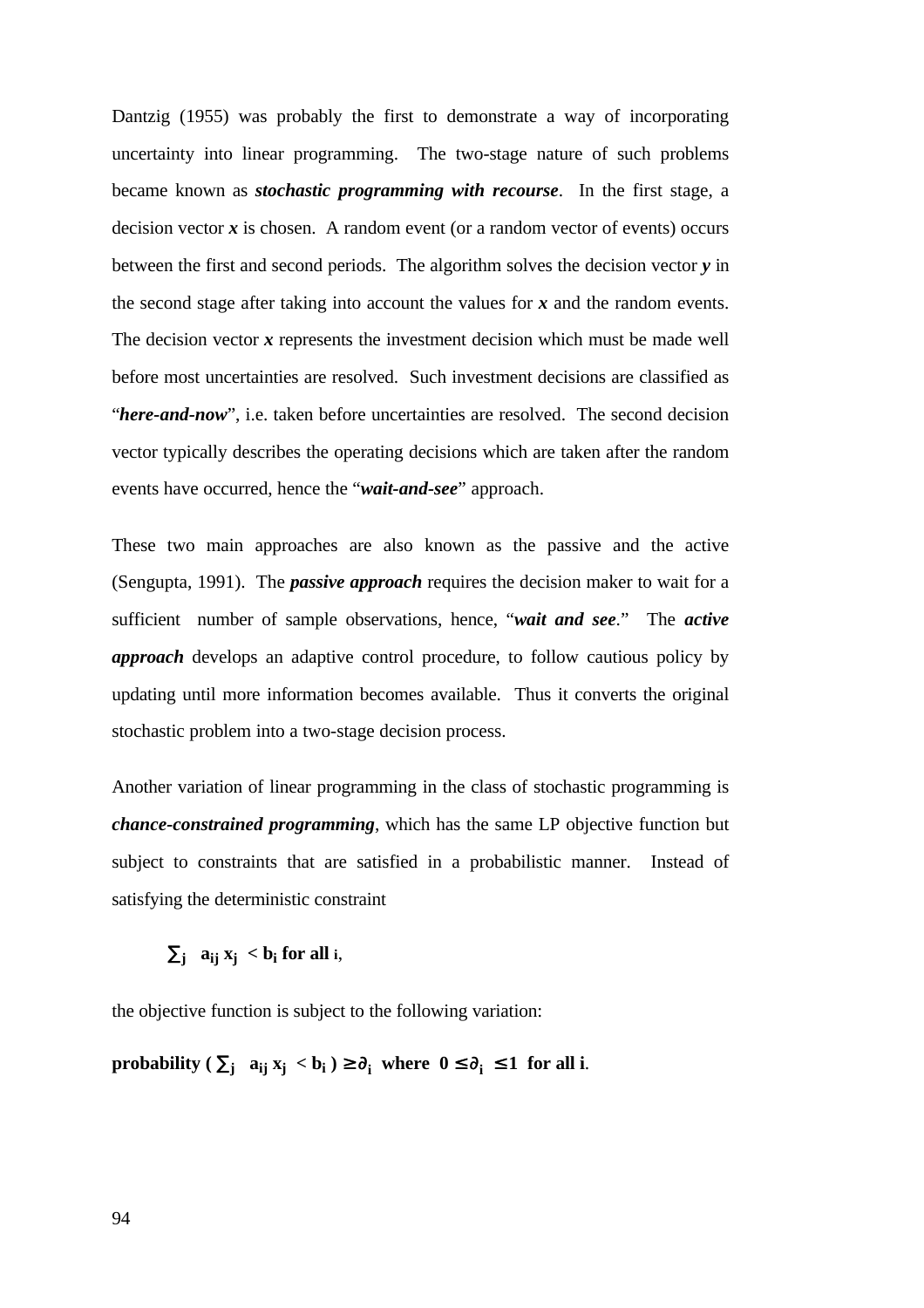While a formulation containing random variables (two stage with recourse) can always be solved by replacing the random variables by their expected values, data specification for the chance-constrained model is far more complex as it requires knowledge of joint probability distributions. Consequently very sophisticated constraints can only be obtained at the expense of highly delicate and comprehensive probability distributions of model parameters. These multivariate probability distributions and non-linear feasible regions present difficulties in reaching the optimum.

Capacity expansion can also be treated as a capital cost allocation optimisation under uncertainty. Sherali et al (1984) use a *two-stage LP with recourse* in response to a finite, discretely distributed stochastic demand forecast, to determine the marginal cost-pricing strategy for sharing capital costs given an optimal capacity plan. In many ways, the treatment of capacity constraints and demand restrictions is analogous to a transportation problem. This is essentially two stage stochastic programming with recourse under finite discrete probability distributions for the random load event. The main drawback of this technique lies in the large number of constraints required, thus increasing the time to search for the feasibility region.

Maddala (1980) analyses different formulations and solution methods of mathematical programming that take risk into account to see what elements of various methods can be incorporated into programming models of electric supply. His study includes five stochastic programming approaches, as follows:

- 1) the E-model which minimises expected costs by substituting mean values for random variables;
- 2) the V-model which minimises the mean-squared error measured from a certain level;
- 3) the P-model which minimises the probability that costs exceed a certain level;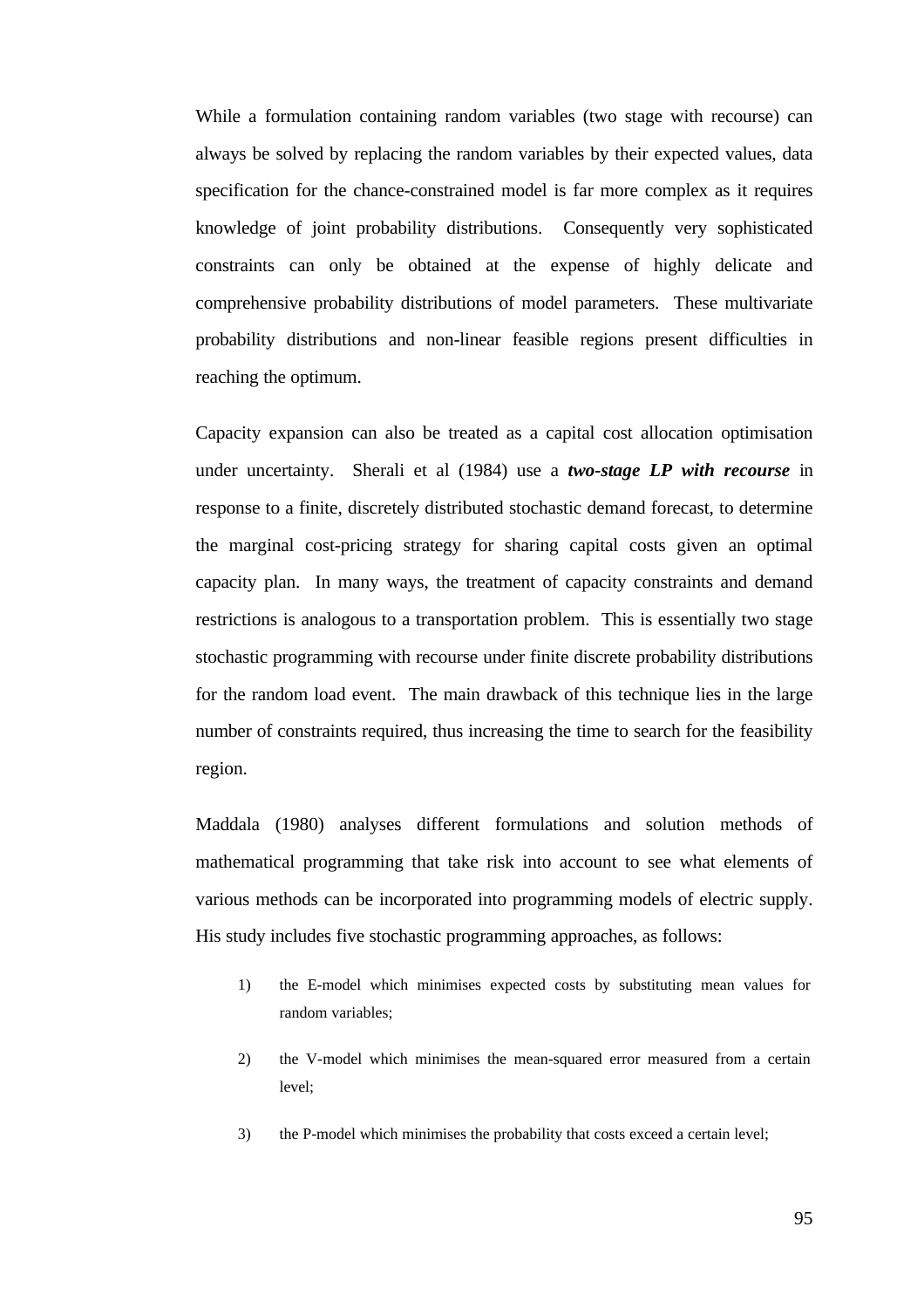- 4) the K-model which finds the minimum level of costs for which there is 100% probability that costs do not exceed this level; and
- 5) the F-model which minimises expected dis-utility for a given risk aversion coefficient.

Maddala concludes that stochastic programming formulations in the literature are not suitable for incorporating cost uncertainty. The most practical approach is to consider a probabilistic range of alternatives and solve the deterministic cost minimisation for each alternative scenario. The class of two-stage with recourse is well-behaved as it satisfies the requirements of convexity, continuity, and differentiability, but these do not hold for chance-constrained programming.

Stochastic programming cannot go very far in parametretising uncertainty because the overwhelming number of constraints slows down the computation immensely. In other words, dimensionality gets out of control. Non-linear feasible regions and multivariate probability distributions also cause problems in specification.

# **3.3 Simulation**

Optimisation by its goal seeking algorithm is prescriptive in nature. A more descriptive and exploratory approach is achieved by simulation. The tools of simulation are driven by a different set of objectives: not to find the optimal solution but to experiment with different values. To simulate means to mimic. Simulation can be accomplished manually or automated by a computer. Scenario analysis and sensitivity analysis are included here, as the manual counterparts of the computer simulation techniques of system dynamics and risk analysis. Monte Carlo simulation and other sampling techniques also fall into this category.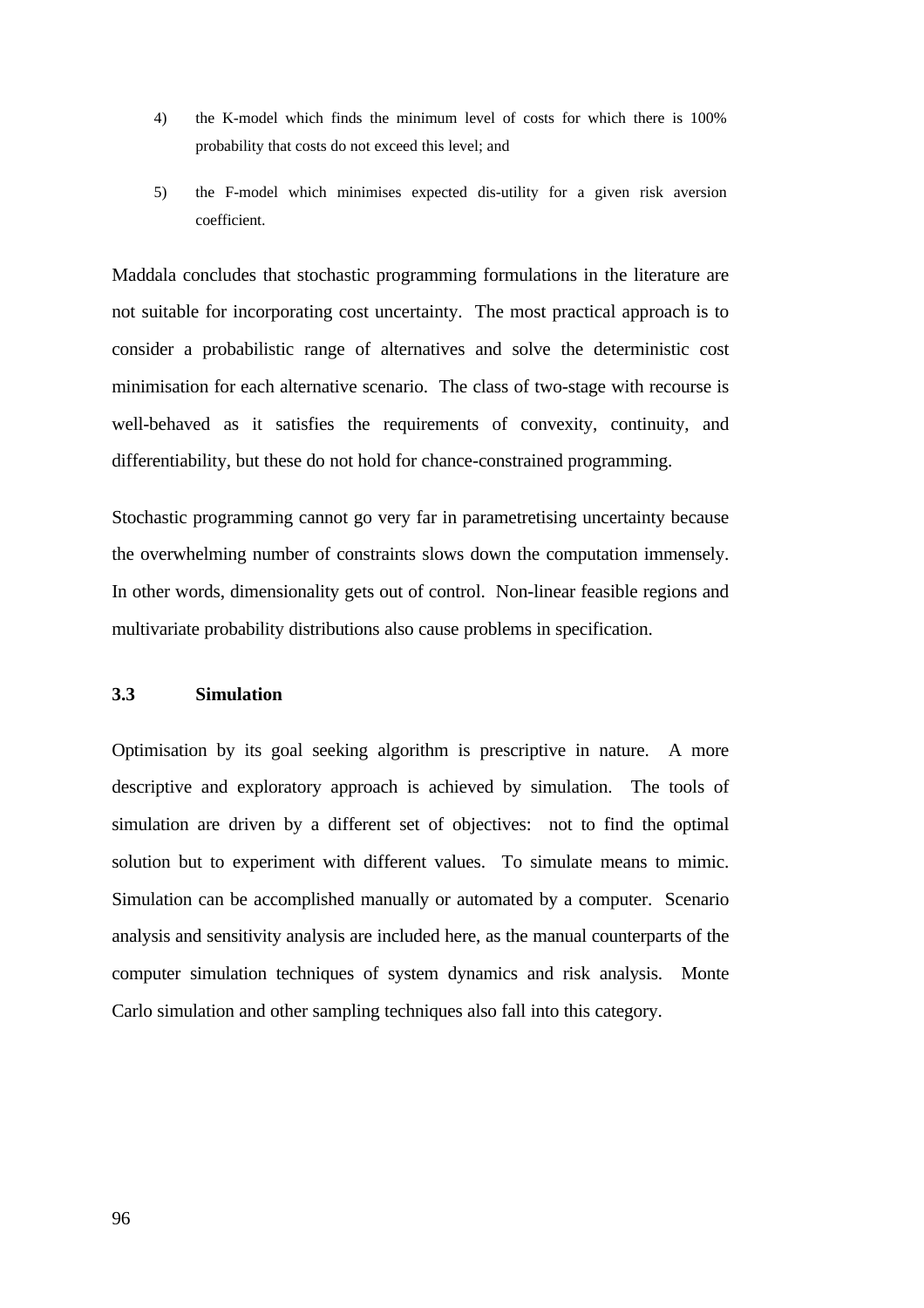# **3.3.1 System Dynamics**

System dynamics is a method of analysing problems in which time is an important factor. A key feature is the effect of feedbacks, of which there are two: a reenforcing loop and a balancing loop. An example of the re-enforcing loop is the spiral of impossibility described in the previous chapter. "Causal loop" or "stock and flow" diagrams can be used to structure the problem. Many off-the-shelf software, such as DYNAMO (Richardson and Pugh, 1981) and ITHINK (High Performance Systems, 1990), are available to translate these diagrams into complicated differential equations, which describe the dynamic interactions. Such user-friendly software allow quick "what-if" analyses of future scenarios. Powerful graphic capabilities portray the complex interactions during the simulation runs and provide statistical results afterwards.

The system dynamics model of Ford and Bull (1989) represents eight categories of investment by continuous approximations to the discrete number of generating units in the system. A spreadsheet pre-processor translates costs and savings into cost efficiency curves which are then used to generate electric loads. The more common iterative approach used by utilities links a series of departmental models together but is time-consuming in the preparation and completion of a set of internally consistent projections. In comparison, a system dynamics model offers greater flexibility in modelling policy options as it allows the consideration of many alternatives and "what if" scenarios.

Two strategies for capacity planning are tested in Ford and Yabroff (1980) by simulating different types of investments with respect to price, consumer reaction, recession, demand, capacity, and other parameters. Trade-offs between short lead time and long lead time technologies are also examined in the system dynamic models of Boyd and Thompson (1980).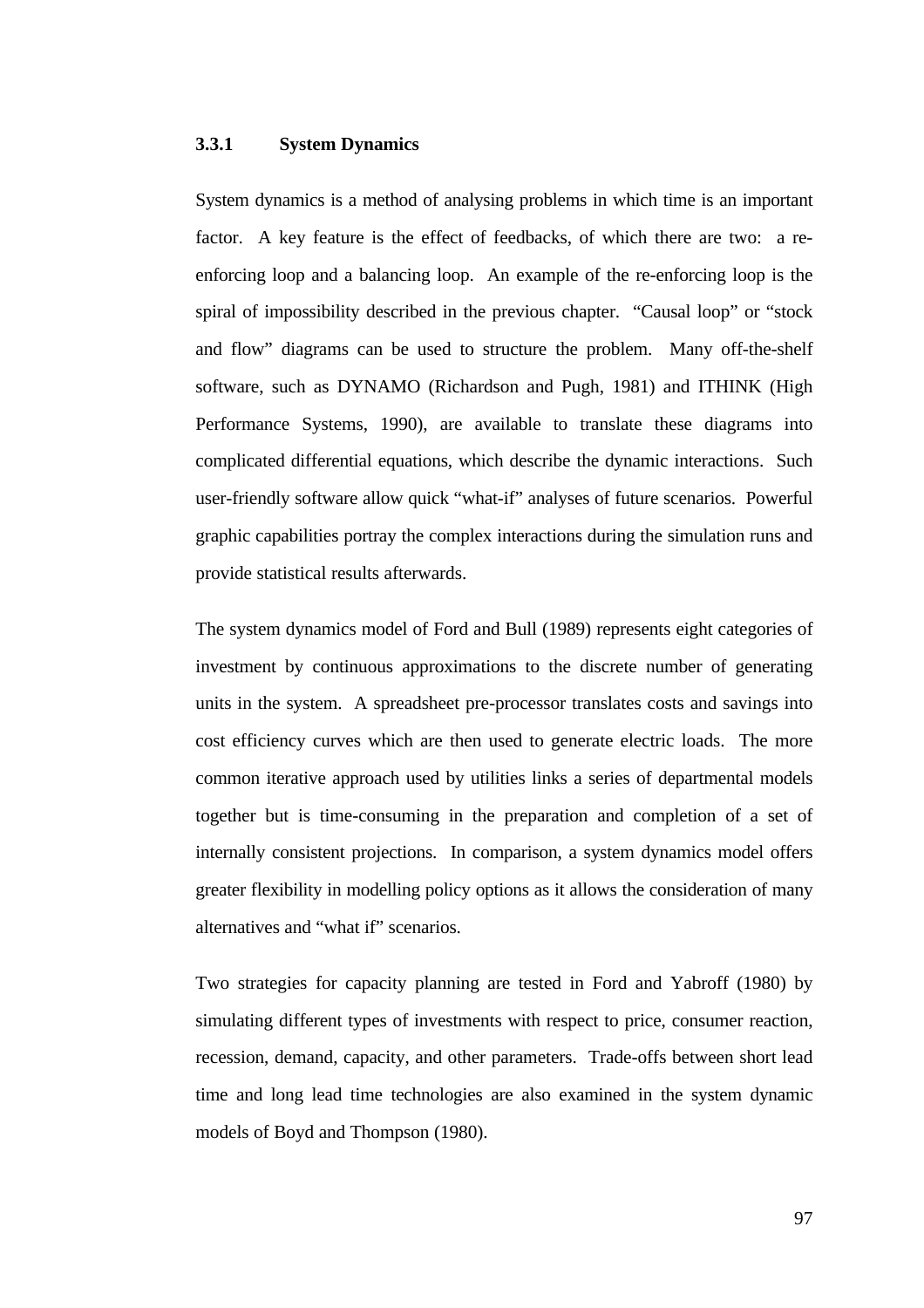The industry simulation model of investment behaviour of Bunn and Larsen (1992) considers the interplay of demand, investment, and capacity and their effects on the determinants of price, i.e. LOLP and VOLL (explained earlier in Chapter 2). This model has also been used to determine the optimal capacity level of each of the players given the interactions of market forces as well as to hypothesize the effects of changing different variables under different scenarios, effectively a sensitivity analysis within a scenario analysis. This type of causal modelling is suitable for the analysis of market uncertainties.

The system dynamics approach has been greeted with mixed feelings by the electricity supply industry. Because traditional models have been data-intensive and very detailed, planners are suspicious of models which do not require that level of detail in the input specifications. Yet at the same time, system dynamic models usually produce voluminous output which requires careful validation.

## **3.3.2 Scenario Analysis**

System dynamics is often used as a sophisticated but time-consuming means of generating scenarios of the future. A less formal and less structured method of scenario generation and analysis, called simply *scenario analysis*, makes use of judgement and discussion. Kahn and Weiner (1967), where scenario analysis probably first originated, defines a *scenario* as a hypothetical sequence of events constructed to focus on causal processes and decision points.

Scenarios can be of several types, the most common being "favourability to sponsor," e.g. optimistic or pessimistic. "Probability of occurrence," e.g. most likely or least likely, is also very popular although very subjective. Others include "single, dominant issue," e.g. the economy, status quo or business as usual, and "theme-driven," e.g. economic expansion, environmental concern, or technological domination.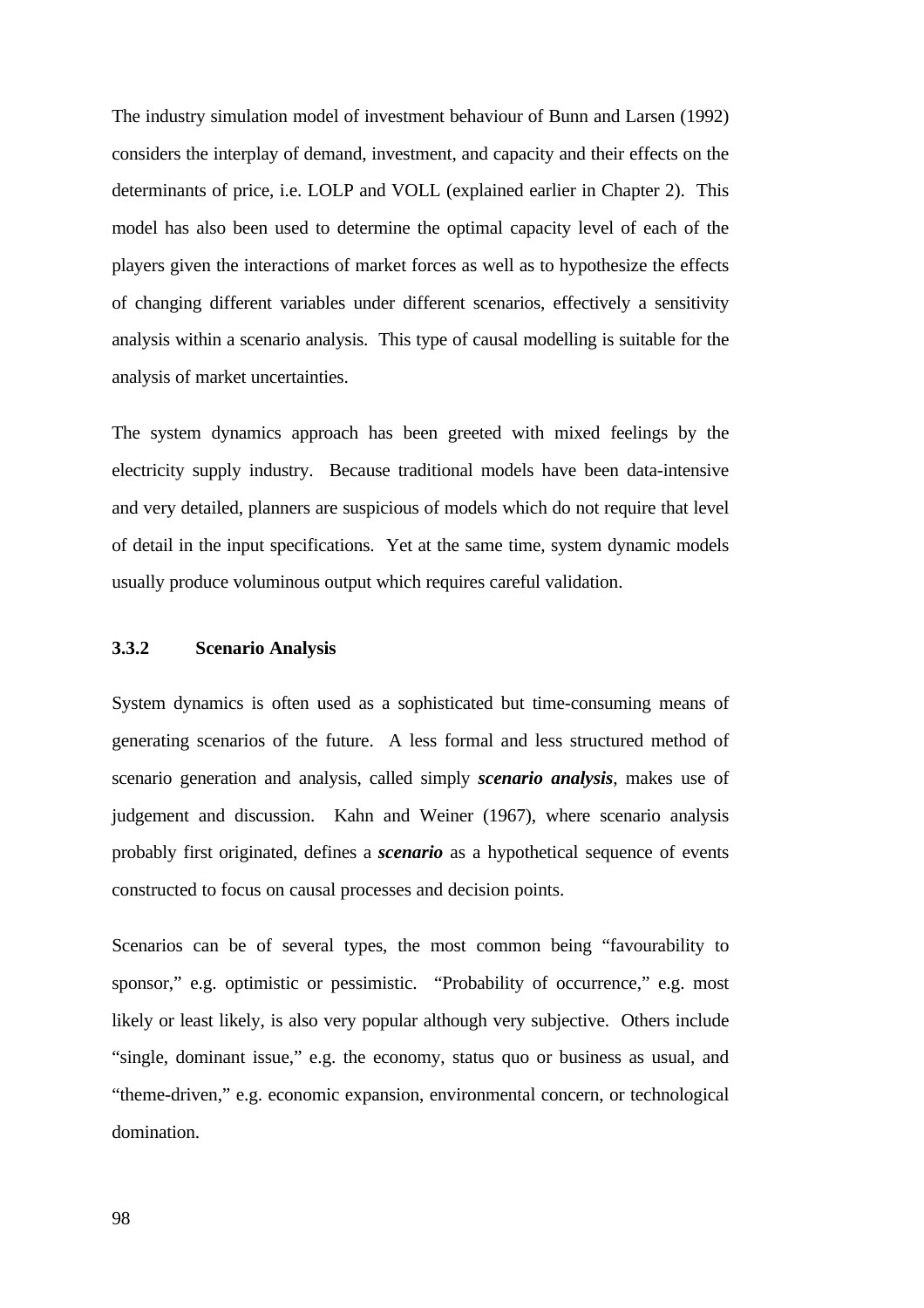Five scenarios of the future were constructed in CEGB's assessment of Sizewell B (Greenhalgh 1985, Hankinson 1986.) Firstly, the consumer sector was divided into three main categories: domestic, industrial, and commercial. Within each category, causal links were developed for a highly disaggregated matrix framework which allowed for changes in activity level and energy efficiency. Against assumptions of world economy, world energy prices, and the UK economy, a forecast of future energy requirements was converted into each scenario and translated into future electricity demand. The five scenarios were credible pictures of the future: 1) a high growth and high services scenario, 2) high growth and high industrial production, 3) a middle of the road, 4) stable but low growth, and 5) unstable low growth scenario. CEGB's scenarios were based on forecasts unlike Shell's approach (Beck, 1982) of self-consistent scenarios for contingency planning.

Following Shell's approach but in a more structured manner, Southern California Edison (SCE) found that scenario development by a multi-disciplinary team was more suitable than traditional forecasting methods for planning purposes. Documented in SCE (1992) and Mobasheri et al (1989), their scenario planning process (in figure 3.2) is technique for analysing alternative futures and developing business strategies. It does not produce better forecasts, only a better understanding of the forces that can change the future.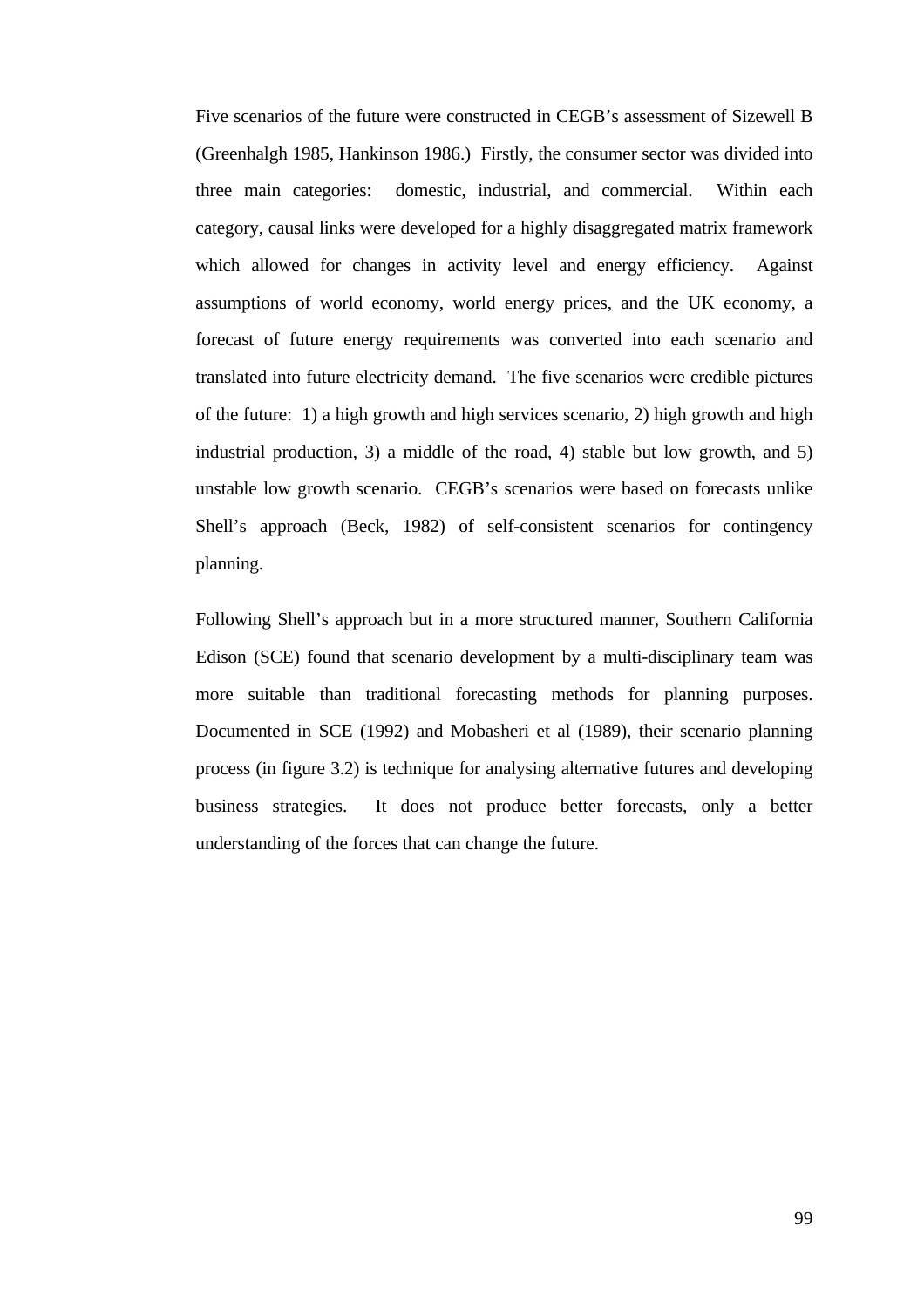

**Figure 3.2 Scenario Planning Process**

Other ways to conduct scenario analysis are discussed in Huss and Honton (1987), O'Brien et al (1992), and Bunn and Salo (1993). They make use of intuitive logics, trend-impact analysis, and cross-impact analysis. The last approach is accomplished through surveys, interviews, Delphi techniques, and morphological analysis.

In a survey of American utilities, Hirst and Schweitzer (1990) found *scenario analysis* to be one of the four most popular methods to assess uncertainty, the others being *sensitivity analysis*, *portfolio analysis*, and *probabilistic analysis*. It is popular for the following reasons.

1) Scenario analysis prepares the firm to rapidly adjust to changing conditions.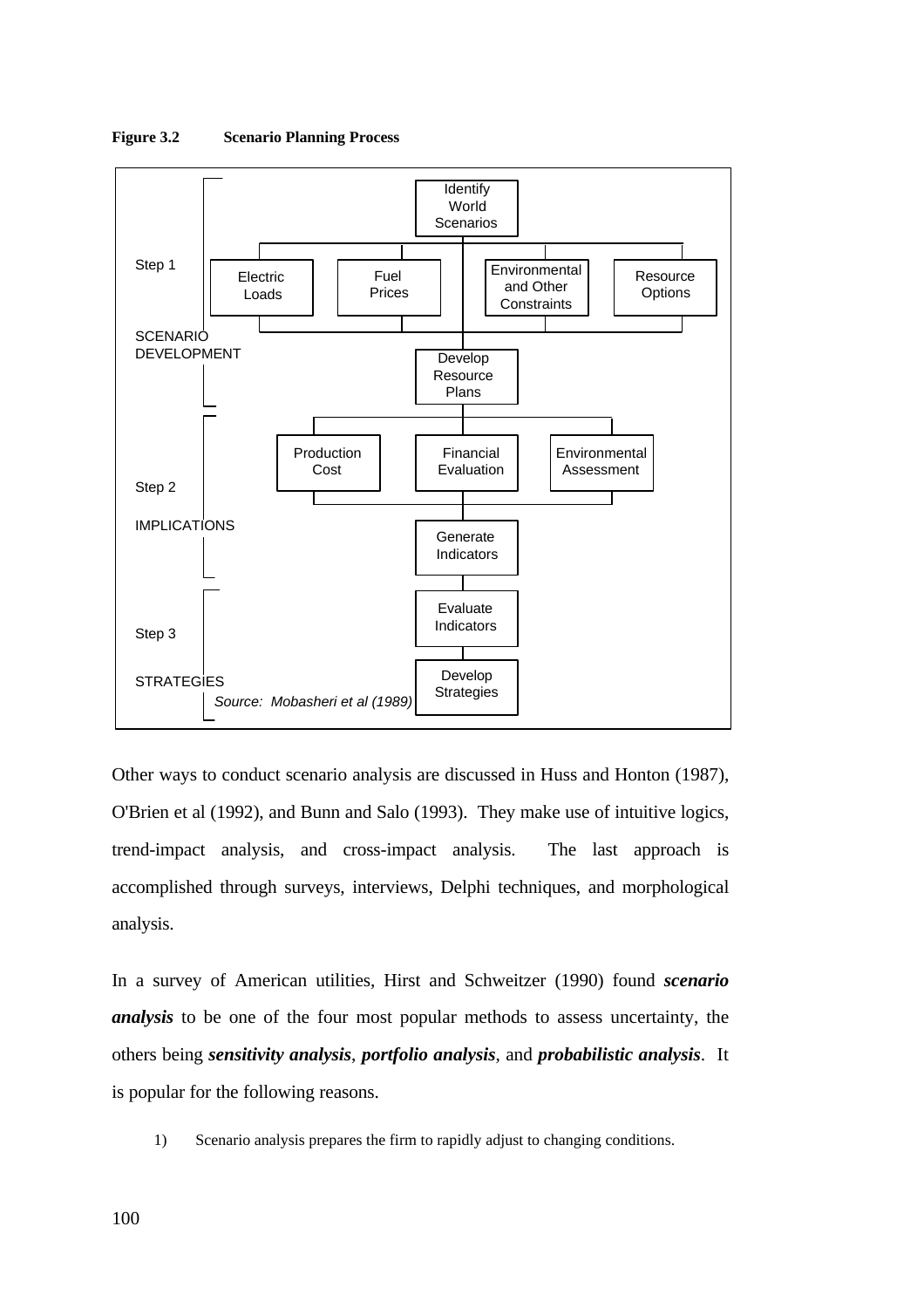- 2) It relies less on computing power and more on brainstorming and discussions than other types of analysis. Scenario analysis encourages people to think more creatively and broadly about the future, unlike traditional extrapolation techniques.
- 3) The use of scenarios is particularly helpful in the projection of long range, complex and highly uncertain business environments.
- 4) Scenario analysis encourages the examination of underlying assumptions by focusing on consequences of events.
- 5) It is most suitable for situations where few crucial factors can be identified but not easily predicted, where uncertainty is high, where historical relationship is shaky, and where the future is likely to be affected by events with no historical precedence.
- 6) It is based on the underlying assumption that if we are prepared to cope with a small number of scenarios by testing plans against scenarios then we are prepared for almost any outcome.

Although scenario analysis has become more popular as a corporate planning tool, it is not free from criticism.

- 1) Unless the chance of occurrence of each scenario is explicitly analysed and specified, planning to different scenarios could be quite costly.
- 2) These scenarios may never occur, so we may be preparing needlessly. Instead, a combination or some in between scenario may surface and possibly at different points in time.
- 3) It is hard to predict the interacting events in the future. Furthermore, human judgement is prone to biases.
- 4) Care must be taken that there are not too many factors involved, else it would be mere speculation. There is a trade-off between the feasibility of considering a large number of factors and the validity of considering a few.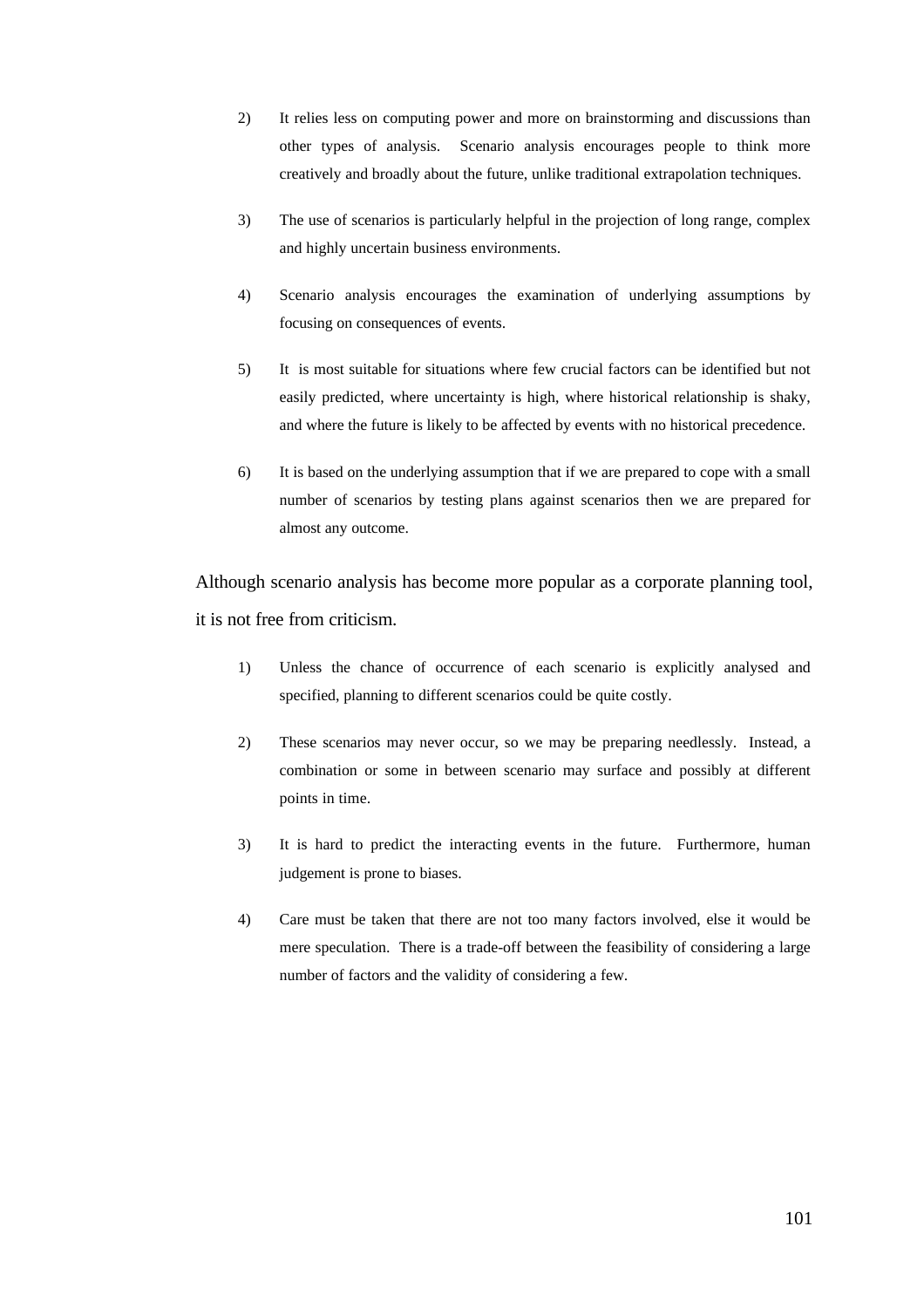## **3.3.3 Sensitivity Analysis**

Whereas scenario analysis is achieved by hypothesizing discrete, countable futures each with a different set of assumptions, sensitivity analysis is concerned with identifying and screening the most important variables. Hirst and Schweitzer (1990) describe this as a way to see which factors trigger the largest changes in performance and which options are most sensitive to the change. If a change in an estimate has very little effect on the output, then the result is not likely to depend to any great extent on the accuracy of that input variable.

Defining sensitivity analysis as *the examination of impacts of reasonable changes in base case assumptions*, Eschenbach (1992) advocates the consideration of reasonable limits of change for each independent variable, the unit impact of these changes on the present worth or other measure of quality, the maximum impact of each independent variable on the outcome, and the amount of change required for each independent variable whose curve crosses over a break-even line.

Sensitivity analysis is very rarely used as a stand-alone technique. Its main purpose is to challenge the "uncertainty-free" view of the world. It is often conducted at the end of a rigorous optimisation study or scenario analysis to validate the results, e.g. in the manner of OECD/NEA (1989) and UNIPEDE (1988).

Sensitivity analysis involves looking at major assumptions and exercising one's judgement. However, it is incomplete as only a small number of outcomes is considered and also one at a time. Other criticisms of sensitivity analysis follow.

- 1) Brealey and Meyers (1988) criticise the use of optimistic and pessimistic estimates because their subjective nature gives ambiguous results.
- 2) As the underlying variables are likely to be inter-related, looking at variables in isolation under-estimates the interaction effects.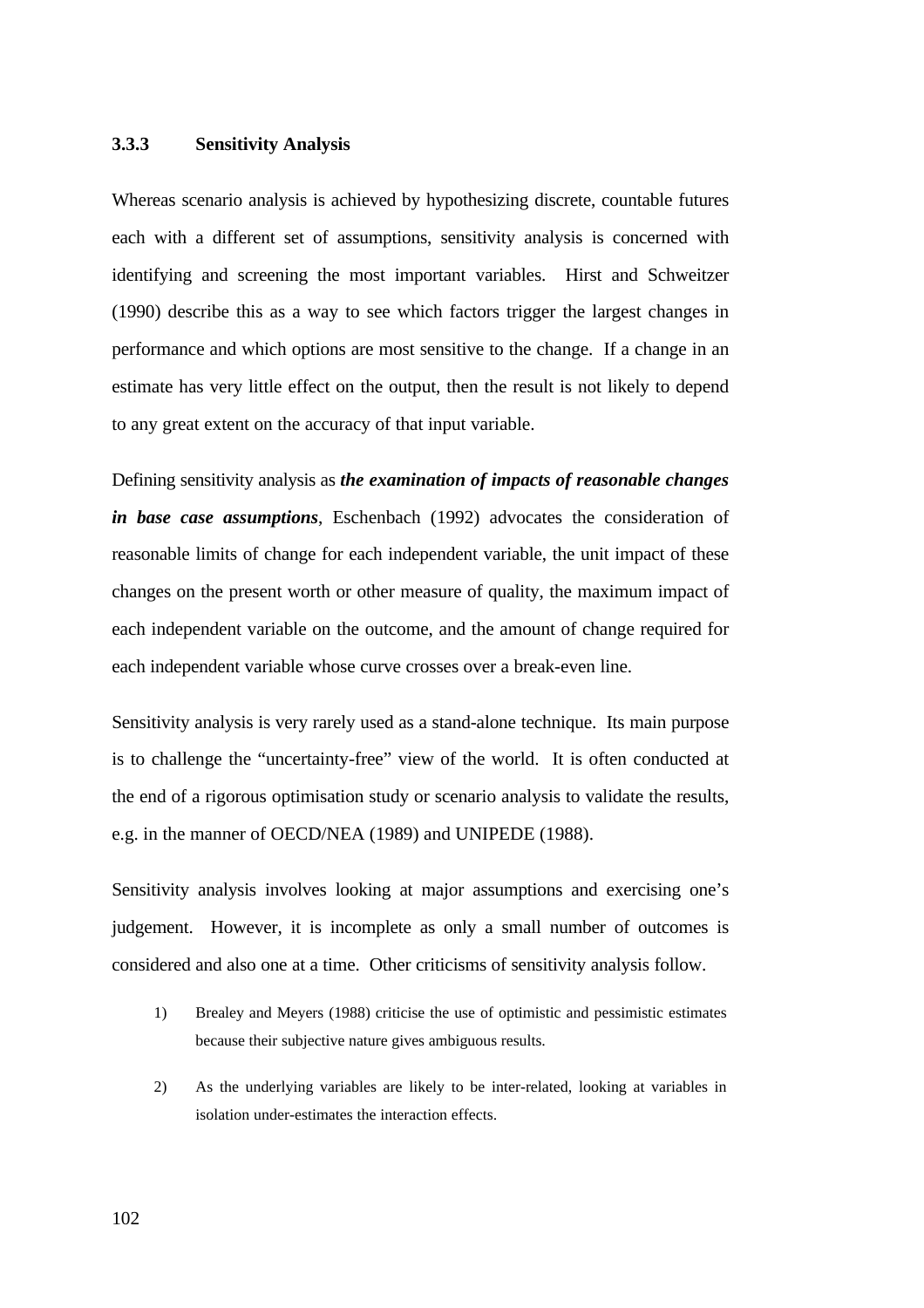- 3) A sensitivity analysis does not involve probabilities and therefore does not indicate how likely a parameter will take on a value.
- 4) A percentage change in one variable may not be as likely or comparable with the same percentage change in another variable.
- 5) Changing more than one variable at a time may not be feasible due to possible dependence between variables.
- 6) It does not attempt to analyse risk in any formal way, leading some authors, such as Hull (1980), to propose a follow-up with risk analysis.

# **3.3.4 Probabilistic and Risk Analysis**

The injection of random elements such as probability distributions into scenario and sensitivity analysis departs from the deterministic view of the world. Any technique that assigns probabilities to critical inputs and calculates the likelihood of resulting outcomes is considered a *probabilistic analysis*, according to Hirst and Schweitzer (1990). These probabilities are subjective, i.e. based on the judgement of planners or experts. Correlations among uncertainties are specifically considered. Probabilistic methods help gauge the combined effects of multiple uncertainties in cost and performance.

Compared to deterministic or fixed point approaches, probabilistic approaches give the additional information of likelihoods and sensitivities of ranges. These two dimensions of *range* and *probability* translate into a greater permutation of factors, i.e. *fractional designs*. Dependence of factors calls for the assessment of conditional probabilities, entailing additional analysis. Skewness and asymmetry of probability distributions mean that more iterations are necessary for completeness. The selection of an appropriate distribution requires judgement.

Most standard post-optimal sensitivity analyses do not treat uncertainty in any probabilistic manner. Dowlatabadi and Toman (1990) introduce an entirely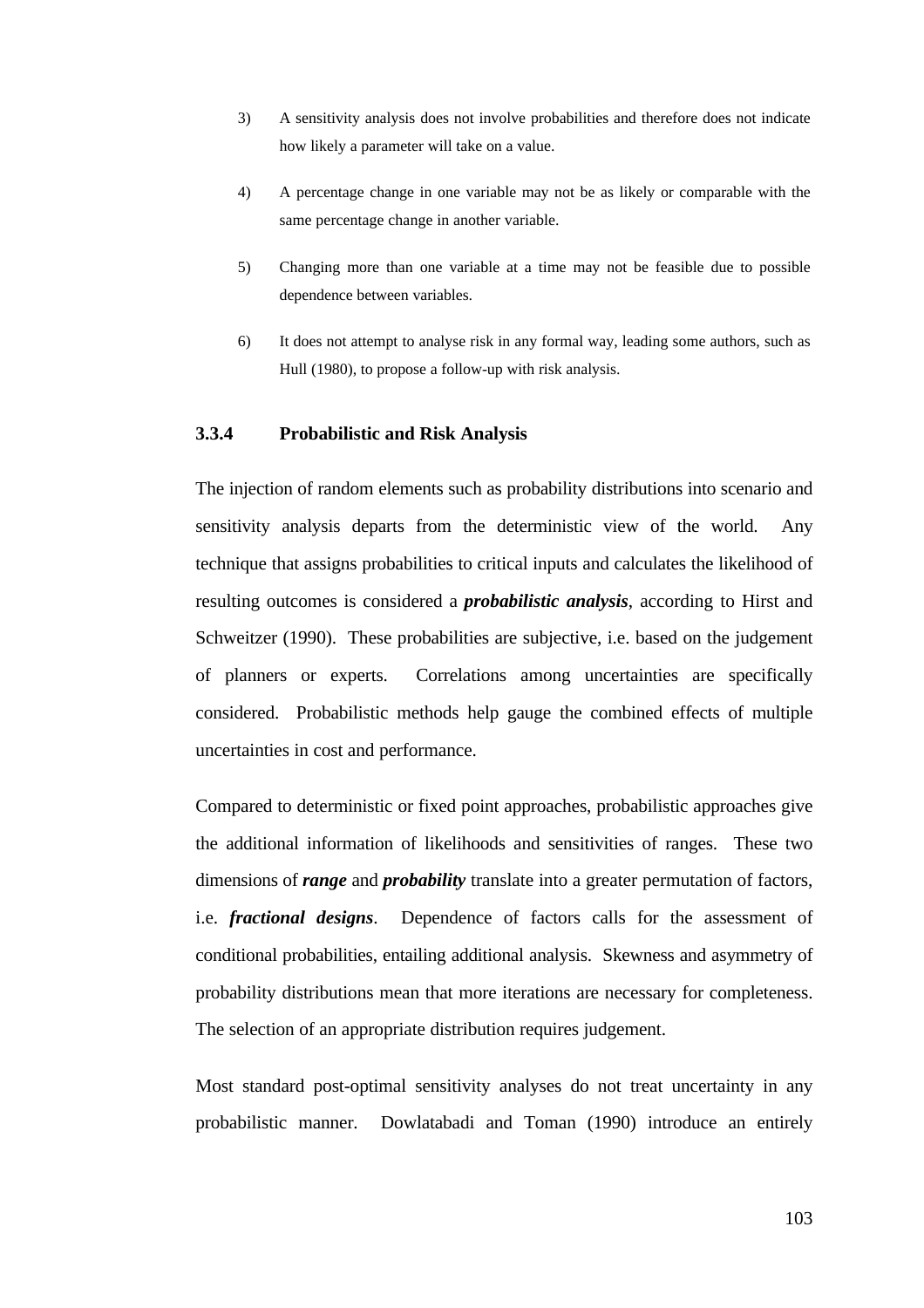different way of incorporating stochastic sensitivity into their cost-minimisation LP model. Instead of using point estimates for values of input parameters, they use subjective probability distributions to reflect judgements about the nature of uncertainty surrounding central parameter values. Their model maps these input distributions to outputs and employs statistical analysis to find the inputs which have the greatest impacts on outputs. This "*stochastic sensitivity analysis*" is similar to the method of risk analysis, which is explained next.

While there may be many ways to analyse uncertainty, the term "*risk analysis*" refers to a specific kind of analysis, first described in the classic paper by Hertz (1964). Risk analysis denotes methods aimed at developing a comprehensive understanding and awareness of risk associated with a variable. Hertz and Thomas (1984) introduce two kinds of approaches: *analytical* and *simulation*. In the analytical approach, input probability distributions are combined using statistical distribution theory to calculate the mean, variance, skewness, and other parameters of the output distribution. In the Monte Carlo simulation approach, sets of equations are specified, and the input probability distributions are sampled and put through the equations to give output distributions. The analytical approach is difficult and impossible to solve for a multi-staged problem containing dependent non-linear variables. It is also time-consuming and not applicable if the distributions are not standard. Simulation is practical for non-normal distributions, especially when exact probabilities are not known. In this sense, it is distributionfree.Risk analysis by Monte Carlo simulation or other sampling methods is called *risk simulation*, which can be automated in spreadsheet add-in software such as @RISK (Palisade Corporation, 1992). The main arguments for and against using risk analysis are given in Hertz and Thomas (1984) in table 3.1.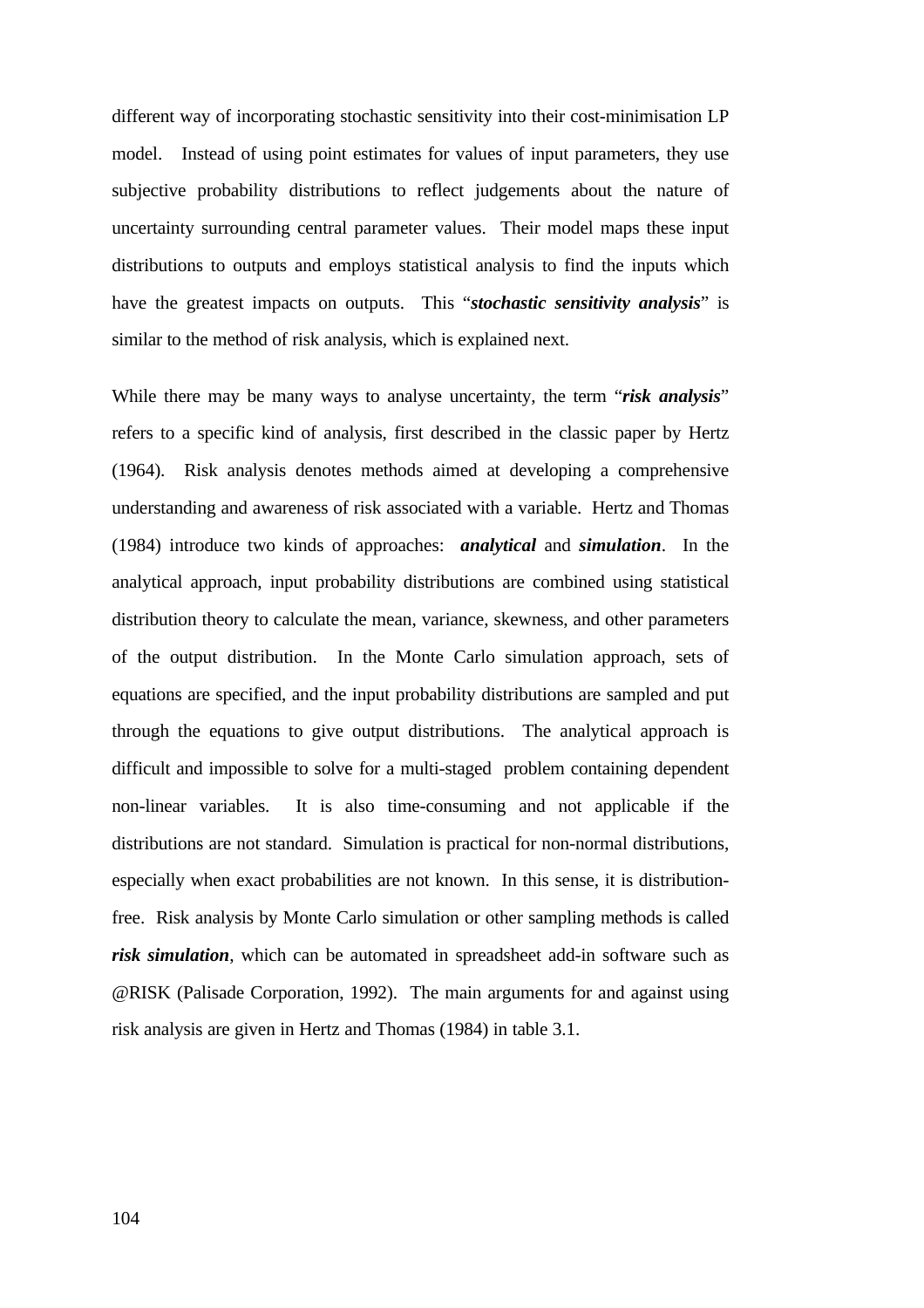| <b>FOR</b>                                                                                           | <b>AGAINST</b>                                                                        |
|------------------------------------------------------------------------------------------------------|---------------------------------------------------------------------------------------|
| • Provides a systematic and logical approach<br>to decision-making                                   | • Sometimes provides few guidelines to aid<br>problem formulation                     |
| • Permits a thorough analysis of alternative<br>options particularly in complex decision<br>problems | • Sometimes time-consuming. More useful<br>for complex decision problems.             |
|                                                                                                      | • Lack of acceptance by some organisations                                            |
| • Enables the decision-maker to confront risk                                                        |                                                                                       |
| and uncertainty in a realistic manner                                                                | • Difficulties sometimes exist in obtaining<br>probability assessments                |
| • Helps communication within the                                                                     |                                                                                       |
| organisation as experts in other areas are                                                           | • Managers sometimes find difficulty in                                               |
| consulted in decision-making                                                                         | interpreting the output of the risk analysis<br>process                               |
| • Allows decision-makers to judge how much                                                           |                                                                                       |
| information to gather in a decision problem                                                          | • Not prescriptive, helps decision maker in<br>assessing range of values but does not |
| • Allows judgement and intuition in decision-                                                        | articulate the decision maker's preferences,                                          |
| making to be presented in a meaningful way                                                           | <i>i.e.</i> decision-neutral.                                                         |

# **Table 3.1 Arguments For and Against Risk Analysis**

*Source: Hertz and Thomas (1984)*

# **3.4 Decision Analysis**

Between the extremes of hard and soft techniques lies decision analysis, a term coined from the marriage of decision theory and system analysis. The explicit representation of the decision maker's risk attitude and preferences distinguishes decision analysis from optimisation and simulation. [See Raiffa 1968, Keeney 1982, Bunn 1984, Watson and Buede 1987, and Covello 1987 for descriptions.]

Thomas and Samson (1986) generalise the usual steps in decision analysis in table 3.2 below.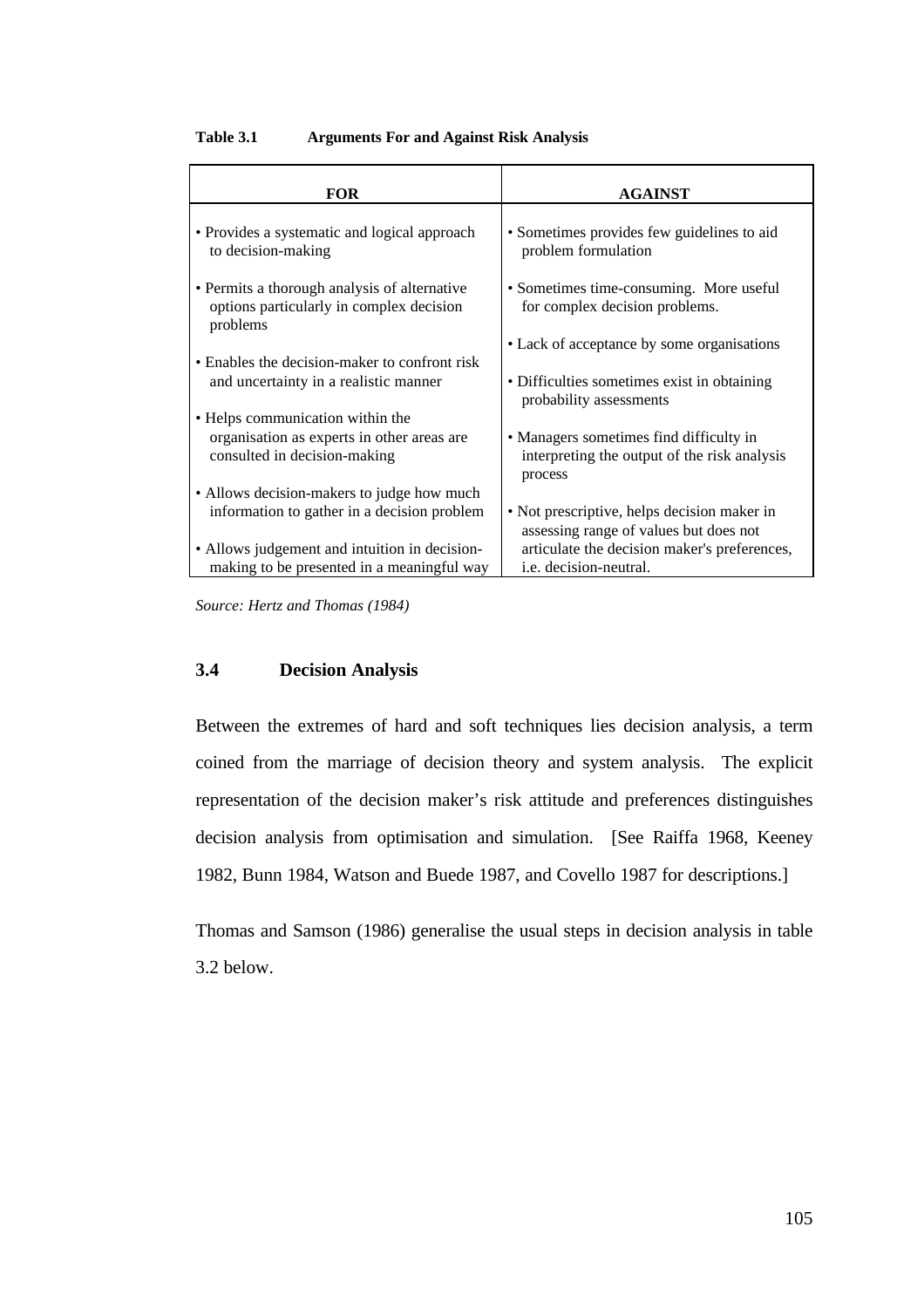### **Table 3.2 Steps in Decision Analysis**

| 1 | <b>Structuring the problem</b>                    | definition of the set of alternatives strategies, the key<br>uncertainties, the time horizon and the attributes or<br>dimensions by which alternatives should be judged |
|---|---------------------------------------------------|-------------------------------------------------------------------------------------------------------------------------------------------------------------------------|
| 2 | <b>Assessing consequences</b>                     | specification of impact or consequence measures for the<br>decision alternatives                                                                                        |
| 3 | <b>Assessing probabilities</b><br>and preferences | assessment (or definition) of probability measures for key<br>uncertainties and utility measures to reflect preference for<br>outcomes                                  |
| 4 | <b>Evaluating alternatives</b>                    | evaluation of alternatives in terms of a criterion of choice,<br>such as the maximisation of expected utility                                                           |
| 5 | <b>Sensitivity analysis</b>                       | in relation to the optimal strategy, which may lead to further<br>information gathering                                                                                 |
| 6 | Choice                                            | of the most appropriate strategy in the light of the analysis<br>and managerial judgement leading to implementation of the<br>preferred strategy                        |

*Source: Thomas and Samson (1986)*

Decision analysis encompasses a range of decision theoretic techniques, including decision trees, influence diagrams, and multi-attribute utility analysis. Decision trees and influence diagrams are complementary structuring tools for decision analysis. Decision trees capture the chronological sequence of decision and chance events, while influence diagrams capture conditionality and dependence of events. Besides being more compact than decision trees, influence diagrams reveal probabilistic dependence and information flow.

Several difficulties with a decision analysis formulation should be noted here.

- 1) *Decision analysis imposes an analytical pattern of thinking*, i.e. step by step, which may restrict other possible ways of approaching the problem, e.g. creatively or holistically.
- 2) Capacity planning has traditionally been treated in the optimisation sense and computationally data intensive, with little part for the decision maker because of heavy data demands. Decision analysis essentially restructures the problem into strict component parts of a decision: options, chance/uncertain events, outcome,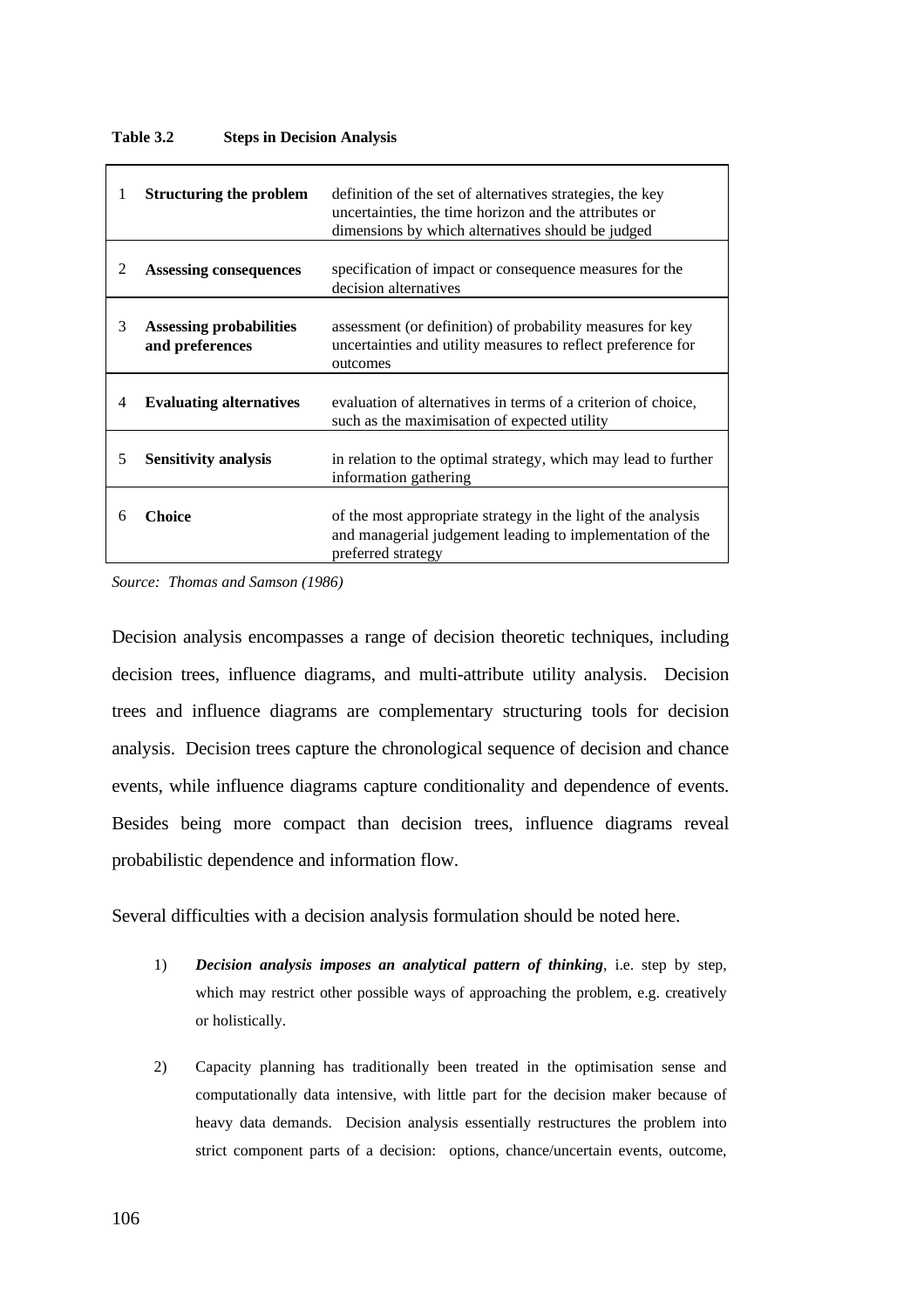preferences etc. There is a concern that *decision trees may over simplify the problem and exclude some of the essential details*.

- 3) Decision analysis *assumes that the model is being developed in direct consultation with the decision makers*. This is often not the case with capacity planning models where "analysts" build the models and present the results to the executive level. This assumption ignores the possible gap between the analyst (modeller) and the decision maker (user), e.g. whether the analyst is really modelling what the decision maker wants and whether the decision maker really understands or uses the results of the model. This aspect of decision making and modelling is discussed in Chapter 4 and again in Chapter 6.
- 4) Reduction methods are needed to screen out dominated options as the *decision tree can get messy or bushy very quickly*. As mentioned before, the dimensionality problem occurs when the permutation of the number of stages and branches becomes too large to handle. In a decision tree, there is also the question of how to propagate the stages, whether by time or by event.
- 5) Other drawbacks of decision tree analysis given Thomas (1972) and others include the *need to specify discount rates beforehand*, problems with *probability elicitation and assignment*, and *pre-specification of mutually exclusive scenarios*.

Moore and Thomas (1973) also question the usefulness of decision analysis techniques in practice and present the pros and cons in table 3.3 below.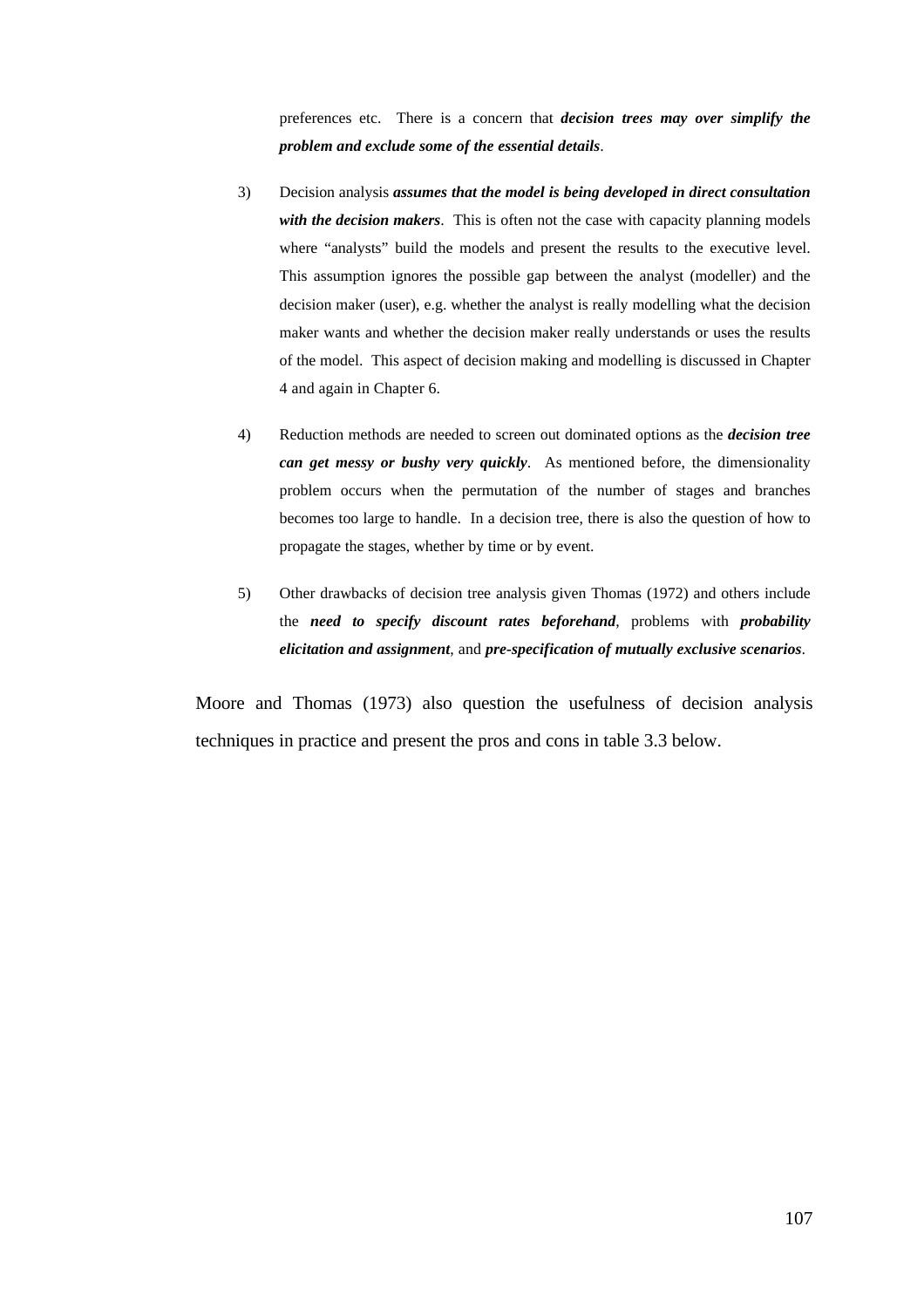| Pro                                                                                                                                   | Con                                                                                                                                                            |
|---------------------------------------------------------------------------------------------------------------------------------------|----------------------------------------------------------------------------------------------------------------------------------------------------------------|
| 1) Systematic and logical approach to decision<br>making.                                                                             | 1) Time consuming.                                                                                                                                             |
| 2) Permits a thorough analysis of alternative<br>options.                                                                             | 2) Lack of acceptance that all relevant<br>information can be encapsulated in the<br>analysis.                                                                 |
| 3) Separation of utility assessment (preference<br>assessment for outcomes) from probability<br>assessments for uncertain quantities. | 3) Assessments of probabilities and utilities<br>are difficult to obtain.                                                                                      |
| 4) Allows decision-maker to judge how much<br>information is worth gathering in a given<br>decision problem.                          | 4) Evaluates the decision in "soft" number<br>terms because input data at present are often<br>"soft" in the sense that only crude<br>measurement is possible. |
| 5) Helps communication within the firm and<br>enables experts in other areas to be<br>fruitfully consulted.                           |                                                                                                                                                                |

**Table 3.3 Pros and Cons of Decision Analysis**

In spite of the above criticisms, the use of decision analysis in capacity planning has been well documented in several US studies as shown in the following subsections. This suggests that it may become better received in the UK now that the industry has been considerably restructured, with greater emphasis on individual decisions, uncertainties, and strategic rather than operational issues. For these reasons, we reserve the following sub-sections to illustrate and describe four examples of decision analytic applications. These illustrations show the versatility of decision tree as a structuring tool.

# **3.4.1 A Classic Application - the Over and Under Model**

The first major study to harness decision analysis in the power planning context was the so-called Over/Under Model (Cazalet et al, 1978). It centres around the adjustment of planned capacity in three project stages according to the level of demand. If installed capacity plus work-in-progress is short of the actual demand,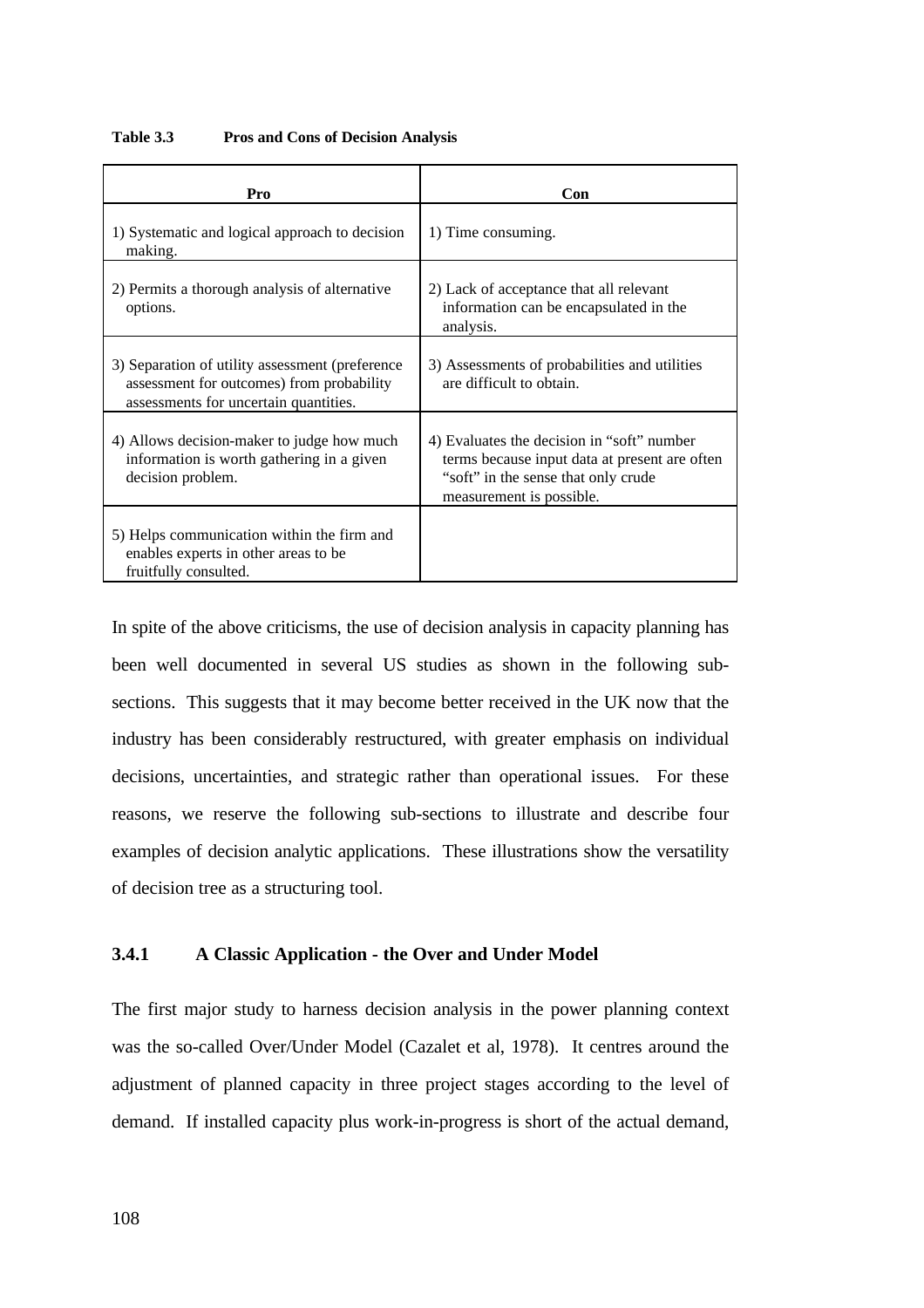additional capacity is planned. If capacity is greater than the actual demand plus a margin, then the project is delayed. The main objective is reliability, i.e. to ensure no short-fall of capacity. Its simplicity and generic representation of capacity planning introduced decision analysis to the modelling of such problems.

Depicted in figure 3.3, this model tracks the way the uncertainty of demand growth is resolved over time, the role of uncertainty in load forecasts, and the effect of plant lead times on capacity planning. Its primary objective is to estimate the levelised consumer cost with respect to the reserve margin requirement. Uncertainty of load demand is expressed in the form of probability functions. It uses conditional expected demand in unfolding the actual demand in a sequential manner. Capacity expansion is reduced or accelerated according to how well current capacity matches the current demand.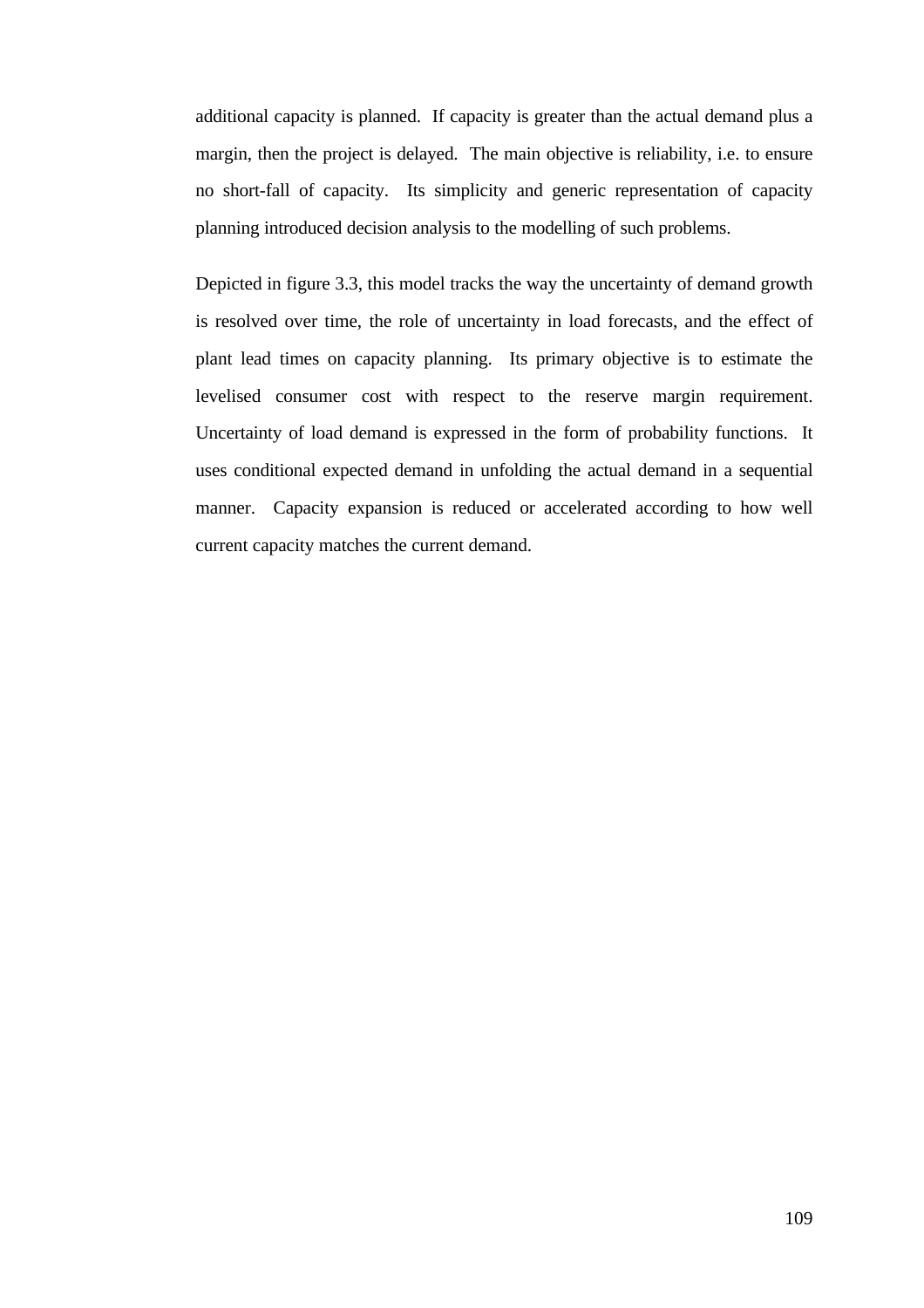

**Figure 3.3 The Over and Under Model**

Demand is the only uncertainty that drives the Over/Under Model from period to period. It relies solely on adjusting the reserve margin in response to demand uncertainty, but this assumes that the adjustment is costless. Furthermore, it does not account for adjustments in the technological mix. Although grossly oversimplified, the Over/Under Model can be extended to multiple periods, representing a new period with each stage of the tree. The time horizon is relatively short (less than 20 years) compared to other models. It is nevertheless a breakthrough in new methodological development and, as a result, often cited in subsequent capacity planning applications.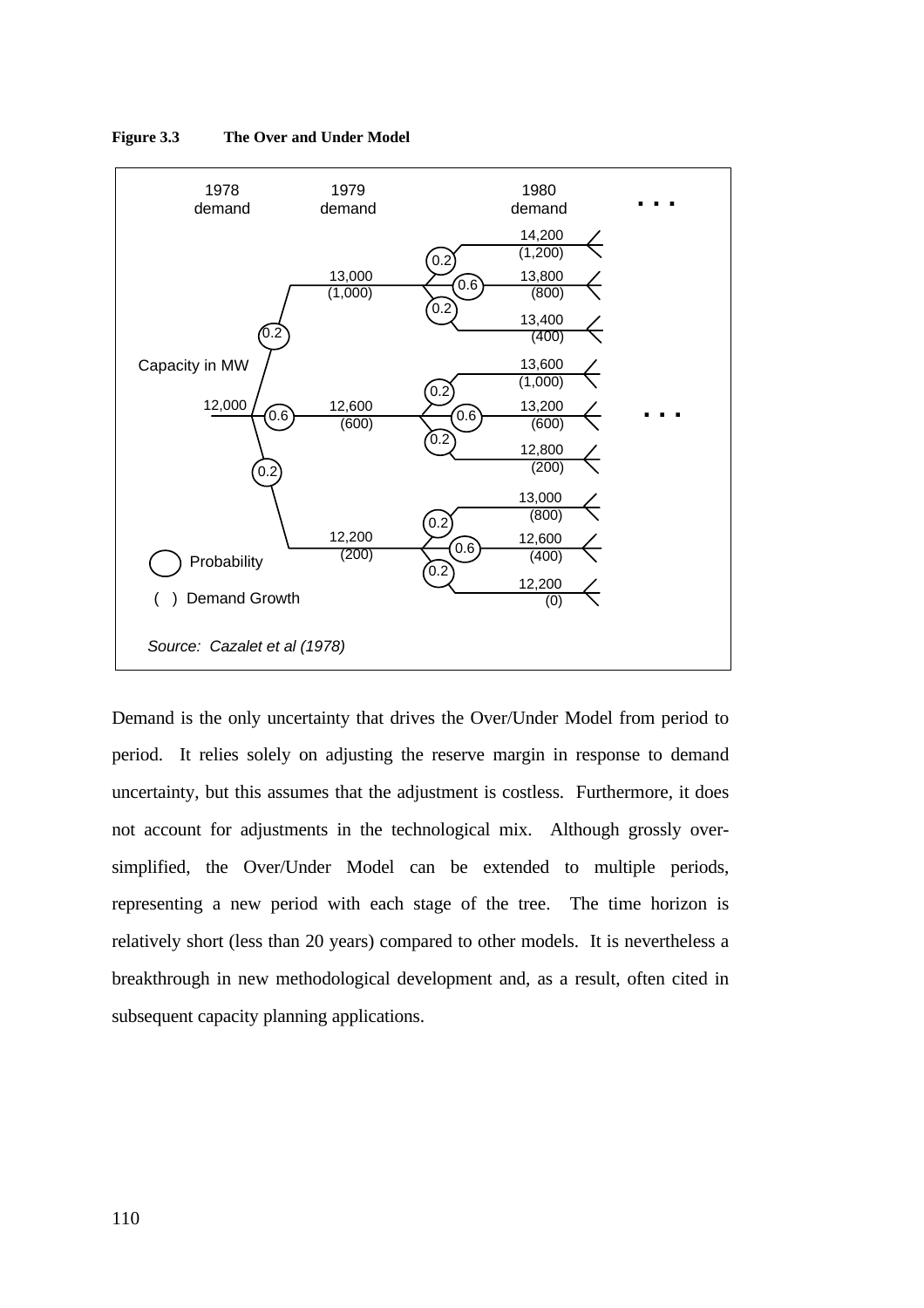# **3.4.2 An Extension of the Baughman-Joskow Model**

Many of the earlier models addressed only one of the following three aspects of capacity planning: supply, demand, or regulatory processes. Baughman and Joskow (1976) were the first to simultaneously address all three aspects by basing the planning and investment decisions on expectations rather than as inputs of actual realisations of parameters. These aspects are represented in three submodels which are integrated together by a transfer of information through the use of a rolling horizon.

A similar approach to assess the effect of uncertainty is found in a more aggregate and regional model in Baughman and Kamat (1980) which looks at the rate of change of demand rather than absolute demand levels. This study shows how easily the single utility case can be extended to cover a broader geographic scope and compares relative costs and benefits of over- and under-capacity. The tree representation together with the payoff matrix of figure 3.4 and graphical results permit a good discussion of impacts of over- and under-capacity. Only demand uncertainty is considered although extensions are possible.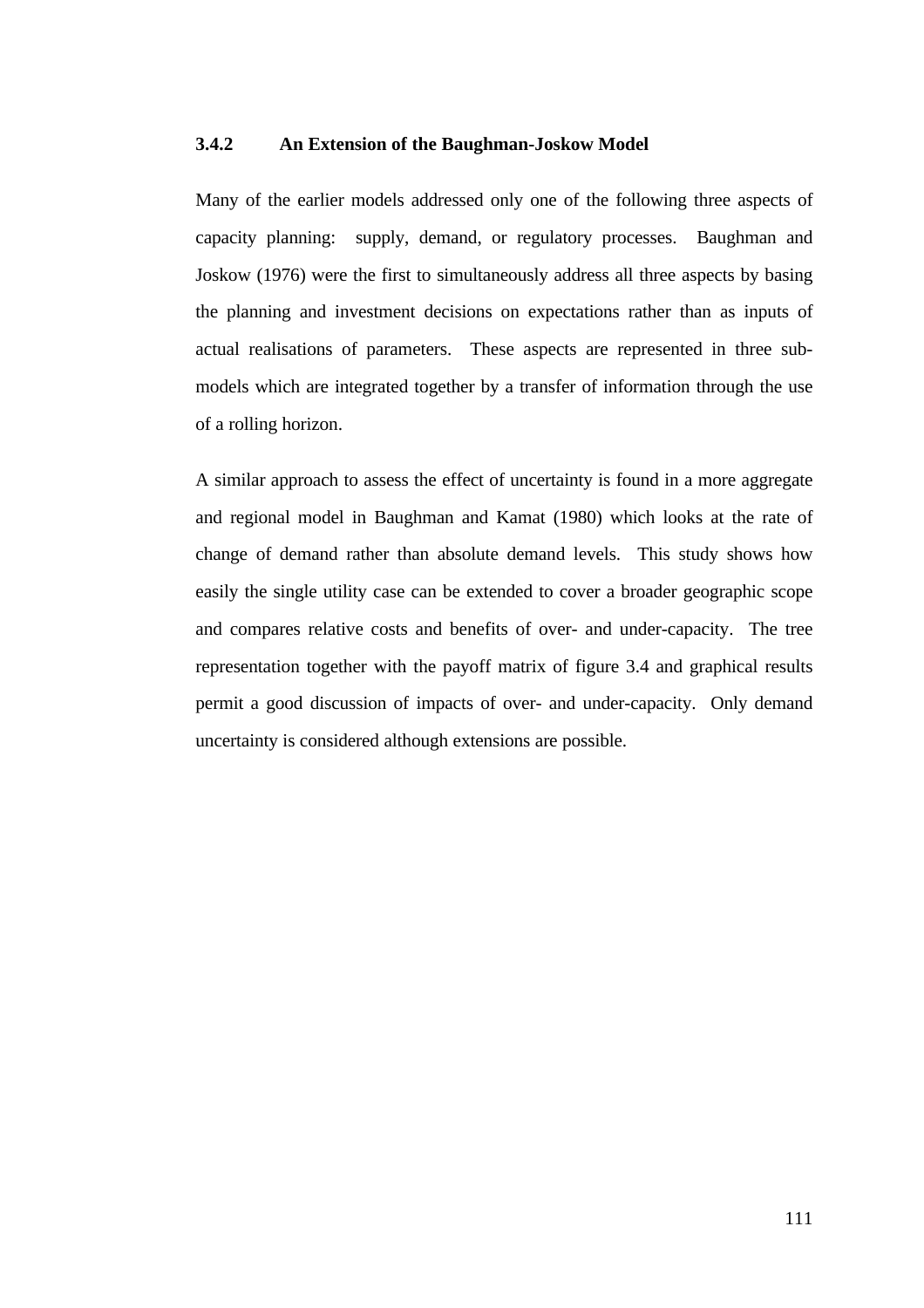

**Figure 3.4 Matrix Model of Decisions and Outcomes**

# **3.4.3 Multiple Objectives Under Uncertainty**

Decision analysis can also be used to examine the effect of pursuing different objectives under uncertainty. An example of this is the SMART/MIDAS application of Hobbs and Maheshwari (1990). They address the effects of using different planning objectives under uncertainty and the impact upon costs and electricity prices of risk averse decision making. The four conflicting objectives in the assessment of the benefits of small power plants and conservation when load growth is uncertain are 1) minimising levelised retail electricity prices, 2) minimising expected total costs, 3) minimising excess capacity, and 4) maximising consumer surplus. They also examine the effects of different degrees of uncertainty in demand growth, fuel prices, capital costs, and imported power upon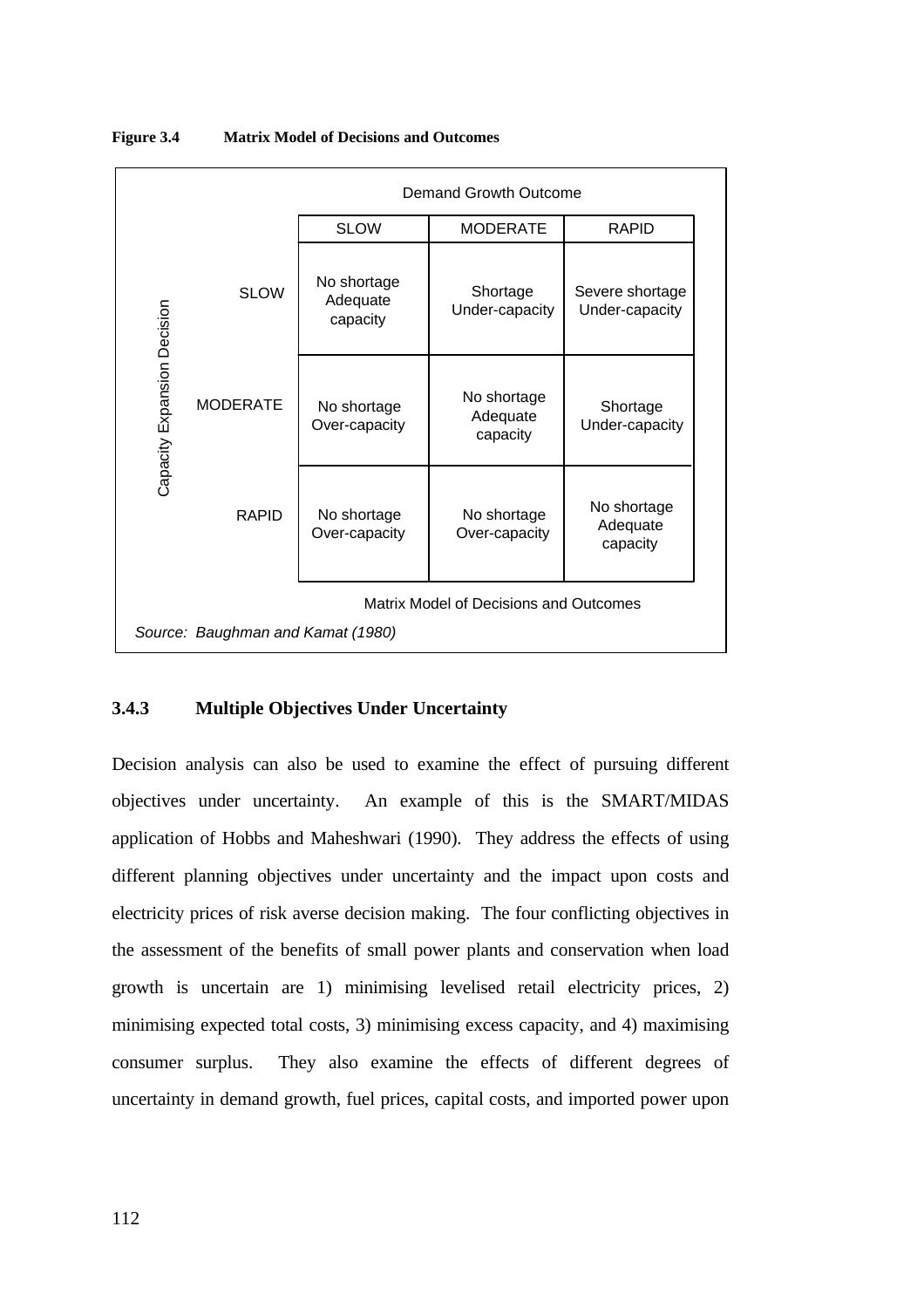optimal utility plans, the value of information, and the variance of electricity prices and total electricity production costs.

This example suggests the attractiveness of applying a simple model (figure 3.5), such as decision analysis in the Simple Multi-Attribute Risk Trade-off System (SMARTS), to explore a wide range of uncertainties and options, and then a detailed model to focus on the critical ones. Once the range of uncertainties and options is reduced, the problem can be addressed by the data intensiveness of the detailed model, called the Multi-Objective Integrated Decision Analysis System (MIDAS). In a later extension of this model, Hobbs and Maheshwari included additional uncertainties such as fuel price, capital cost, and imported power.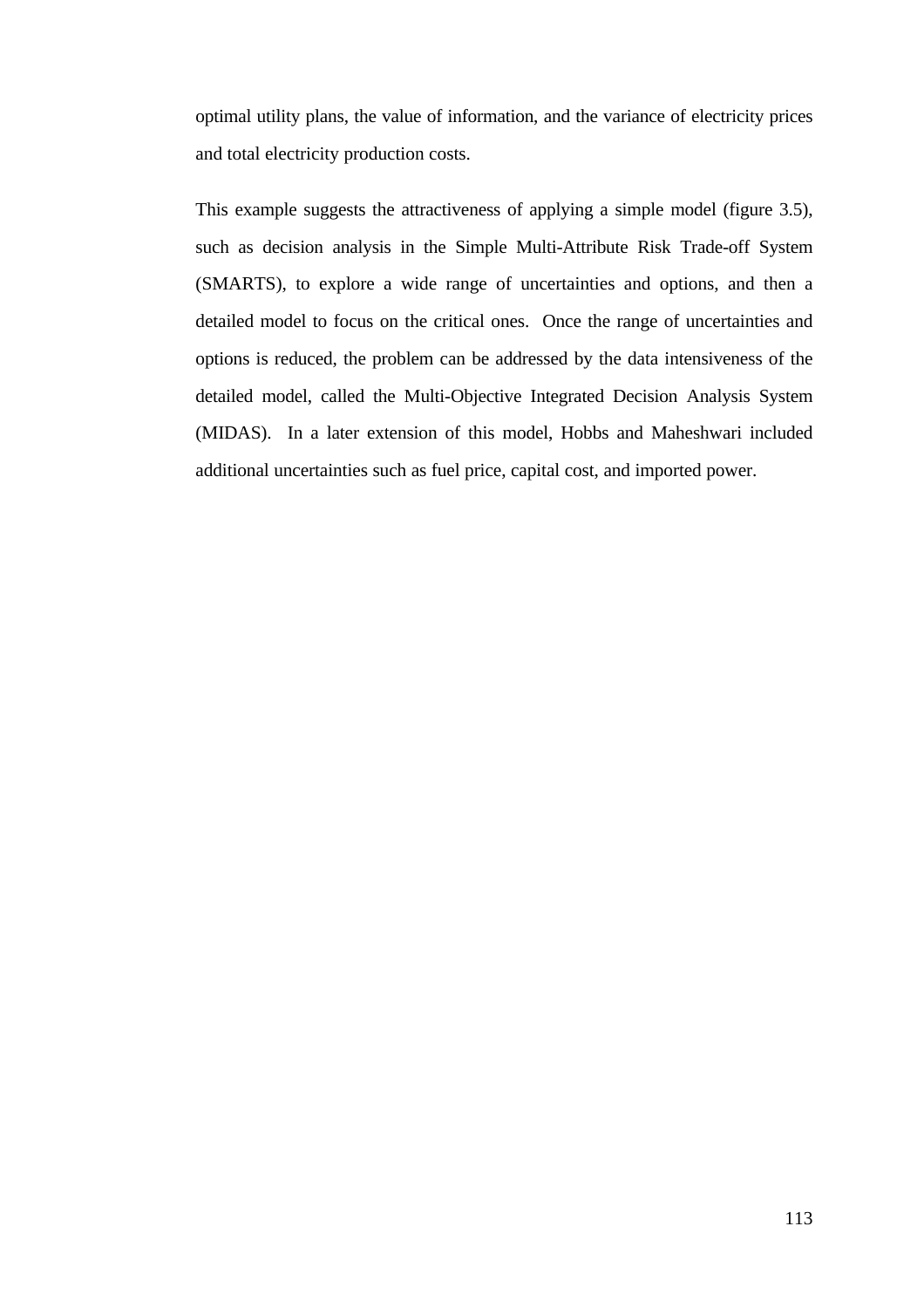

**Figure 3.5 Decision Tree in SMARTS**

Several criticisms are noted. 1) Only two time periods are used. 2) The probability of growth rates for the two time periods are independent, clearly not the case in reality. 3) Perfect correlation was boldly assumed between fuel and capital costs. 4) Three point probability distributions were used rather than more specific continuous distributions. 5) The ratio of peaking to baseload unit is fixed. 6) The study inherently assumes that delays can be made if necessary.

# **3.4.4 Multi-Attribute, Objectives Hierarchy**

Values and preferences of different decision makers and stakeholders translate into more than one and possibly conflicting objectives. Keeney and Sicherman's (1983)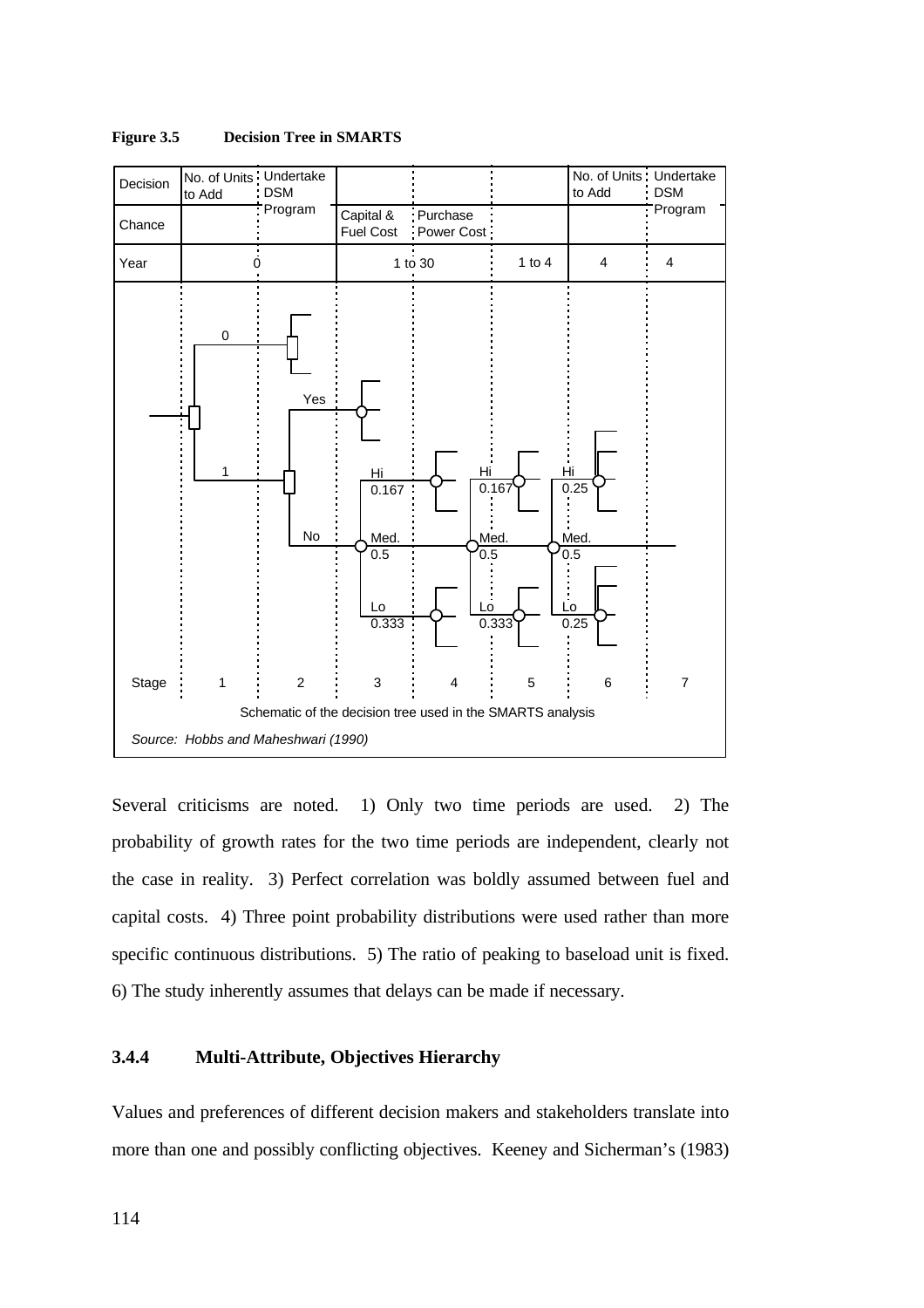model of Utah Power and Light's planning process emphasizes the aspect of building a *multi-attribute objective hierarchy* to clarify preferences. Subsequently, but still based on the original technology choice decision, the Baltimore Gas Study (Keeney et al, 1986) extends the objective hierarchy and adds new uncertainties to the analysis.

The Baltimore Gas Study uses the decision tree in figure 3.6 to capture the choices available to a utility and the uncertainties that result through time. This analysis addresses both the dynamic and multiple objective aspects of the problem. The corresponding objectives hierarchy in figure 3.7 enables the systematic consideration of economic, management, and other impacts. Sensitivity and breakeven analyses are performed afterwards to confirm the best strategies chosen. Decision analysis provides a common framework for communication and documents the process step by step.



**Figure 3.6 Technology Choice Decision Tree**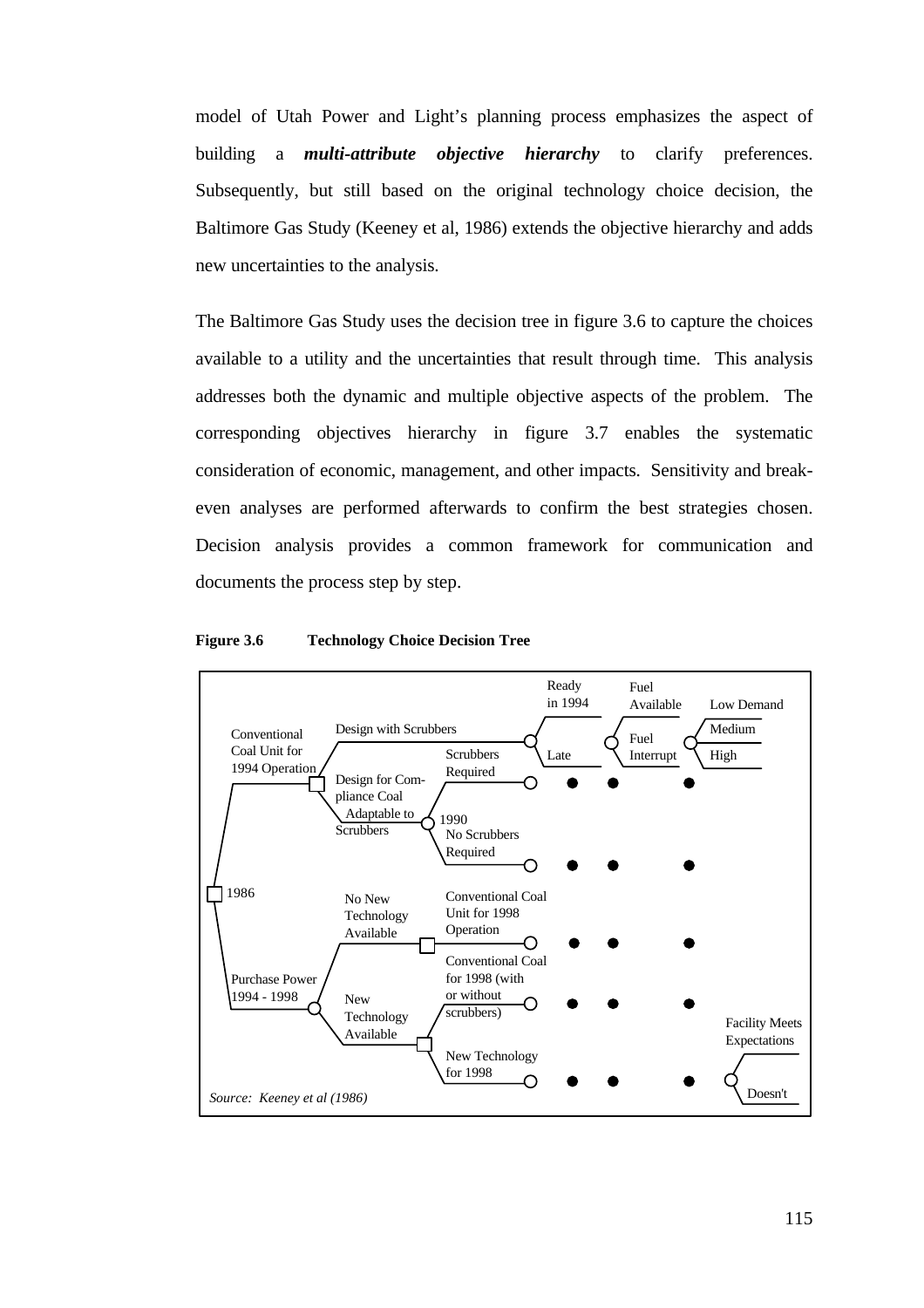## **Figure 3.7 Technology Choice Objectives Hierarchy**



## **3.5 "Model Synthesis"**

The previous three sections reviewed applications of primarily single techniques to focus on their specific modelling strengths and weaknesses. Most applications, particularly at the national or regional system level, involve more than one technique, which we call "model synthesis". *Model synthesis* refers to any formal attempt to use two or more of the above-mentioned techniques to achieve the same objectives as that of a single technique. We present examples of model synthesis in practice to illustrate 1) the kinds of techniques that are suitable for synthesis, 2) how well they address the areas and types of uncertainties, and 3) the manner of synthesis.

# **3.5.1 Commercially Available Software**

Most commercially available software packages reviewed in IAEA (1984) make use of different techniques to address different aspects of standard capacity planning problems. Not all packages are integrated as some would require the user to import data from different modules and perform separate analyses. Generation planning is divided into different functions, such as sectoral demand analysis, production costing, and plant scheduling.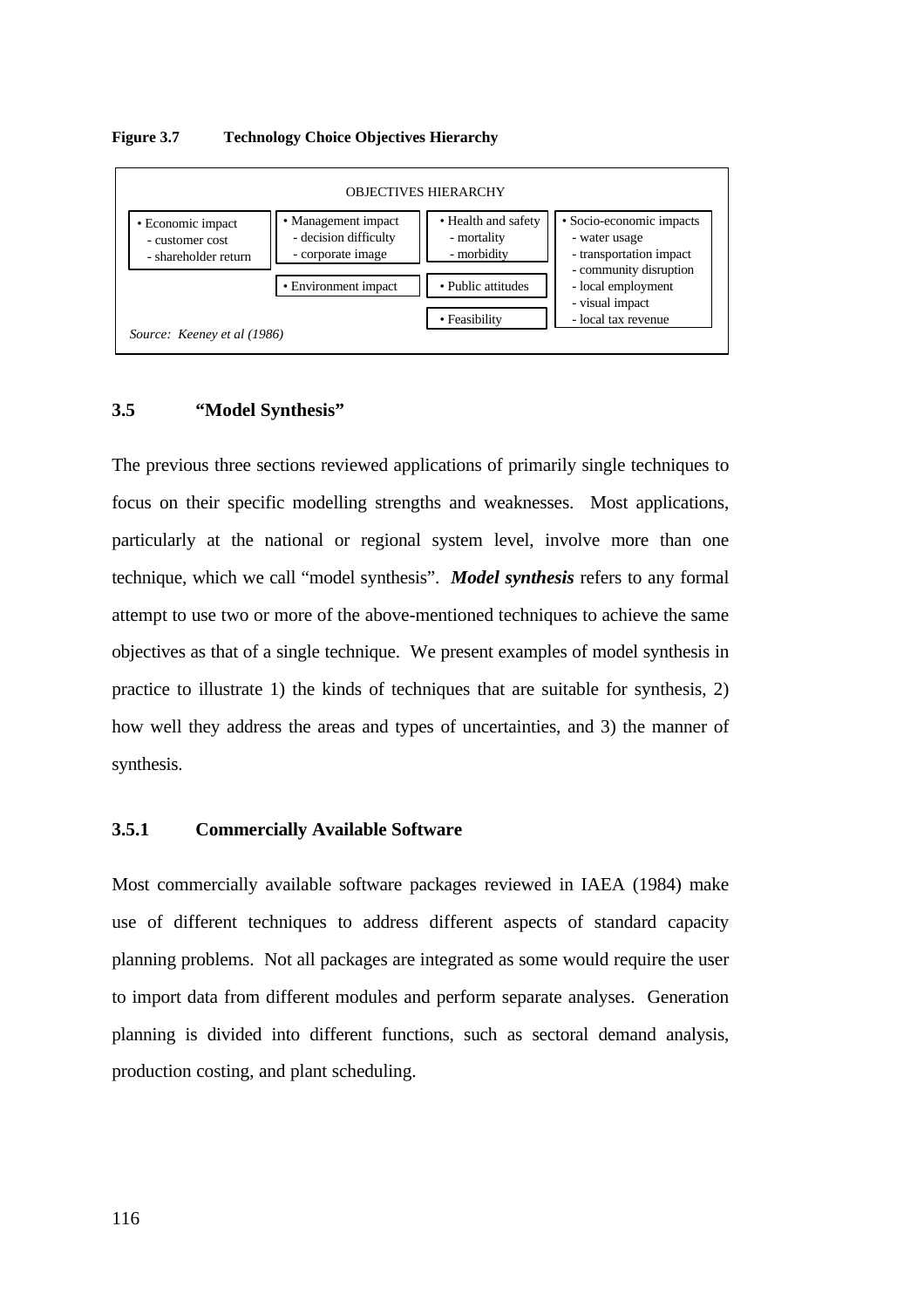Electric Generation Expansion Analysis System (EGEAS), developed by the USbased Electric Power Research Institute (EPRI), contains an *LP option*, a *generalised Benders' decomposition* option for non-linear optimisation, a *dynamic programming* option, *scenario generation* following *sensitivity analysis*, and data collapsing for *trade-off and uncertainty analysis*. These options are selected by the user. For uncertainty analysis, the user specifies uncertain input parameters, assumptions, range of values, and jointly varying subsets of uncertain input parameters. The model then generates scenarios for each possible combination of uncertain parameter values.

These commercial packages are composed of modules which share the same data base and have a common interface. Packages such as EGEAS, WASP, and WIGPLAN have voluminous data requirements. Designed to run on mainframe computers, they are not flexible for modification or customisation. These packages are not transparent to the user and therefore not customisable or extensible. They are not tailored to unique situations or unknown technologies.

# **3.5.2 Decision Analysis with Optimisation**

We describe three examples of synthesis of decision analysis and optimisation techniques.

### **DECISION ANALYSIS AND DYNAMIC PROGRAMMING**

Lo et al (1987) combine decision analysis and forward dynamic programming to produce a Decision Framework for New Technologies (DEFNET). It is a strategic planning tool that can be used to model uncertainties in load growth, fuel and capital costs, and performance of new generation technologies. The power system planners' risk attitudes and value judgements are captured in the multi-attribute utility functions, with the decision criterion to find the least expected cost or the maximum expected utility. DEFNET can also incorporate attributes other than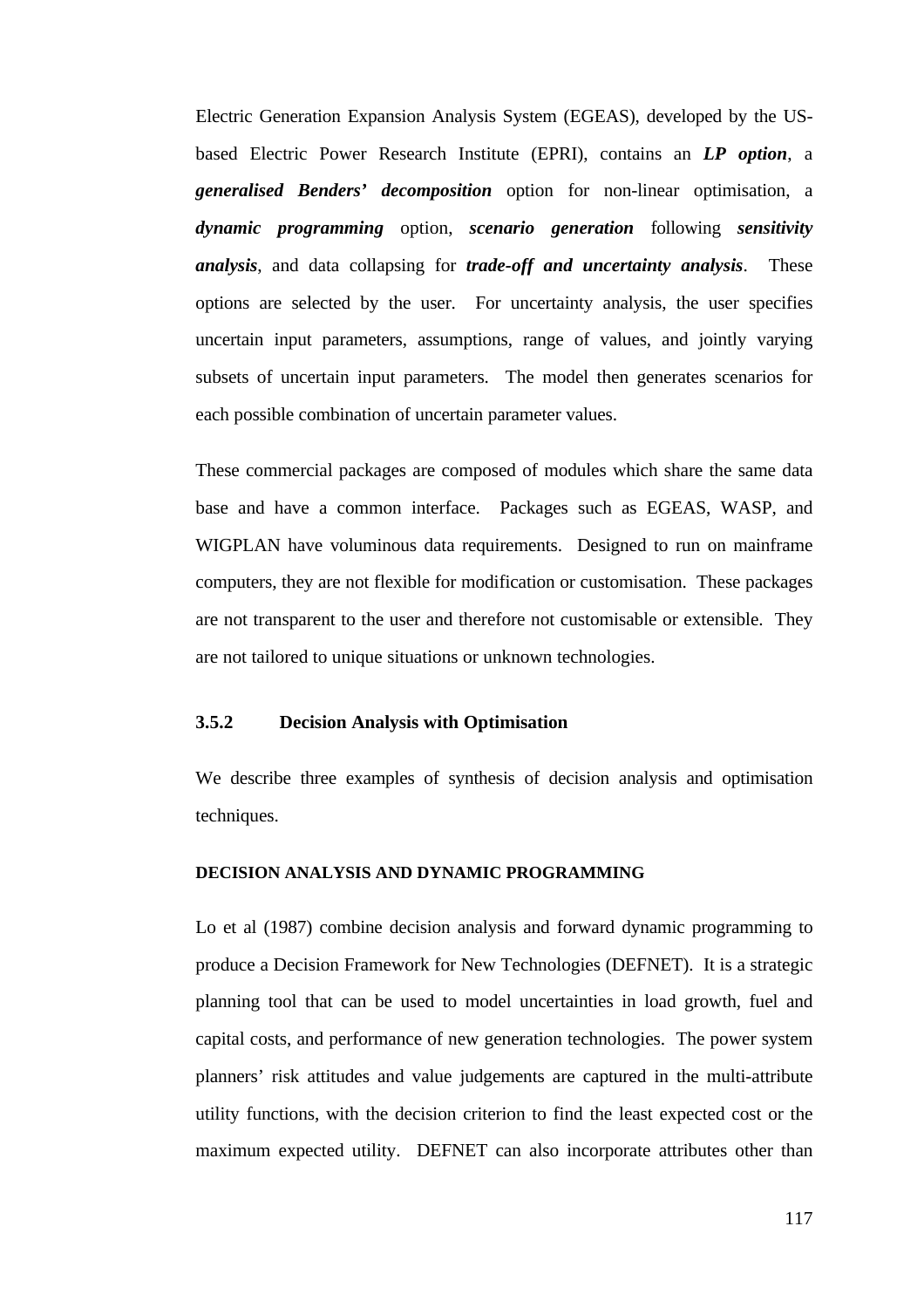cost, such as environmental impact, licensing and operating delays due to regulations, system reliability, corporate image, etc. The optimisation grid of figure 3.8 depicts possible decision paths which branch out from an initial state. More information available in the near term translates to finer details as opposed to the coarser or wider range of possibilities in the future. This is analogous to the increasing variance of probability distributions in the longer time horizon. The model can be run deterministically or stochastically in optimisation or simulation mode.



**Figure 3.8 Optimisation Grid**

## **DECISION ANALYSIS, DECOMPOSITION, AND STOCHASTIC**

#### **FRAMEWORK**

Capacity expansion planning can be viewed as investment decisions made for the long term, adjusted by operating decisions made in response to the changing environment in the short term. Gorenstin et al (1991) represent the investment sub-problem as a multi-stage, mixed-integer programme which is solved by a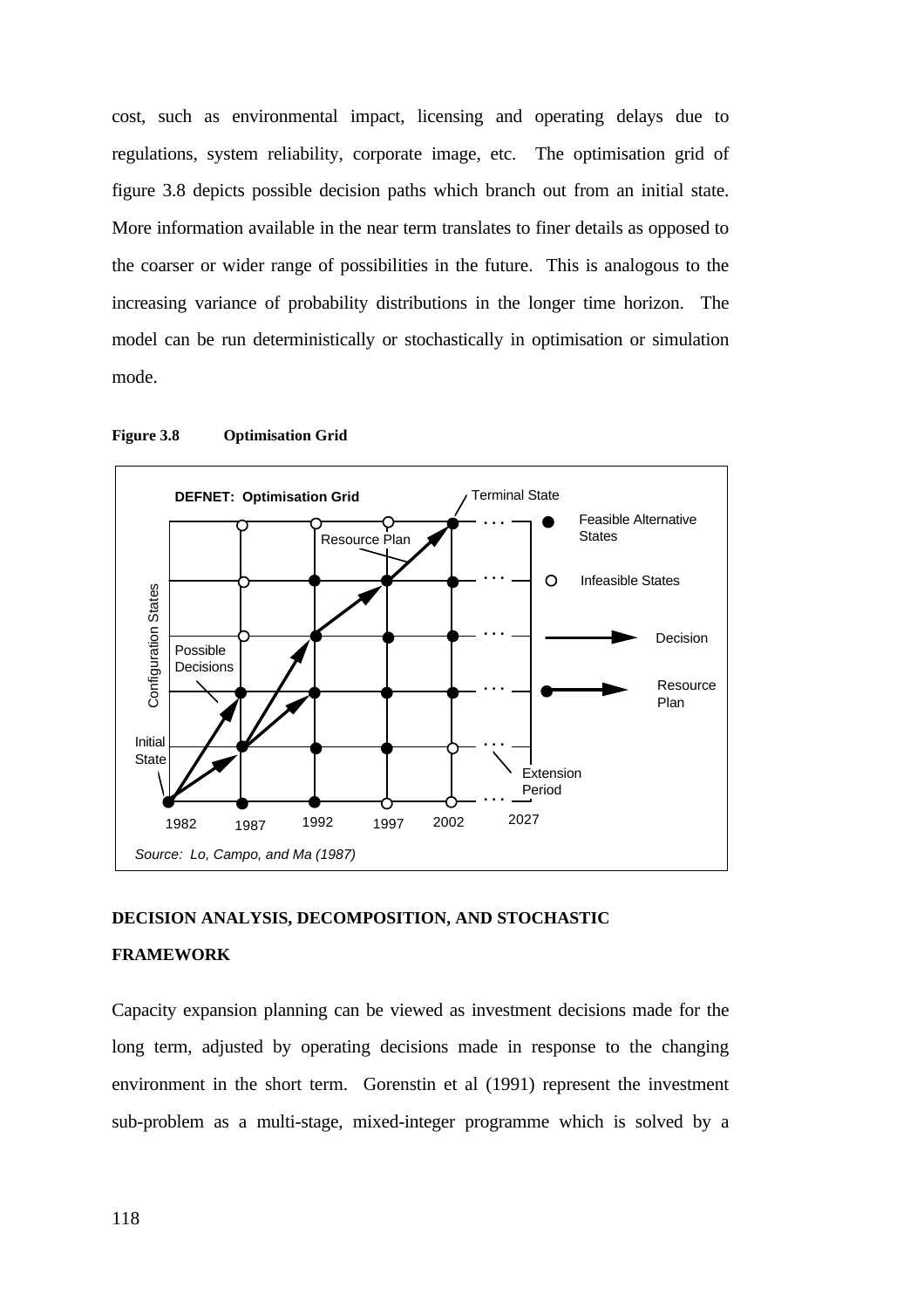branch and bound algorithm. The operation sub-problem is a multi-stage, multireservoir hydro-thermal scheduling problem with the objective to minimise operation cost. Benders' decomposition technique integrates the two subproblems by feeding back the decision consequences at each iteration. The operation sub-problem is solved for different demand scenarios simultaneously, to give expected operation costs. Within this decomposition and stochastic optimisation framework, a minimax decision rule is used to select the optimal cost. Sixteen scenarios are generated from the combinations of uncertainties in a binary decision tree. The optimal expansion strategy minimises the maximum regret obtained from evaluating the binary tree of different growth rates and decisions. This elaborate methodology has nevertheless been only applied to the Brazilian system which consists of mostly hydro-plants, hence parameters specific to one type of technology.

## **DECISION ANALYSIS AND DECOMPOSITION**

A decision tree structures the capacity planning problem in Mankki (1986). The problem is then formulated as a linear programme and solved by a decomposition method. The decision tree shown in figure 3.9 captures the uncertainties of demand, fossil fuel prices, and nuclear capital costs. The method of probability elicitation or assignment was not discussed.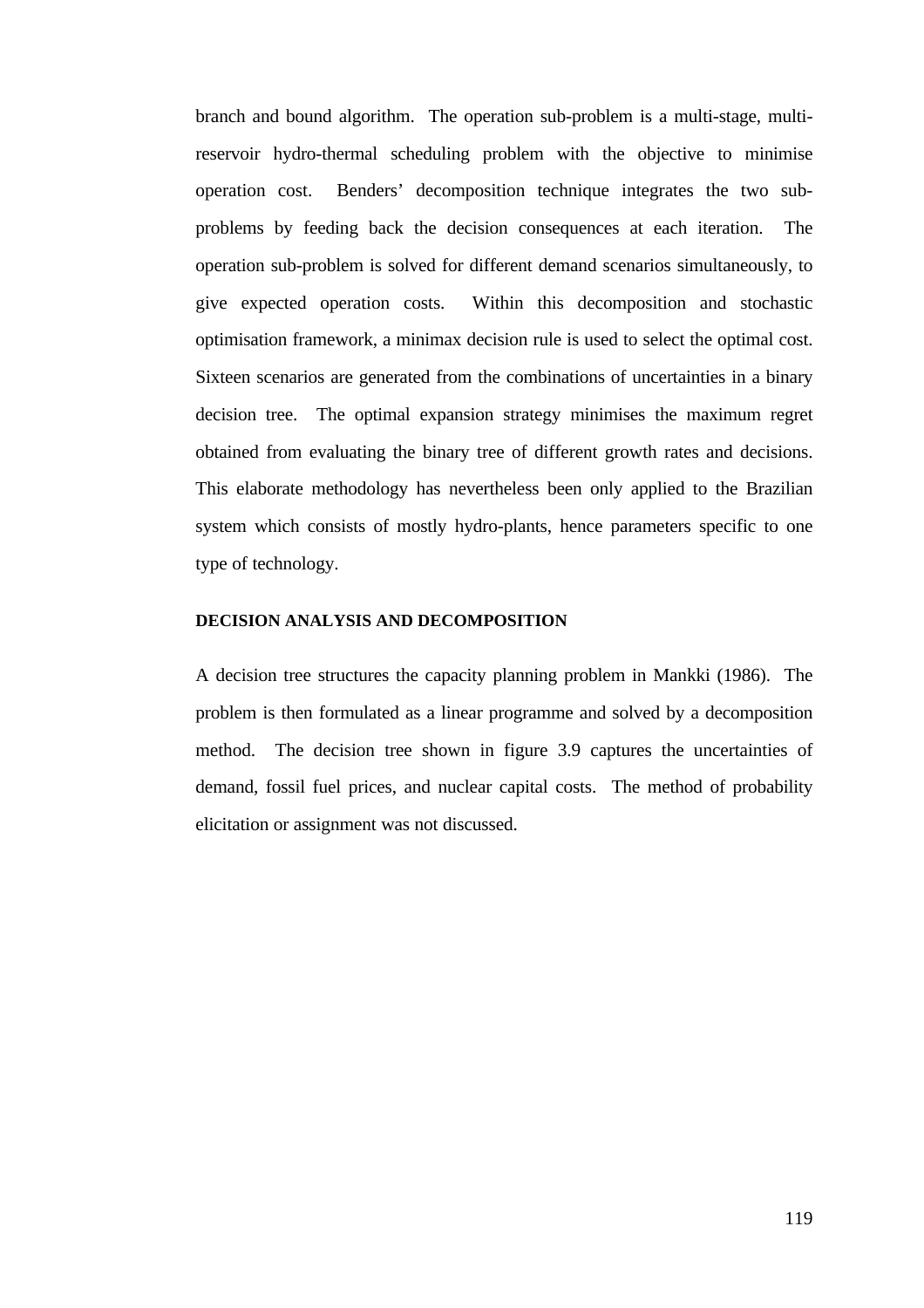

**Figure 3.9 Decision Tree with Optimisation Algorithm**

# **3.5.3 Scenario Generation**

## **EXTENSION OF THE OVER/UNDER MODEL**

Clark (1985) extends the Over/Under Model described earlier to generate scenarios for the analysis of demand uncertainty. This integrated demand forecasting model consists of a production simulation model, financial model, rate model, and an econometric model. The probability of each scenario is determined by the probabilities of cost, commercial operation date, equivalent availability, and demand growth components. A sensitivity analysis produces a ranking of tradeoffs. The model is also used to examine excess capacity rules in the adjustments of reserve margins.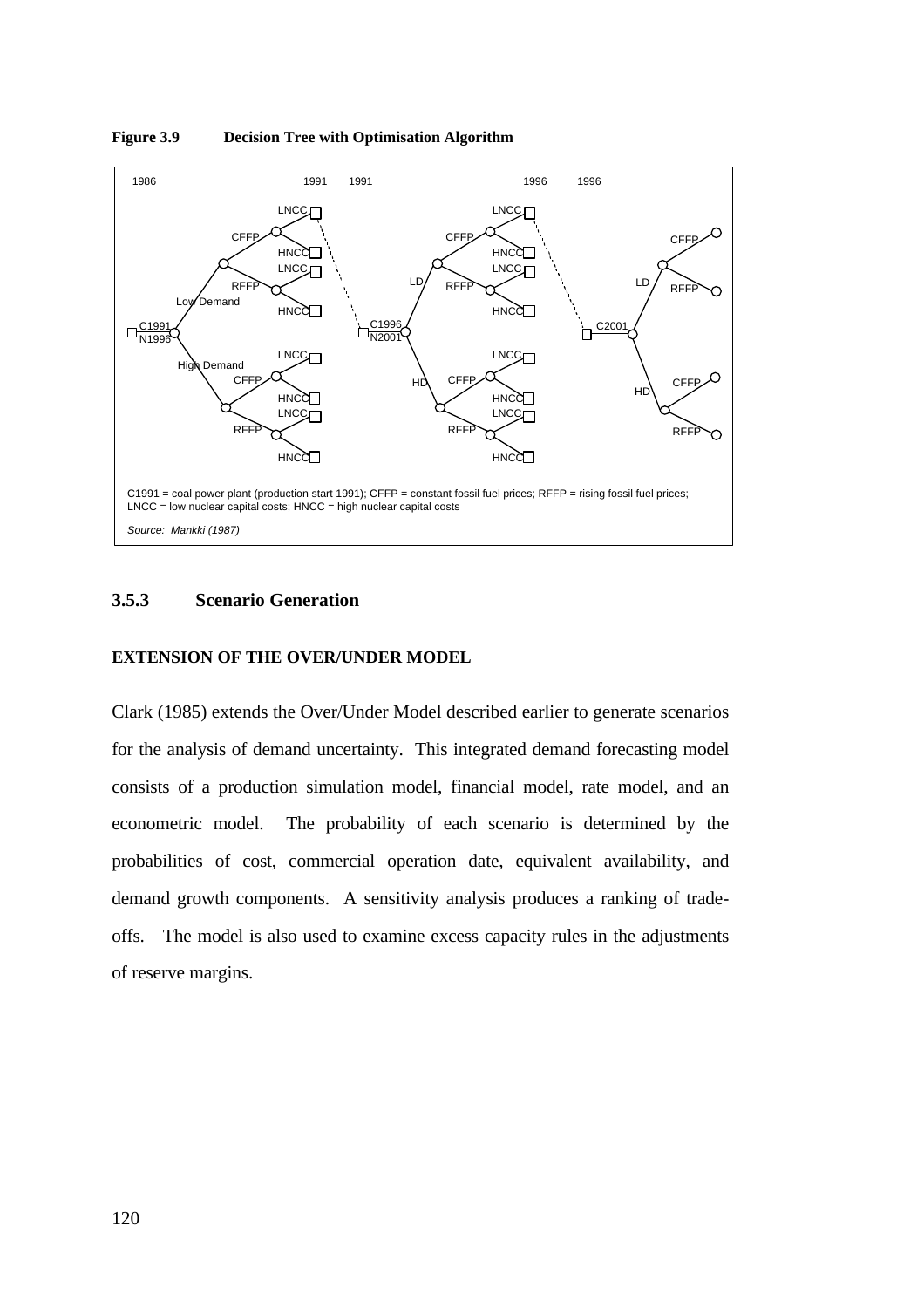## **DECISION ANALYSIS FOR SCENARIOS**

Garver et al (1976) use a decision tree (figure 3.10) to generate three strategies and five event scenarios for a five year period. The decision alternatives and possible event scenarios are propagated yearly. Two criteria are used to evaluate strategies: 1) expected value is computed from likelihood weighting of present worth costs, and 2) the cost of uncertainty represents the opportunity loss. Although the time horizon is relatively short and the scenarios few, this example illustrates the potential for structuring extensive scenario analysis in a decision tree framework.



#### **Figure 3.10 Scenario / Decision Analysis**

## **MULTI-OBJECTIVE LP, SENSITIVITY ANALYSIS**

The multi-criteria formulation of Amagai and Leung (1989) combines multiobjective linear programming with sensitivity analysis. For this study, country risk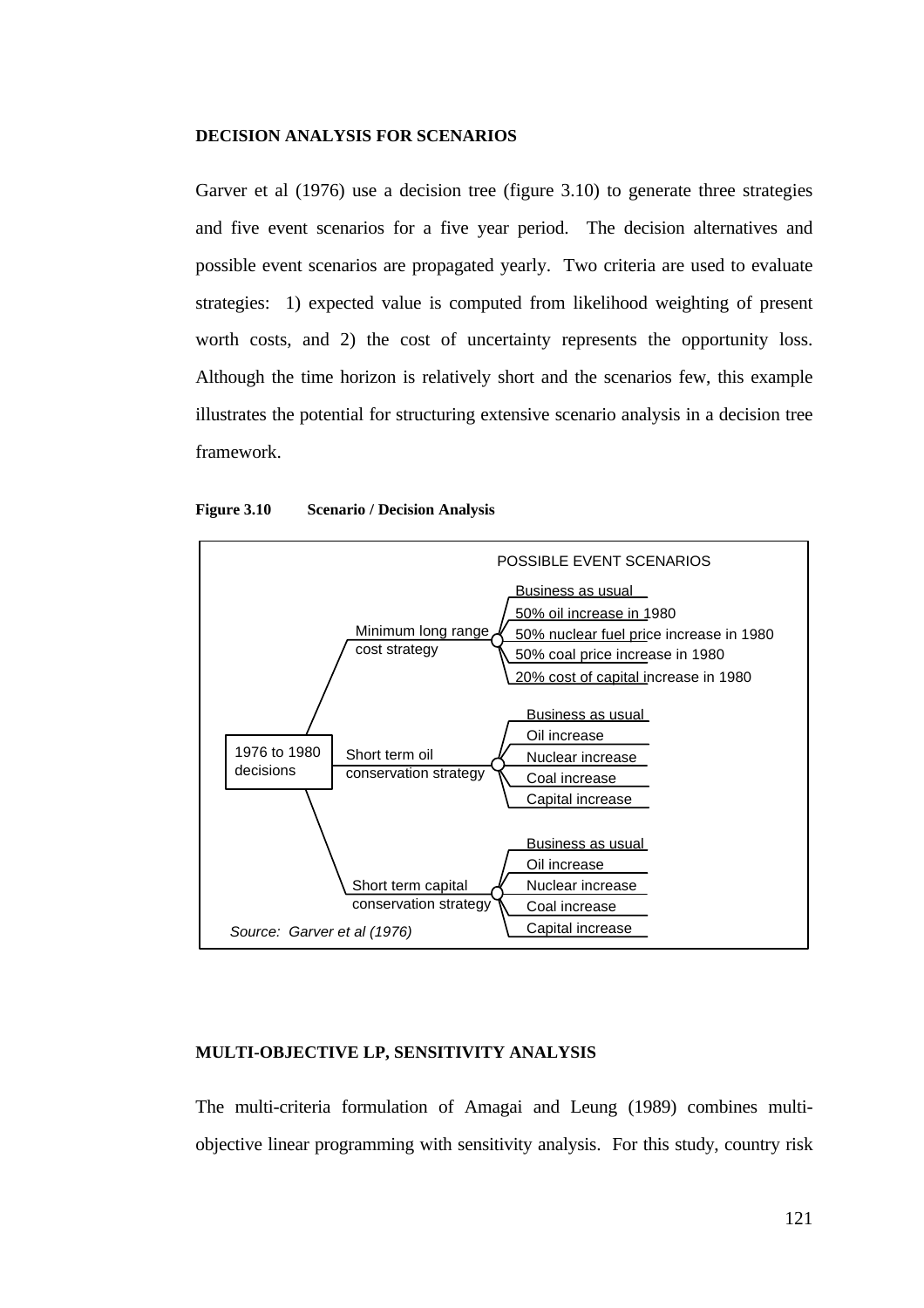was assessed by a scoring system based on the weighted sum of a subset list of factors that affect legislation and regulation related to the shipping of fuel. The simply formulated LP is driven by four scenarios, which are determined by the demand for electricity, fuel costs, controllability (how closely a power plant can follow the load duration curve), utilisation rate for each type of plant, and daily load curve. However, the dimensionality of extensive scenario analysis due to the number of stages, decision alternatives, and range of uncertainties hinders efficient analysis.

# **3.5.4 Decision Analysis as a Framework**

## **DECISION ANALYSIS AND LINEAR PROGRAMMING**

The "soft" or "descriptive" side of decision analysis is helpful in structuring a multi-stage problem with interactions of uncertainty. Kreczko et al (1987) track the decisions regarding whether or not to build a new type of technology and then use a linear programme to calculate its effect on costs and installed capacity. A utility function called the net decision benefit is used to propagate the decision tree in figure 3.11. Lack of experience with the operation of this new type of technology implies uncertainties in future costs. Capital costs are derived from a multiple of related technological cost estimates. Other costs are elicited from different estimates found in the literature and justified by rational assumptions made on the basis of industry understanding. This application shows the importance of addressing uncertainties, especially the subjective and judgemental nature of estimates required in place of unavailable data.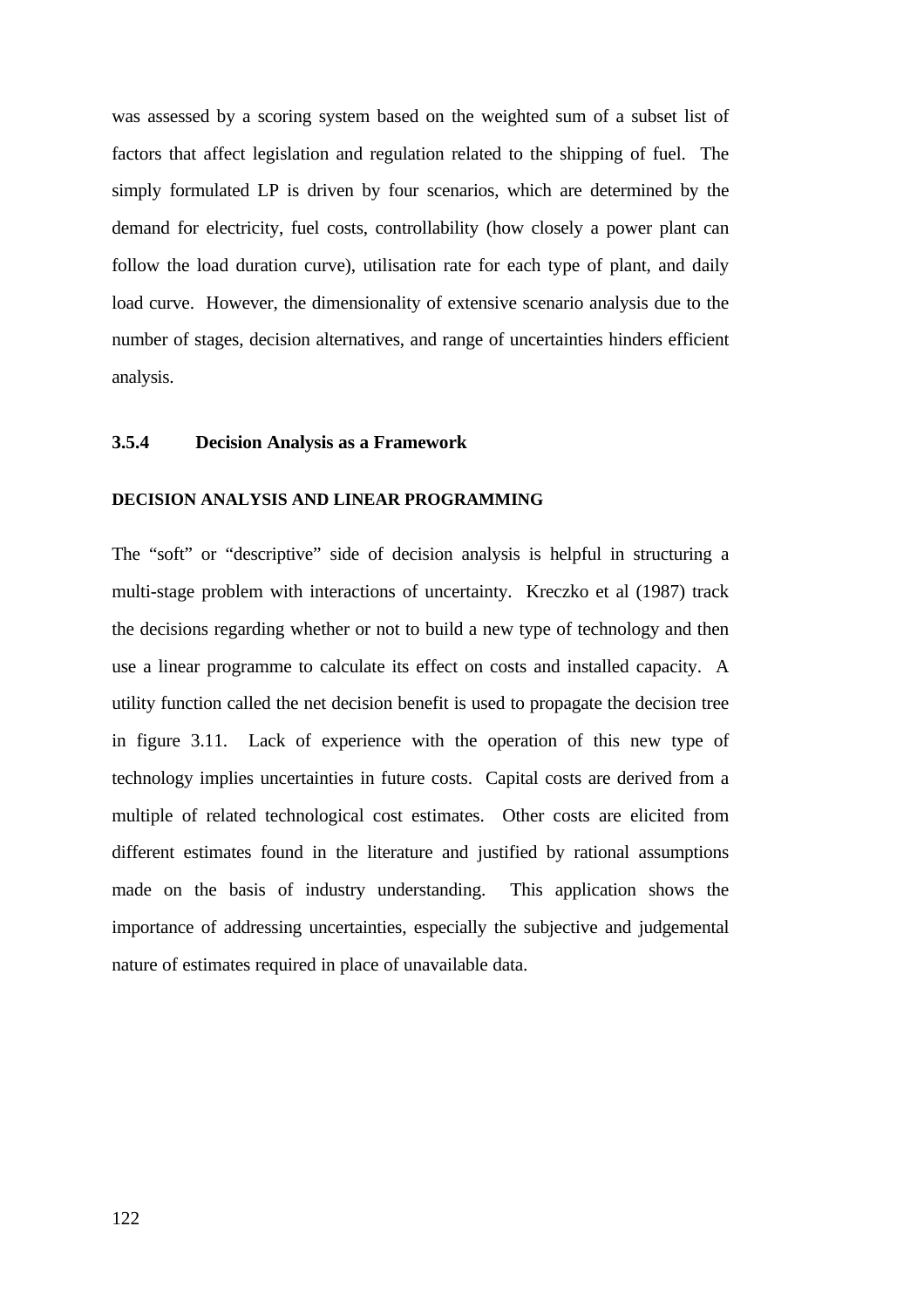

#### **Figure 3.11 Decision Tree of New Technology Evaluation**

## **SIMULATION AND OPTIMISATION**

Results from different types of simulation in Merrill and Schweppe (1984) are synthesized to incorporate the multiple and often conflicting objectives and uncertainties found in strategic planning. Their Simulation Modelling and Regression Trade-off Evaluation (SMARTE) makes use of user-postulated "SMARTE" functions to answer specific questions related to strategic planning. SMARTE, depicted in figure 3.12, is not a computer programme but a set of techniques for extracting maximum information from available simulation tools, whether manual or computer based. The resulting functions are validated using t statistics, coefficients of correlation, sums of squares of mismatches and goodness of fit to the data base. User's insights are introduced into the model, hence the large subjective element. SMARTE applications are found in Merrill (1983) and Merrill et al (1982) which feature the combined use of simulation and optimisation. Some statistical manipulation, such as bootstrapping an optimisation, may be required to facilitate a simulation.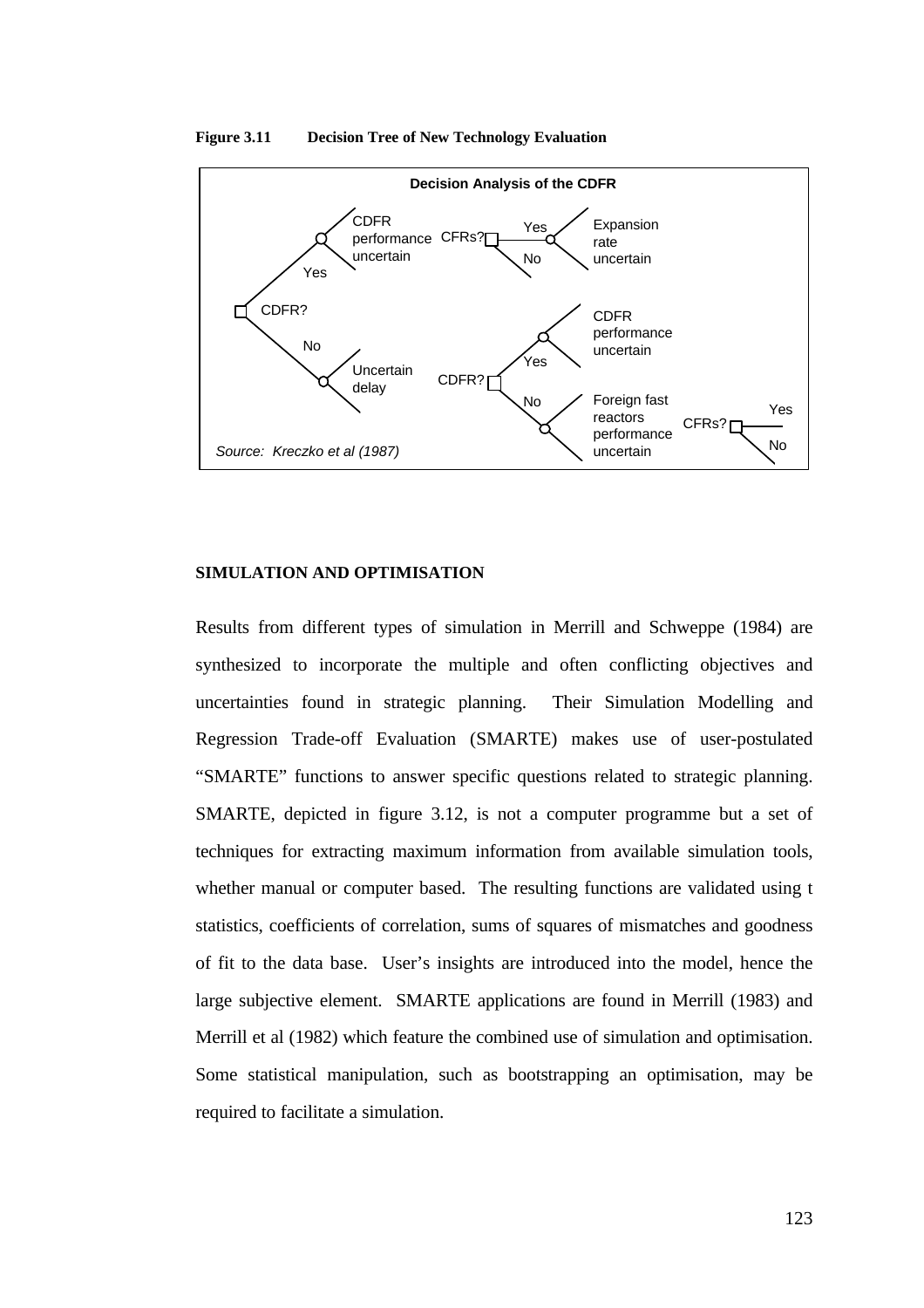## **Figure 3.12 SMARTE Methodology**



# **3.6 Conclusions**

This extensive review of techniques and applications to electricity capacity planning reveals the limitation of existing approaches and the potential for greater model completeness through synthesis. The main conclusions are presented and supported below.

**1) All kinds of OR techniques have been applied to the problem of capacity planning, albeit the areas and types of uncertainties are modelled with different degrees of completeness and adequacy.**

These techniques pictured in figure 3.13 span the range of optimisation, simulation, and decision analysis. Table 3.4 summarises the critique of techniques with respect to uncertainties.

**2) Models (or applications) based on single techniques are able to capture some aspects very well and others not at all. Adding greater detail does not compensate for what the technique is designed to do.**

Models based on single techniques are not functionally versatile or comprehensive enough to address all the issues. For example, models without a decision analytic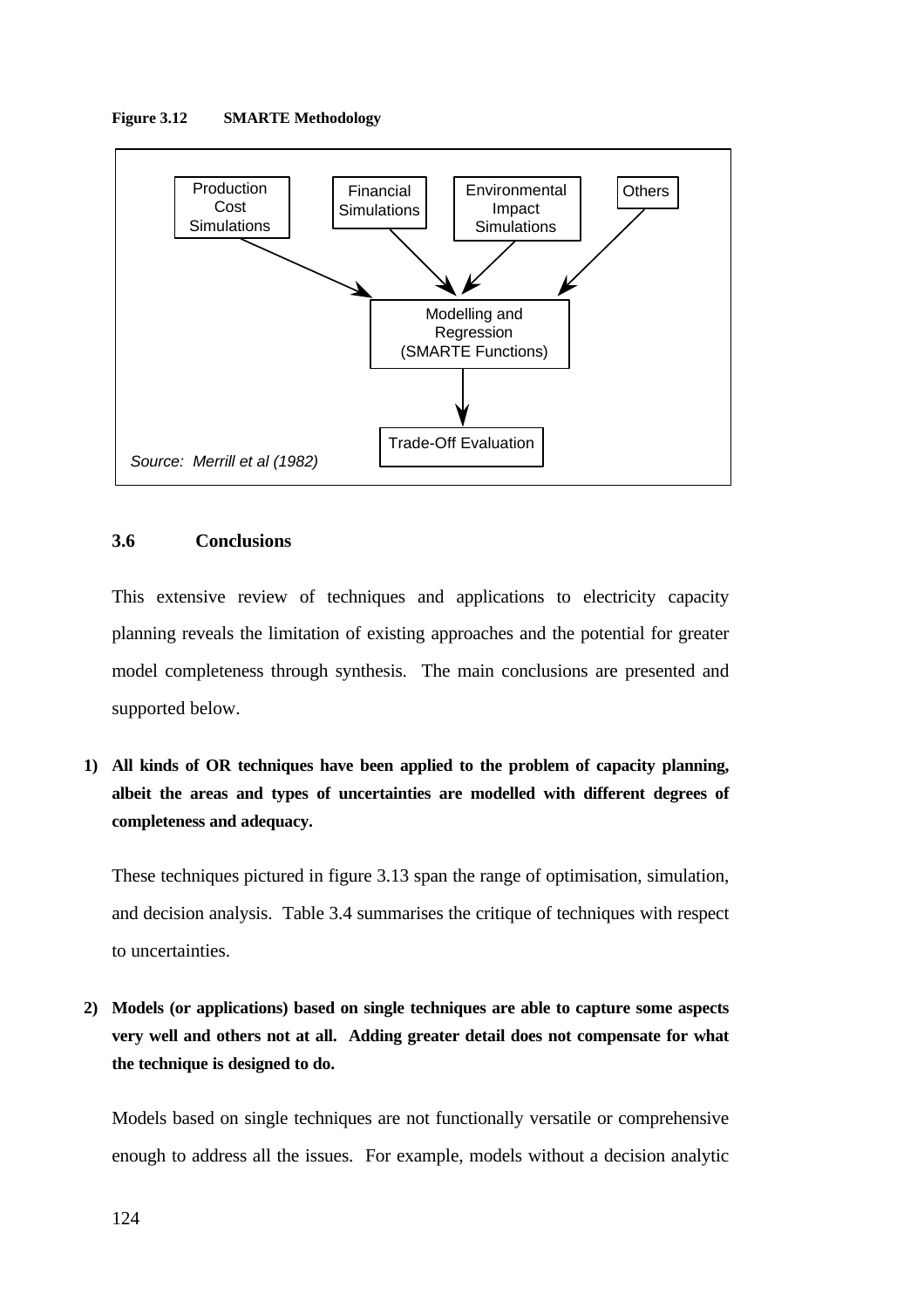focus have difficulty capturing the multi-staged nature of decisions and the associated risks. One cannot use optimisation techniques for decision analysis purposes as the assumptions are not compatible. Likewise, one cannot use scenario analysis to achieve optimality.

In many applications, the treatment of uncertainty is inadequate. Deterministic treatment of parameters is followed, at best, with sensitivity analysis, which gives no indication of the likelihood of the uncertain values. The approach of following a rigorous optimisation with sensitivity analysis is regarded mainly to validate a deterministic analysis, e.g. McNamara (1976). The validation process bears no relation to the actual resolution of uncertainty in time. Uncertainty is also treated in the same sense as variability. Rather than building something intrinsic to deal with uncertainty, many consider sensitivity analysis to be sufficient in assessing uncertainty albeit the attention to uncertainty is considered almost as an afterthought. The primarily deterministic techniques are simply unable to address uncertainties. Others give limited but inadequate attention to this issue. The attitude that "a recognition of uncertainty and some attention to it is better than none at all" is reflected in the ad hoc manner in which uncertainty is handled. Increasing uncertainties have often called for softer approaches such as scenario analysis which is only able to address partial aspects of the problem.

# **3) The critique of techniques with respect to areas and types of uncertainties reveal the the lack of completeness of coverage, inadequacy of treatment, and further difficulties of manageability, computational tractability, and other problems.**

The modelling critique supports the above conclusions. Table 3.4 presents the assessment of each technique against the uncertainties of Chapter 2 with additional difficulties noted alongside.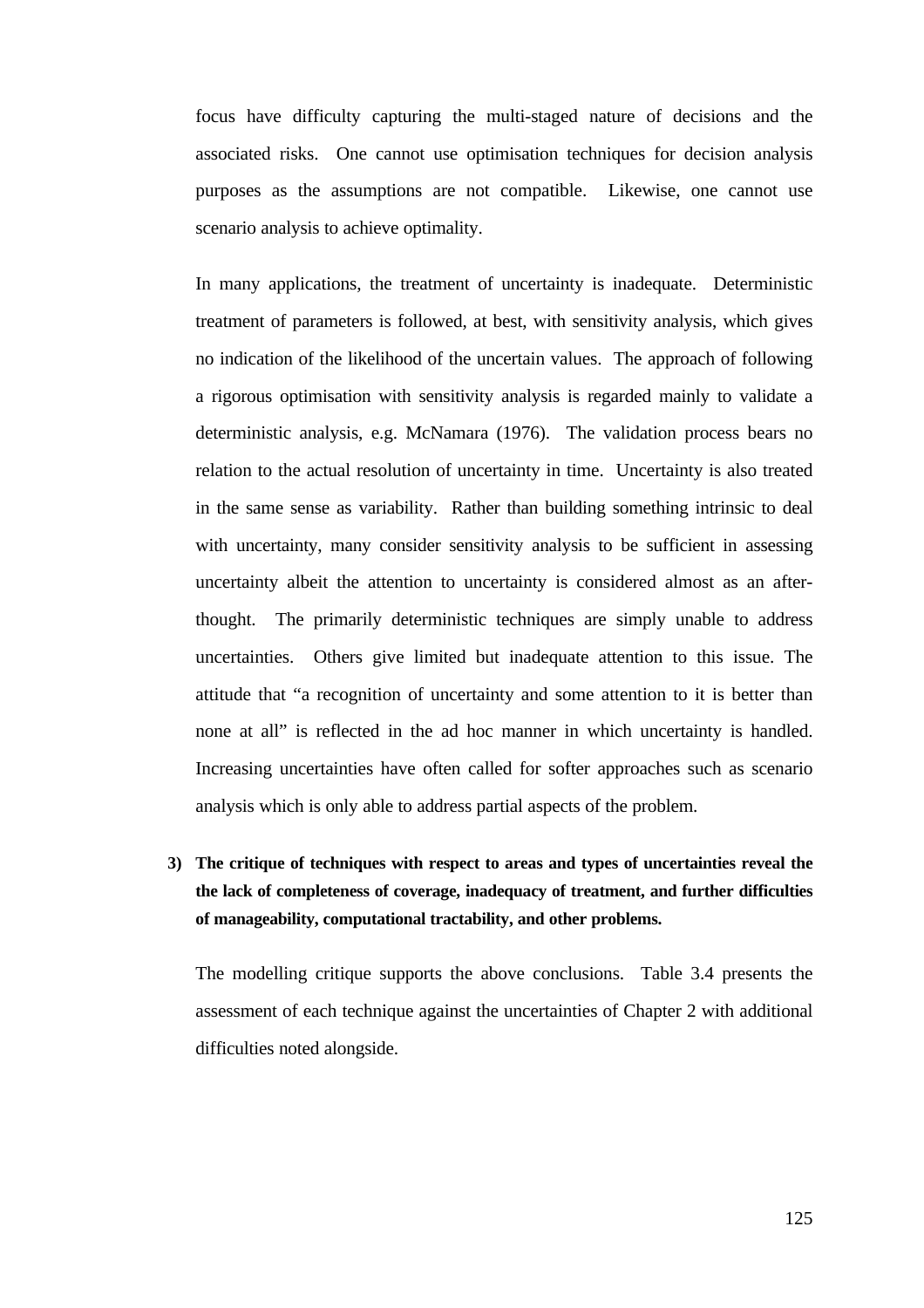| <b>Technique</b> | <b>Areas and Types of Uncertainties</b>    | <b>Difficulties</b>                       |
|------------------|--------------------------------------------|-------------------------------------------|
|                  | (Chapter 2)                                |                                           |
| linear           | • difficulty incorporating                 | · many technical and operational          |
| programming      | operational/technical characteristics      | characteristics are non-linear            |
|                  | · cannot incorporate risk attitude         | · manageable level of model size and      |
|                  | • unable to handle conflicting             | accuracy                                  |
|                  | objectives                                 | · computational tractability              |
|                  | · unable to handle multi-staged            | · strict mathematical requirements of     |
|                  | decisions                                  | technique                                 |
|                  | • unable to handle uncertainties           |                                           |
|                  | directly                                   |                                           |
|                  | · confusion of validation with             |                                           |
|                  | uncertainty analysis                       |                                           |
|                  | · confusion of variability with            |                                           |
|                  | uncertainty analysis                       |                                           |
| stochastic       | · limited multi-stage via SP with          | • able to handle non-linearity            |
| programming      | recourse                                   | • probabilities introduce                 |
|                  | • can handle uncertainties but not         | dimensionality problem                    |
|                  | comprehensively                            | · software inflexibility and difficulties |
| decomposition    | • can integrate different levels of detail | · computational efficiency                |
|                  | • can integrate different types of         | · feasibility of handling uncertainties   |
|                  | decisions                                  | questionable                              |
|                  | · no evidence of multi-criteria            |                                           |
|                  | · no evidence of uncertainties             |                                           |
| dynamic          | • not able to cope with closed loop        | · dimensionality problem                  |
| programming      | decision making, i.e. resolution of        | • mathematical restrictions               |
|                  | uncertainty, recourse                      |                                           |
|                  | · voluminous output                        |                                           |
| system           | · not optimal                              | • time requirements                       |
| dynamics         | · systemic but not from a decision         | • computing requirements                  |
|                  | maker's perspective                        | · validation difficulties                 |
|                  | · difficult to validate                    |                                           |
|                  | • hard to calibrate                        |                                           |
| scenario         | • not multi-staged                         | · subjective                              |
| analysis         | · not optimal                              | • conceptual and not prescriptive         |
| sensitivity      | · not multi-staged                         | • not prescriptive                        |
| analysis         | · few number of factors considered         | • problems with dependence                |
|                  | • rarely used alone                        | · factors considered one at a time        |
|                  | • not optimal                              | • no account of likelihoods               |
|                  |                                            | · no interaction effects considered       |
| risk analysis    | • use of probabilities                     | • dependence/independence issue           |
|                  | · parametric uncertainty, but not due      | • selecting appropriate probability       |
|                  | to model structure                         | distribution                              |
|                  | · lack of decision focus                   | • skewness and asymmetry                  |
|                  |                                            | • interpretation of results               |
|                  |                                            | · multi-variate probability distributions |
|                  |                                            | • adequate number of factors to           |
|                  |                                            | simulate                                  |

# **Table 3.4 Critique of Techniques**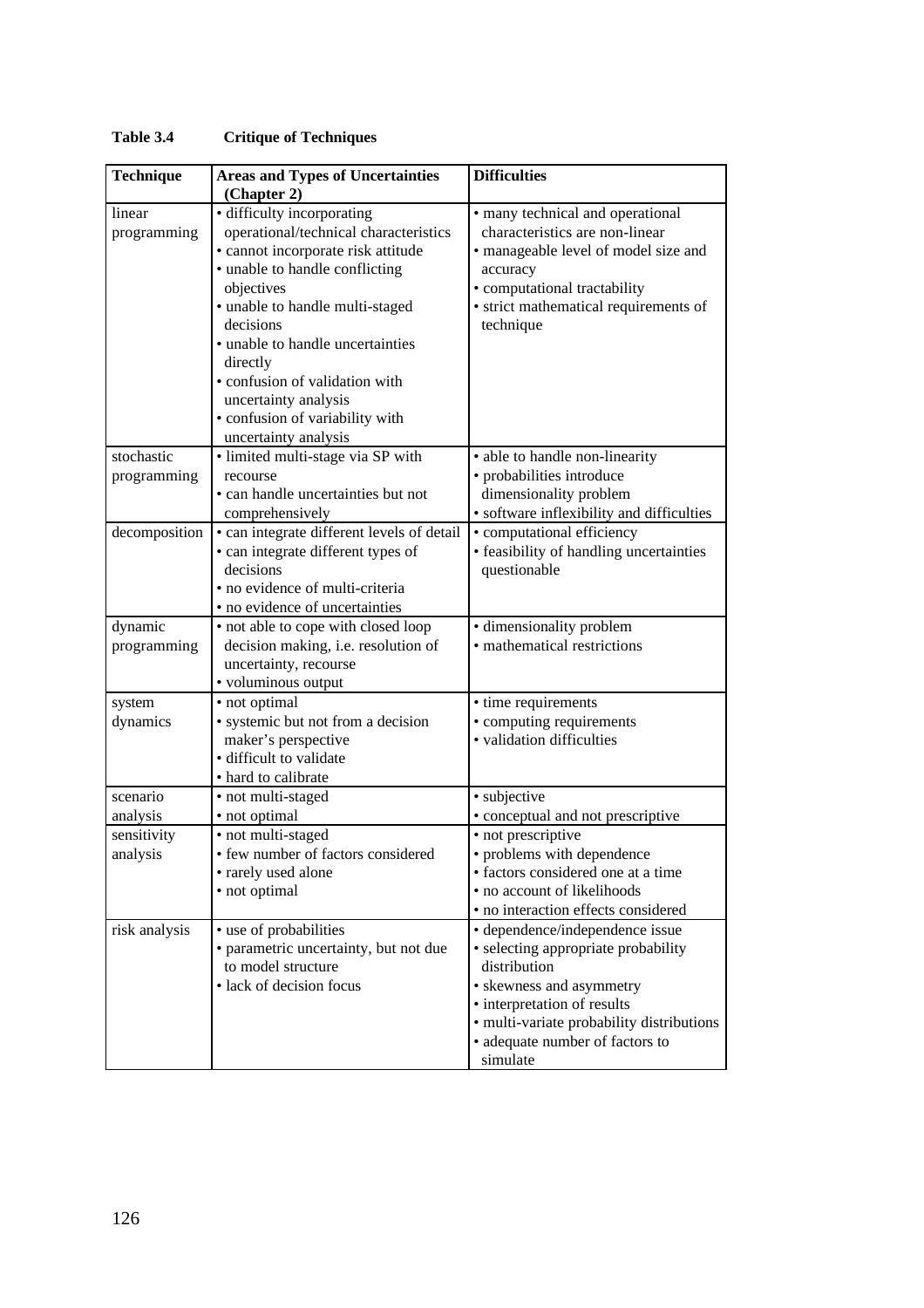| decision | • considers multi-staged resolution of  | • how many stages to consider          |
|----------|-----------------------------------------|----------------------------------------|
| analysis | uncertainty                             | • subjective probabilities or historic |
|          | • decision criteria and multi-attribute | evidence for uncertain events          |
|          | utility functions                       | • which decisions to consider          |
|          | · role of decision maker                | • how to propagate decisions, by       |
|          | • not detailed enough                   | individual factors or scenarios        |
|          | • not optimal                           |                                        |

**4) The additional modelling difficulties translate into new modelling requirements, which reflect the conflicting criteria of comprehensiveness and comprehensibility and practicality.**

The above modelling difficulties can be condensed into five main areas: 1) mathematical restrictions, 2) functionality, 3) computational tractability, 4) data specification, and 5) uncertainty representation. These are briefly explained below.

- 1) *Mathematical restrictions* lay the rules and foundation for any technique and sets the boundaries and conditions for its functionality. Linearity and convexity requirements of linear programming prevent its applicability to non-linear and nonconvex relationships.
- 2) These structural conditions for *functionality* determine the way in which the problem can be formulated. For example, multi-stage resolution of uncertainty cannot be achieved within a linear programming framework while optimisation with respect to given constraints cannot be accomplished by decision analysis or system dynamics.
- 3) There is a trade-off in *computational tractability* of meeting the dimensionality of variables, interaction effects, algorithm efficiency, and software performance. Although some aspects of the problem formulation may be approximated at the expense of efficiency and realistic representation, models usually become too large to be computationally tractable. Borison et al (1984) note that uncertainty greatly increases the number of conditions under which each technology choice decision must be evaluated.
- 4) Many of the problems of dimensionality and algorithm efficiency are related to *data specification*, that is, the level of complexity and realism that can be modelled without sacrificing tractability. Assumptions, approximations and reduction of information which are undertaken to simplify the problem to a manageable level must be assessed against the need for completeness. These considerations imply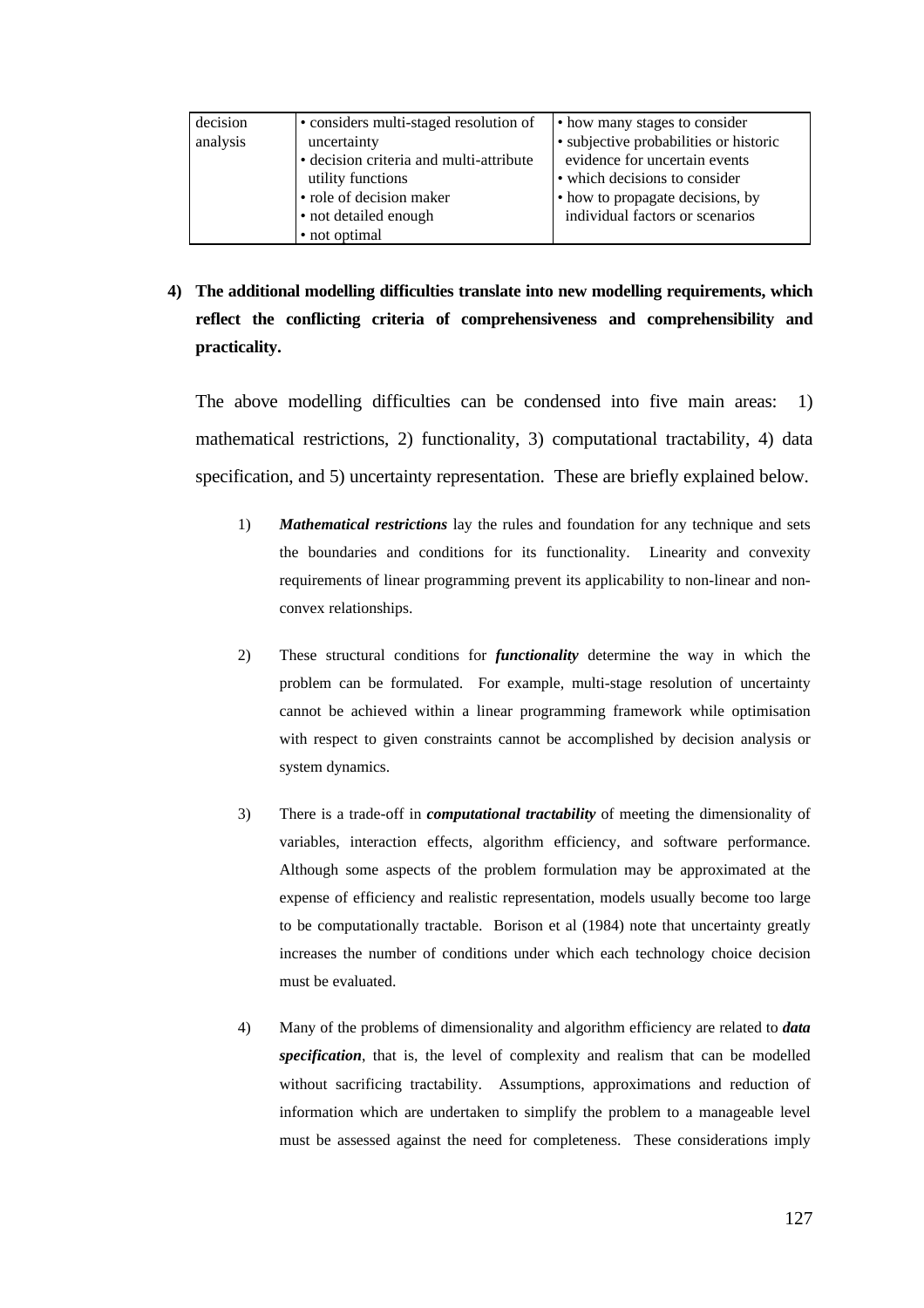judgement, trade-off evaluation, and decision making at the model construction stage.

- 5) The final difficulty concerns *uncertainty representation*. Chapter 2 has listed various types of uncertainties, from values and parametric relationships to the unforeseeable surprise events in the future. The applications reviewed in this chapter dealt with uncertainties by:
	- representation by probabilities
	- accurate depiction of interactions
	- consideration of all types of scenarios and uncertainties imaginable.

However, not all techniques are capable of representing and adequately treating uncertainties.

# **5) A balance of hard and soft techniques is needed to address the different aspects of capacity planning.**

We distinguish between "hard" and "soft" techniques for the purposes of this discussion. *Hard techniques* are data intensive, mathematically rigorous and computational in nature. They are suitable for well-structured problems and are aimed at solving bigger problems more quickly and efficiently. Towards the other end of the spectrum lie *softer methods* that are less formal but more qualitative in scope, suitable for uncertainty and strategic analysis. They are more descriptive than prescriptive as the purpose is often to understand rather than to solve.

Capacity planning traditionally has been approached in the domain of hard disciplines because of its data requirements, technical and physical constraints. Capacity planning encompasses short-term production costing or merit ordering and long-term investment and retirement decisions, which entail many parameters specific to plant and system.

The privatised electricity supply industry in the UK is characterised by new kinds of uncertainties, conflicting objectives, rapid changes, high costs and risks. These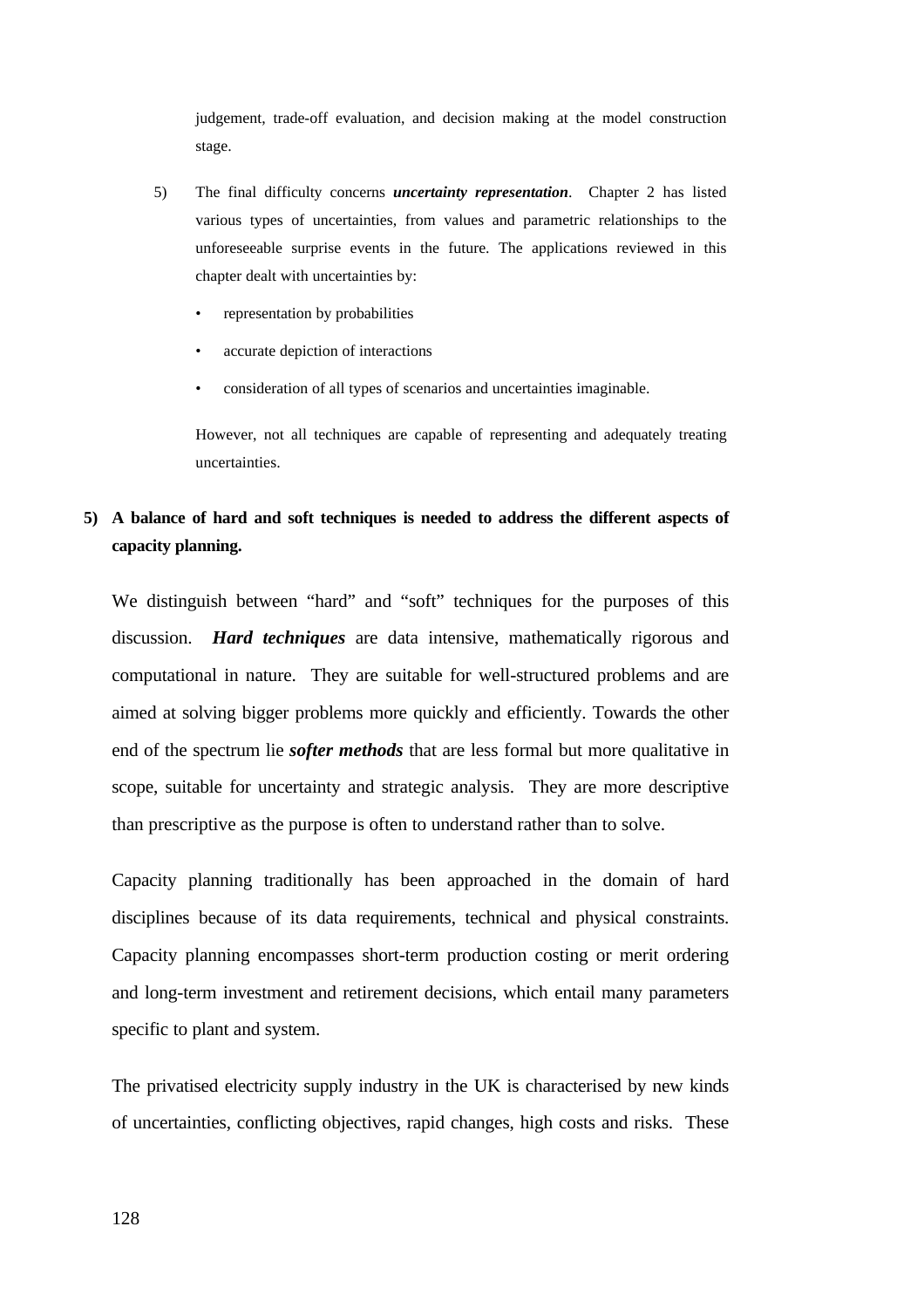aspects are not well addressed by hard prescriptive techniques. Ill-representation or total exclusion of such uncertainties and characteristics of capacity planning has been preferred to make the problem tractable. The well-specified problems that constitute capacity planning have evolved into an environment that is ill-specified, requiring a balance of hard and soft approaches. Strategic decisions have high cost implications, and the uncertainties that affect such decisions require "soft" techniques which can handle the subjective, non-quantifiable parameters. To model uncertainty in capacity planning, both types of techniques are needed, i.e. those hard techniques that capture the intricacies of electricity generation scheduling and the softer methods of uncertainty analysis. Hard and soft techniques are "complementary" to each other in addressing the range of issues.

## **6) Similarities and synergies in techniques suggest possibilities for synthesis.**

In the past, the focus was towards efficiency of algorithms via the continued improvement and specialisation of stand-alone techniques. As a result of this technique-driven mentality, synergies across different approaches were not identified or exploited.

Some techniques that have been used in electricity planning share similar characteristics and functionality. Others have synergies in structure. On this basis, these techniques are arranged and linked in figure 3.13.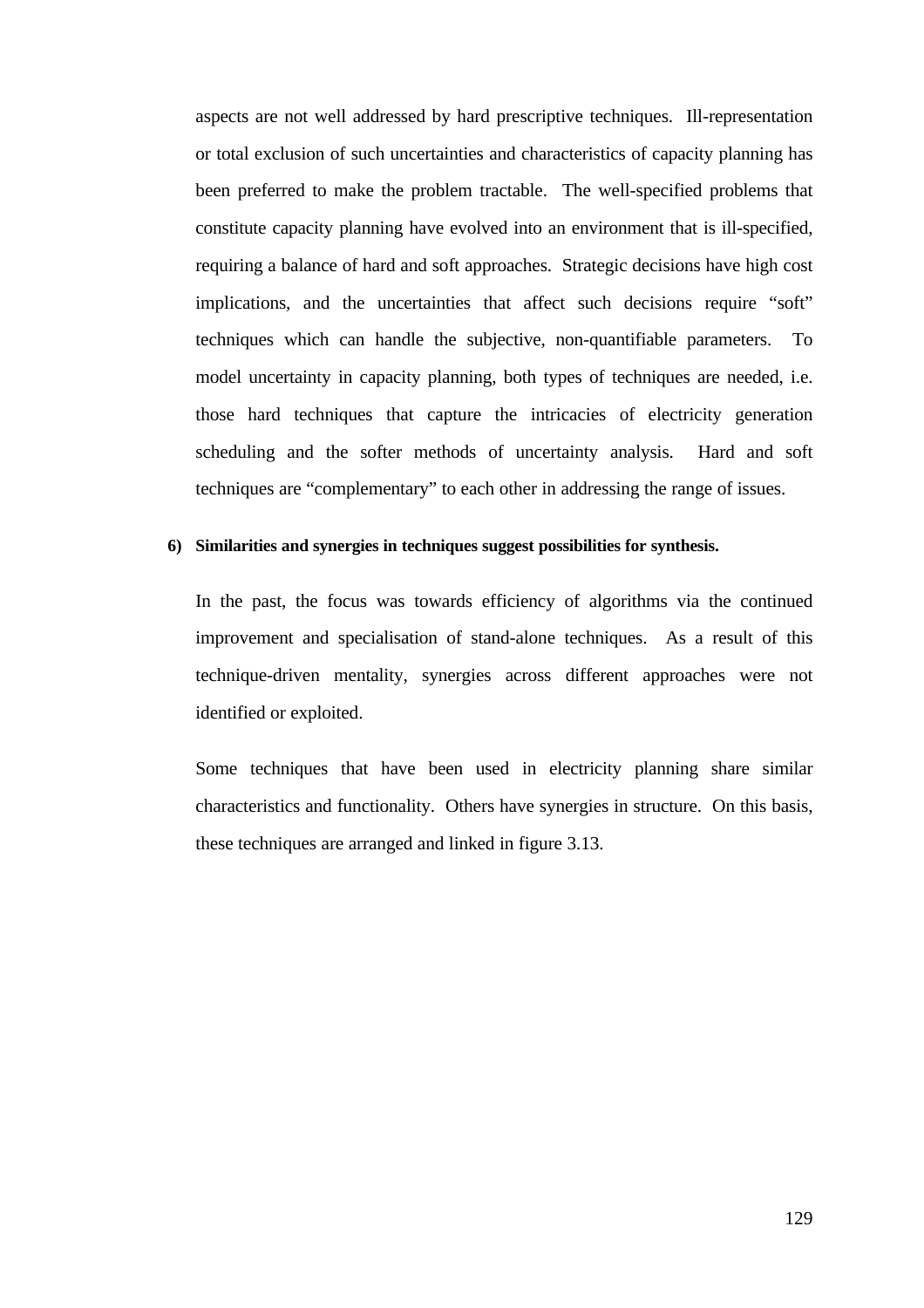

**Figure 3.13 OR Techniques**

*Complementary modelling*, as prescribed in Bunn et al (1993), shows how different techniques or approaches can balance the objectives and assist towards a more complete model. For example, system dynamics and optimisation allow a more comprehensive analysis of different impacts of uncertainty and different effects of privatisation than each technique alone.

**7) Model synthesis has the potential to overcome the deficiencies of single technique based models by exploiting synergies between techniques and achieving a balance of techniques.**

Intuitively, synthesis communicates "the best of both worlds." Hence, model synthesis should be capable of supporting the balance of hard and soft techniques which complement each other in functionality towards completeness. Our review of applications based on two or more techniques support this view.